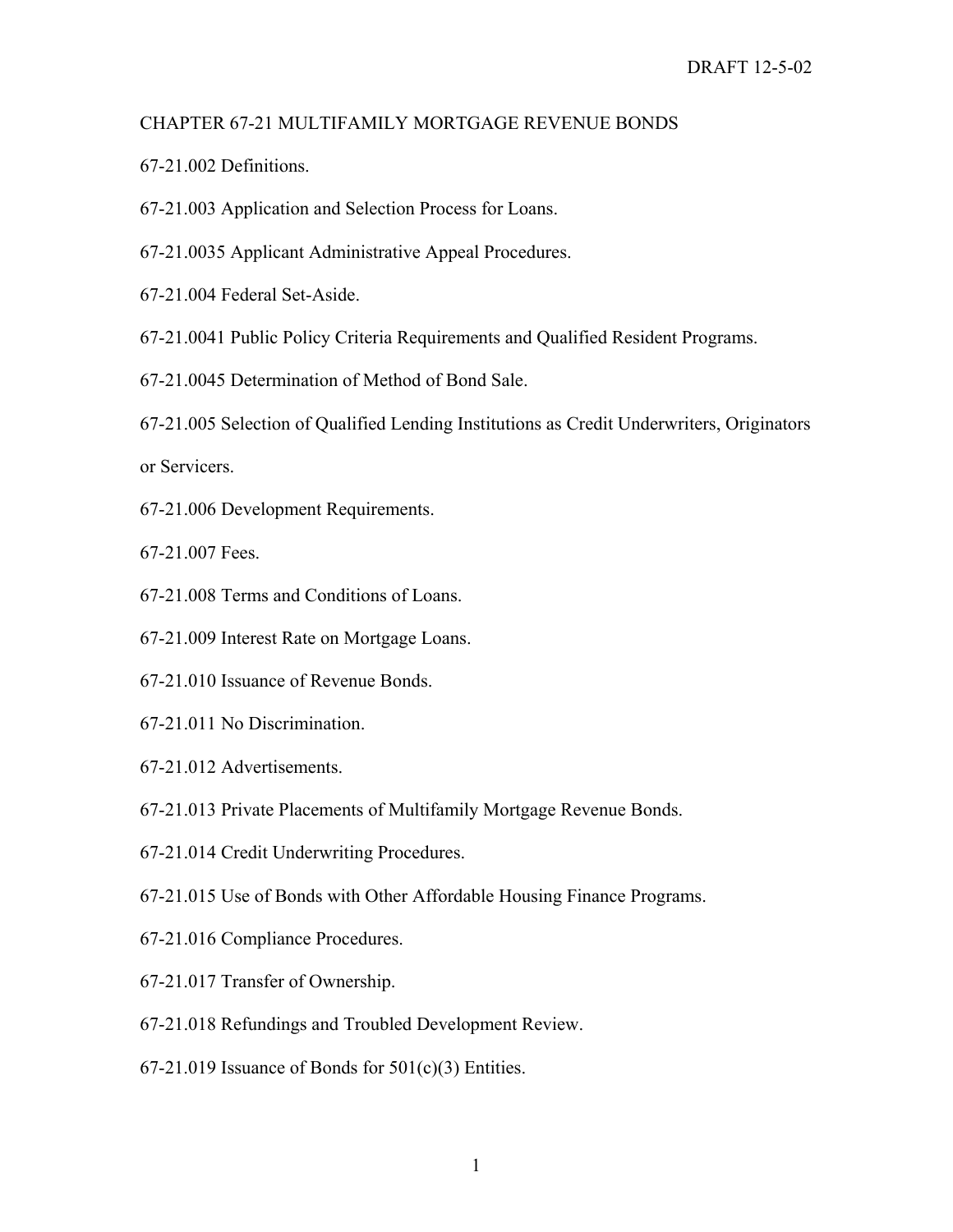67-21.002 Definitions.

(1) "Acknowledgment Resolution" means the official action taken by Florida Housing to reflect its intent to attempt to finance a Development provided that the requirements of Florida Housing, the terms of the Loan Commitment, and the terms of the Credit Underwriting Report are met. Such official action shall not be taken until Florida Housing has received the information necessary to make the findings required by the Code and the Act.

(2) "Act" means the Florida Housing Finance Corporation Act, Chapter 420, Part V, F.S., as amended.

(3) "Address" means the address assigned by the United States Postal Service and must include address number, street name, city, state and zip code. If the address has not yet been assigned, include, at a minimum, street name and closest designated intersection, city, state and zip code.

(4) "Affiliate" means any person that (i) directly or indirectly, through one or more intermediaries, controls, is controlled by, or is under common control with the Applicant (ii) serves as an officer or director of the Applicant or of any Affiliate of the Applicant, or (iii) is the spouse, parent, child, sibling, or relative by marriage of a person described in (i) or (ii) above.

(5) "Annual Recertification" means the compilation of the gross income of all persons or families in a given development qualified as lower-income residents to continue to meet the requirements established in section 142(d) of the Code.

(6) "Annual Household Income" means the gross income of a person, together with the gross income of all persons who intend to permanently reside with such person in the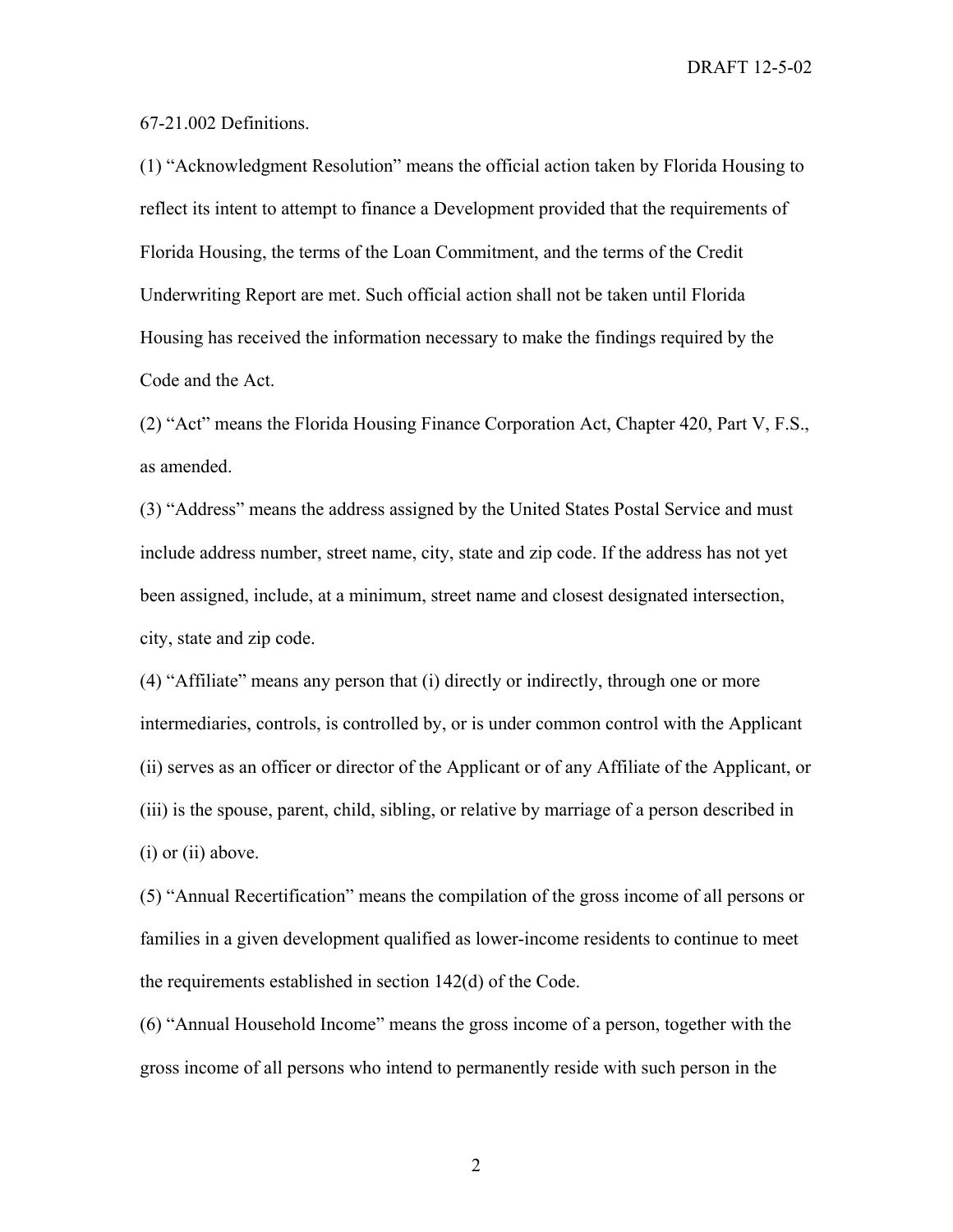Development to be financed by Florida Housing, as of the date of occupancy shown on the Income Certification promulgated by Florida Housing.

(7) "Applicant" means any person or entity, for profit or not-for profit, that is seeking a loan from Florida Housing for a multifamily Development and that by submitting an Application has agreed to subject itself to the regulatory powers of Florida Housing. (8) "Application" means, with respect to the MMRB Program, the completed forms from the Universal Application Package, together with all exhibits submitted to Florida Housing in accordance with the provisions of this rule chapter in order to apply for the Program.

(9) "Application Deadline" means 5:00 p.m., Eastern Time, on the final day of the Application Period.

(10) "Application Period" means a period during which Applications shall be accepted, as posted on Florida Housing's web site and with a deadline no less than thirty days from the beginning of the Application Period.

(11) "Assisted Living Facility" or "ALF" means a Florida licensed living facility that complies with Sections 400.401 through 400.454, F.S., and Rule Chapter 58A-5, F.A.C. (12) "Board" or "Board of Directors" means the Board of Directors of Florida Housing. (13) "Bond Counsel" means the attorney or law firm retained by Florida Housing to provide the specialized services generally described in the industry as the role of bond counsel.

(14) "Bonds" or "Revenue Bonds" means the Bonds of Florida Housing issued to finance Mortgage Loans, including any Bond, debenture, note, or other evidence of financial indebtedness issued by Florida Housing under and pursuant to the Act.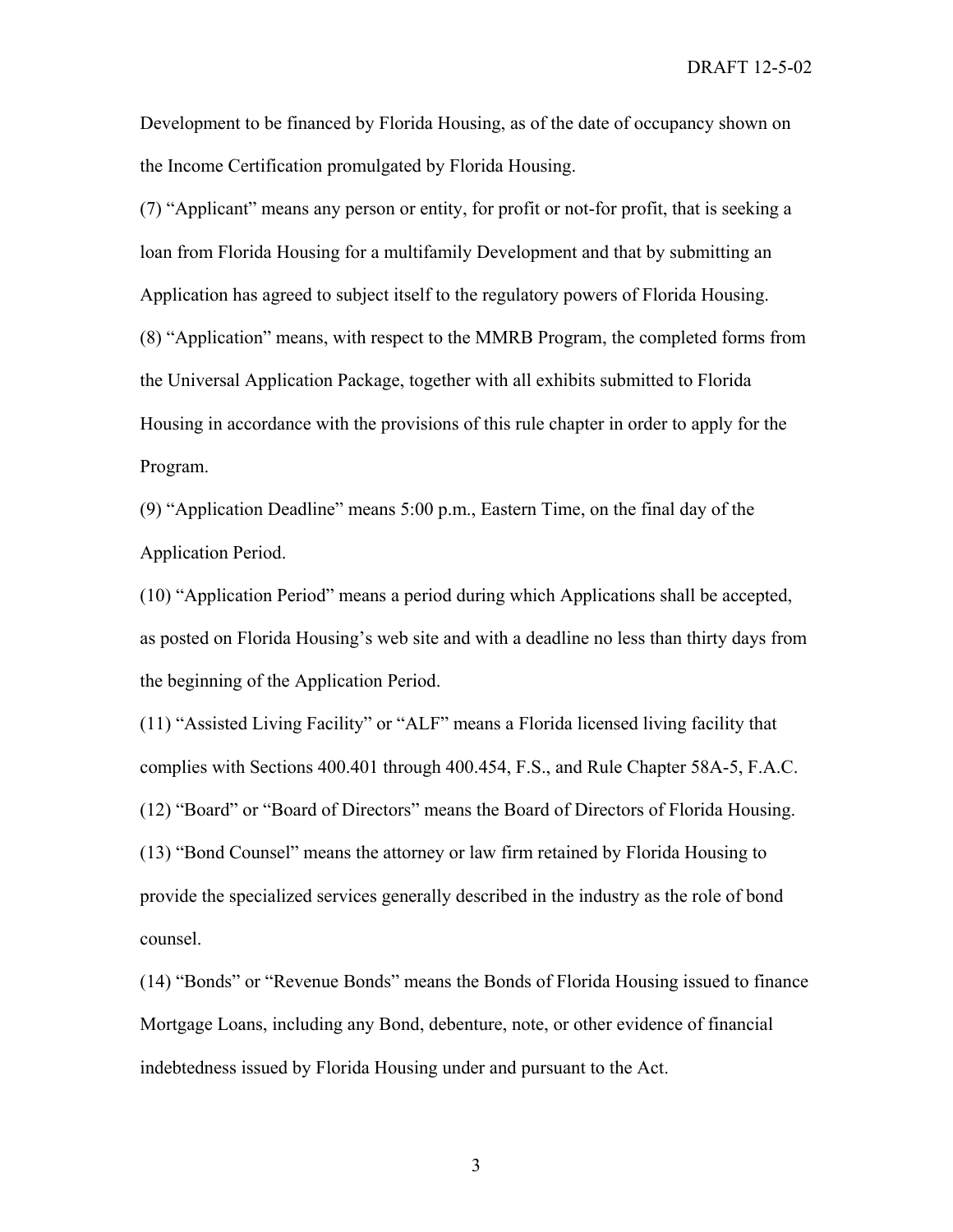(15) "Bond Trustee" or "Trustee" means a financial institution with trust powers which acts in a fiduciary capacity for the benefit of the bond holders, and in some instances Florida Housing, in enforcing the terms of the Program Documents.

(16) "Calendar Days" means, with respect to computing any period of time allowed by this Rule, the day of the event from which the designated period of time begins to run shall not be included. The last day of the period so computed shall be included unless it is a Saturday, Sunday or legal holiday, in which event the period shall run until the end of the next day which is neither a Saturday, Sunday or legal holiday.

(17) "Catchment Area" means the geographical area covered under a Local Homeless Assistance Continuum of Care Plan, as designated and revised as necessary by the State Office on Homelessness, in accordance with Section 420.624, F.S.

(18) "Code" is the Internal Revenue Code of 1986, as in effect on the date of this rule chapter, together with corresponding and applicable final, temporary or proposed regulations and revenue rulings issued or amended with respect thereto by the Treasury Department or Internal Revenue Service of the United States, and is adopted and incorporated herein by reference.

(19) "Commercial Fishing Worker" means a laborer who is employed on a seasonal, temporary, or permanent basis in fishing in saltwater or freshwater and who derived at least 50% of his income in the immediately preceding 12 calendar months from such employment. The term includes a person who has retired as a laborer due to age, disability, or illness. In order to be considered retired due to age, a person must be 50 years of age or older and must have been employed for a minimum of 5 years as a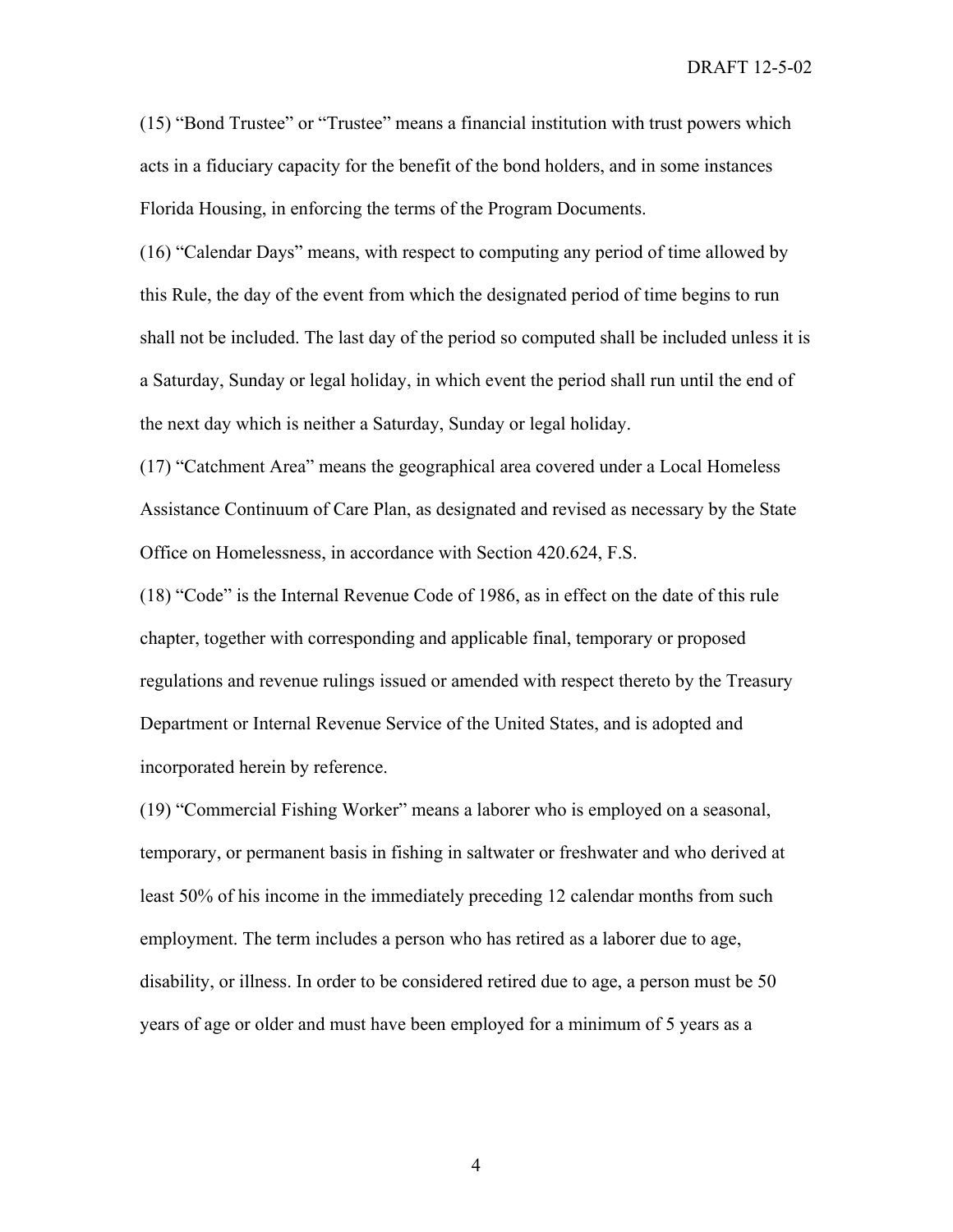commercial fishing worker. In order to be considered retired due to disability or illness, a person must:

(a) Establish medically that the person is unable to be employed as a commercial fishing worker due to such disability or illness; and

(b) Establish that he or she was previously employed as a commercial fishing worker.

(20) "Commercial Fishing Worker Household" means a household of one or more persons wherein at least one member of the household is a Commercial Fishing Worker. (21) "Contact Person" means the person with whom Florida Housing will correspond concerning the Application and the Development. This person cannot be a third part consultant.

(22) "Corporation" or "Florida Housing" or "FHFC" means the Florida Housing Finance Corporation created pursuant to the Act.

(23) "Cost of Issuance Fee" means the fee charged by Florida Housing to the Applicant for the payment of the costs and expenses associated with the sale of Bonds and the loaning of the proceeds, including a fee for Florida Housing.

(24) "Credit Enhancement or Guarantee Instrument" means a letter of credit, third party guarantee, insurance contract or other collateral or security pledged to Florida Housing or its Trustee for a minimum of ten years by a third party Credit Enhancer or financial institution securing, insuring or guaranteeing the repayment of the mortgage loan or Bonds under Florida Housing's Program. A Credit Enhancement or Guarantee Instrument of less than ten years must be approved by the Board prior to being accepted to secure any Bonds.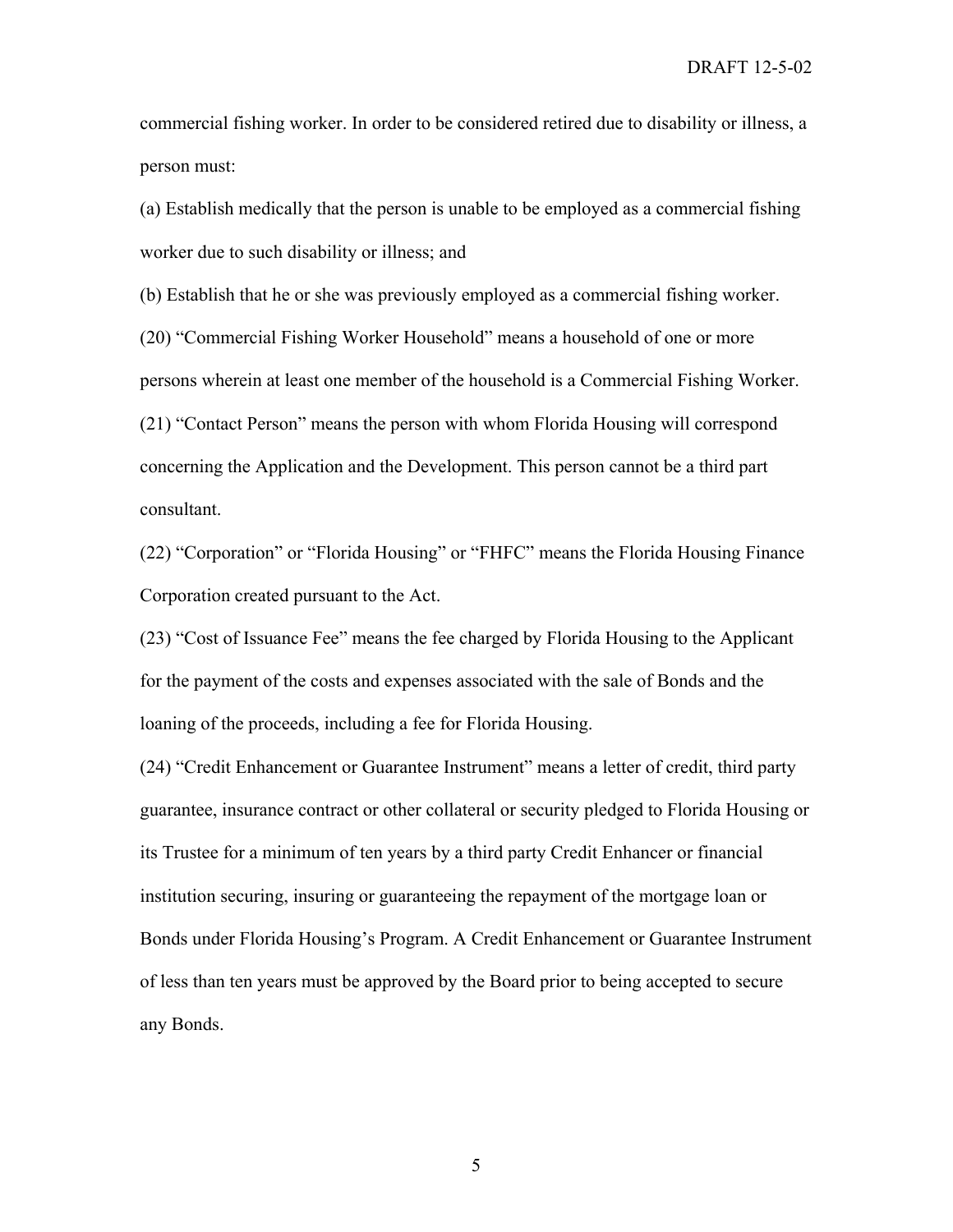(25) "Credit Enhancer" means a financial institution, insurer or other third party which provides a Credit Enhancement or Guarantee Instrument acceptable to Florida Housing securing repayment of the Mortgage Loan or Bonds issued pursuant to Florida Housing's Program.

(26) "Credit Underwriter" means the independent contractor under contract with Florida Housing having the responsibility for providing credit underwriting services. Such services shall include, for example, a comprehensive analysis of the Applicant, the real estate, the economics of the Development, the ability of the Applicant and the Development team to proceed, and the evidence of need for affordable housing in order to determine that the Development meets the Program requirements. The Credit Underwriter shall determine a recommended Bond amount that should be made to a Development, whether an initial loan or a

refunding.

(27) "Credit Underwriting" means an in-depth analysis of post-cure period information and all documents submitted in connection with the Application to produce the Credit Underwriting Report.

(28) "Credit Underwriting Report" means a report for a particular Development that is produced by the Credit Underwriter designated by Florida Housing and includes a thorough analysis of the proposed Development and a statement as to whether a loan is recommended, and if so, the amount recommended. The Credit Underwriter or Florida Housing may request such additional information as is necessary to properly analyze the credit risk being presented to Florida Housing and the bondholders. The Applicant shall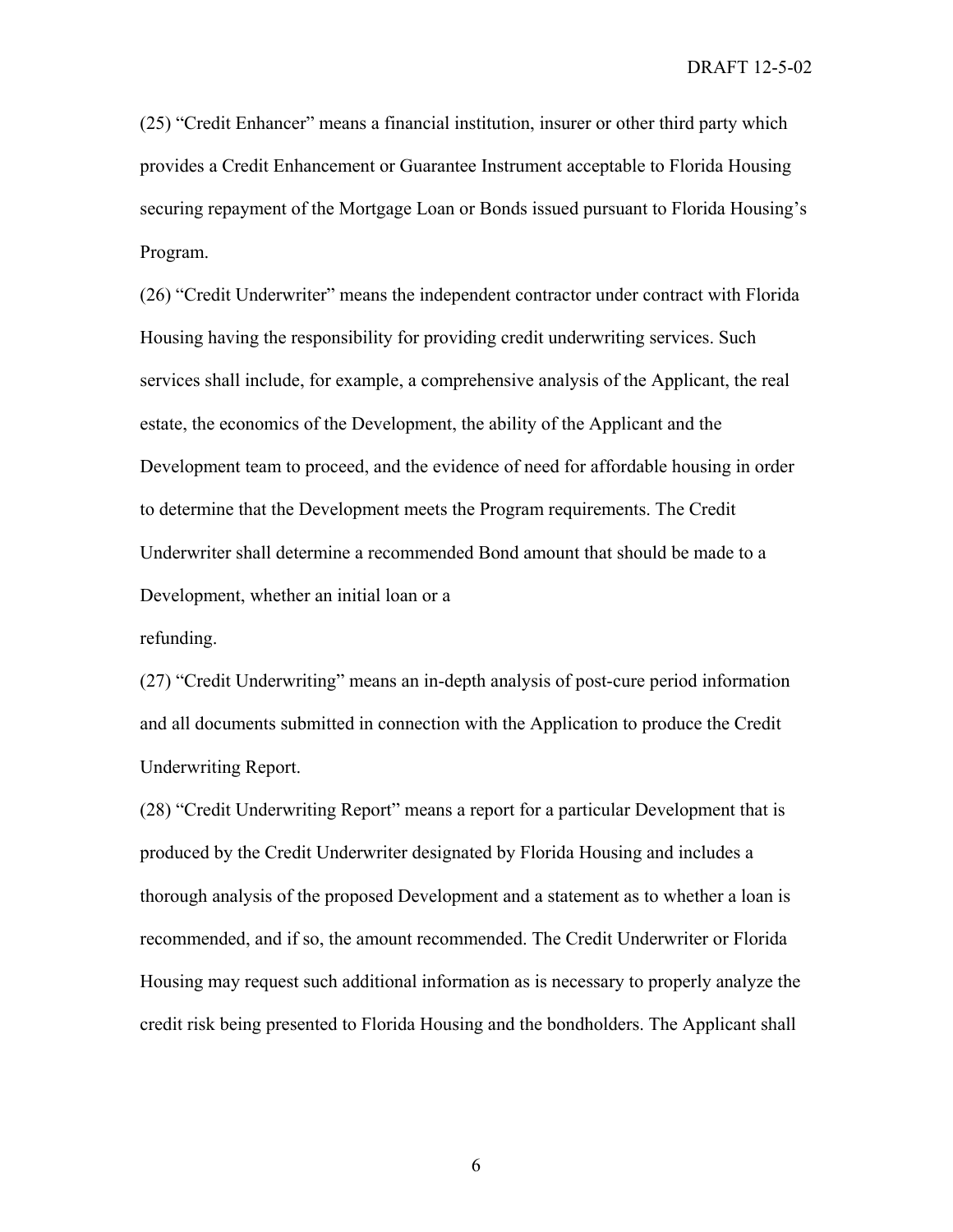pay the cost of such Credit Underwriting in addition to any other fees payable to Florida Housing in conjunction with the Application and Program financing.

(29) "Cross-collateralization" means the pledging of the security of one Development to the obligations of another development.

(30) "Developer" means the individual, association, corporation, joint venturer or partnership identified as such in the Application. The Developer, as identified in an Application, may not change until the construction of the Development is complete. (31) "Developer Fee" means the fee earned by the Developer. Such fee shall be limited to 18 percent of Total Development Cost excluding land and, for rehabilitation, building acquisition costs. A Developer Fee on the building acquisition cost shall be limited to 4% of the cost of the building(s) exclusive of land cost. Consulting fees, if any, must be paid out of the Developer Fee. Consulting fees include, but are not limited to, payments for Application consultants, construction management or supervision, or local government consultants. Fees for the Applicant's and Developer's attorney(s) which are in excess of an amount equal to the greater of \$40,000 or 0.75% of the total amount of the bonds must also be paid out of the Developer Fee. Fees of the Applicant's or Developer's attorney(s) awarded in conjunction with litigation against Florida Housing with respect to a Development shall also not be included in Total Development Costs. Fees for services provided by architects, accountants, appraisers, engineers or Financial Advisors may be included as part of the Total Development Costs, except that those fees for a Financial Advisor that are in excess of \$18,000 must be paid out of the Developer Fee. In the event of extraordinary circumstances, Applicant may petition the Board for relief from the attorney fee and Financial Advisor caps. For the purpose of the HUD Risk Sharing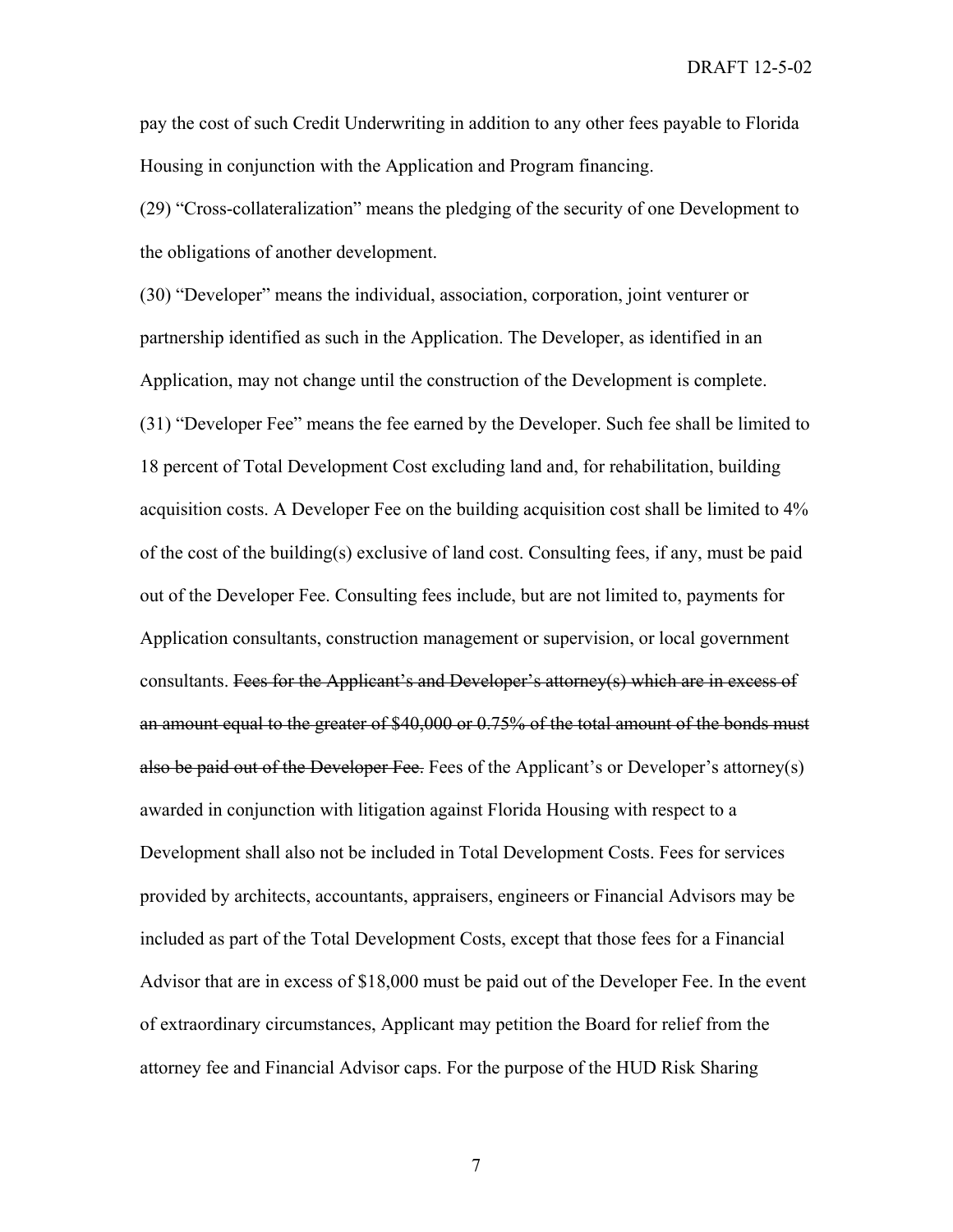Program, if there exists an Identity of Interest relationship as defined herein between the Applicant or Developer and the General Contractor, the allowable fees shall in no case exceed the amount allowed for the Developer Fees pursuant to the HUD subsidy layering regulations. Florida Housing shall not authorize fees to be paid for duplicative services or duplicative overhead.

(32) "Development" means any work or improvement located or to be located in the state, including real property, buildings, and any other real and personal property, designed and intended for the primary purpose of providing decent, safe, and sanitary residential housing, whether new construction, the acquisition of existing residential housing, or the remodeling, improvement, rehabilitation, or reconstruction of existing housing, which is intended for use as multifamily rental housing, together with such related non-housing facilities as Florida Housing determines to be necessary, convenient, or desirable. A Development shall constitute a "project" within the meaning of the Act. (33) "Development Cost" means the total of all costs incurred in the completion of a Development excluding Developer Fee, acquisition cost of existing developments, and total land cost as shown in the Development Cost line item on the development cost pro forma within the Application.

(34) "Difficult Development Area" or "DDA" means any area designated by the Secretary of Housing and Urban Development as having high construction, land, and utility costs relative to area median gross income in accordance with section  $42(d)(5)$  of the Code. A list of the DDAs is adopted and incorporated by reference. A copy of such list is available on FHFC's web site www.floridahousing.org.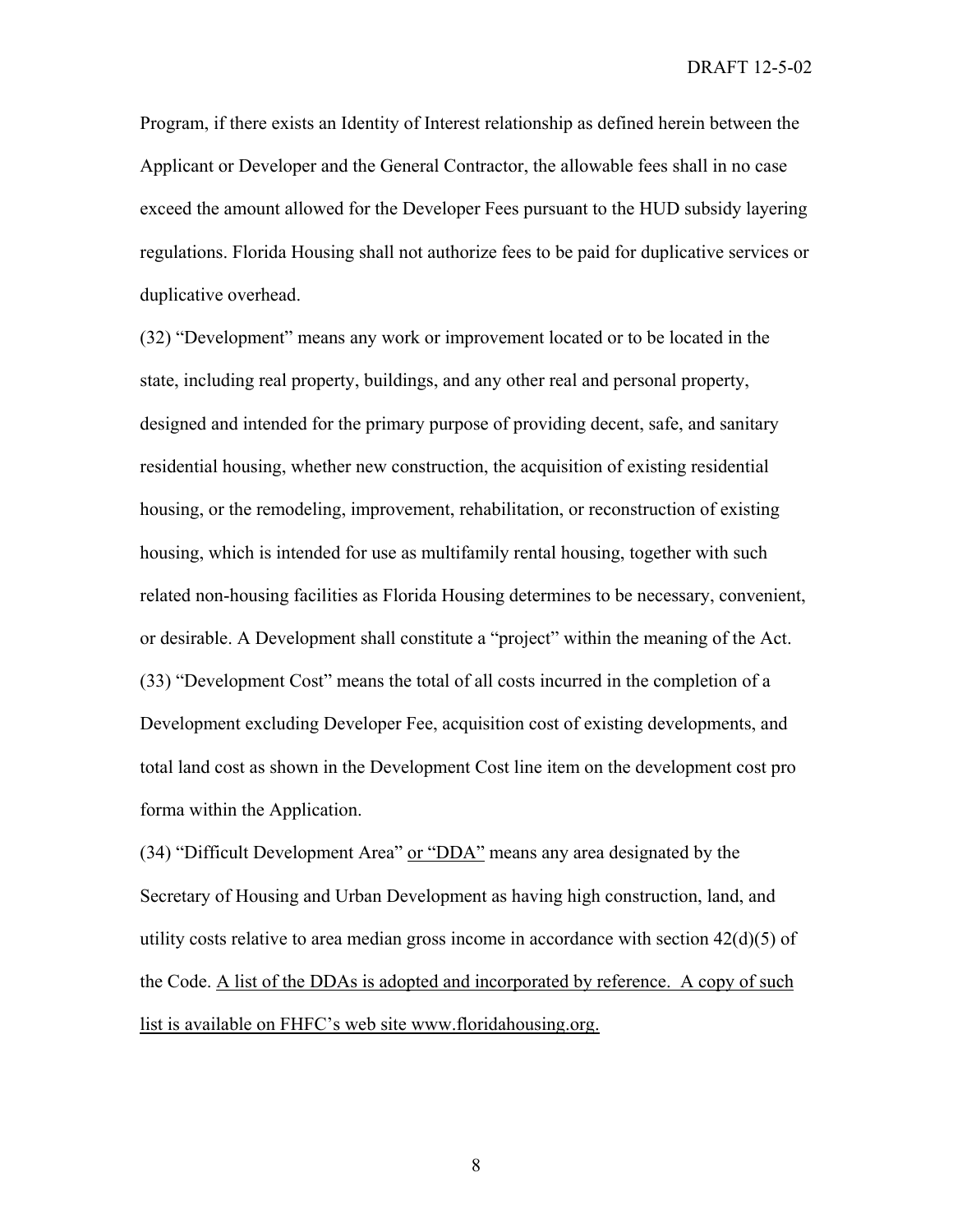(35) "Disclosure Counsel" means the Special Counsel designated by Florida Housing to be responsible for the drafting and delivery of Florida Housing's disclosure documents such as preliminary official statements, official statements, re-offering memorandums or private placement memorandums and continuing disclosure agreements. The fees of Disclosure Counsel shall be set by contract with Florida Housing and shall be paid from the Cost of Issuance Fee or from the Good Faith Deposit submitted with the Loan Commitment.

(36) "Elderly" means persons 62 years of age or older or qualified persons pursuant to the Federal Fair Housing Act and Section 760.29(4), F.S.

(37) "Elderly Housing", "Elderly Development", or "Elderly Unit" means housing or a unit being occupied or reserved for qualified persons pursuant to the Federal Fair Housing Act and Section 760.29(4), F.S., provided that such development meets the requirements for an Elderly Development as set forth in the Universal Application Package.

(38) "Family" or "Family Household" describes a household composed of one or more persons.

(39) "Farmworker" means any laborer who is employed on a seasonal, temporary or permanent basis in the planting, cultivating, harvesting, or processing of agricultural or aquacultural products and who has derived at least 50% of his/her income in the immediately preceding 12 calendar months from such employment. "Farmworker" also includes a person who has retired as a laborer due to age, disability, or illness. In order to be considered retired from farm work due to age, a person must be 50 years of age or older and must have been employed for a minimum of 5 years as a farmworker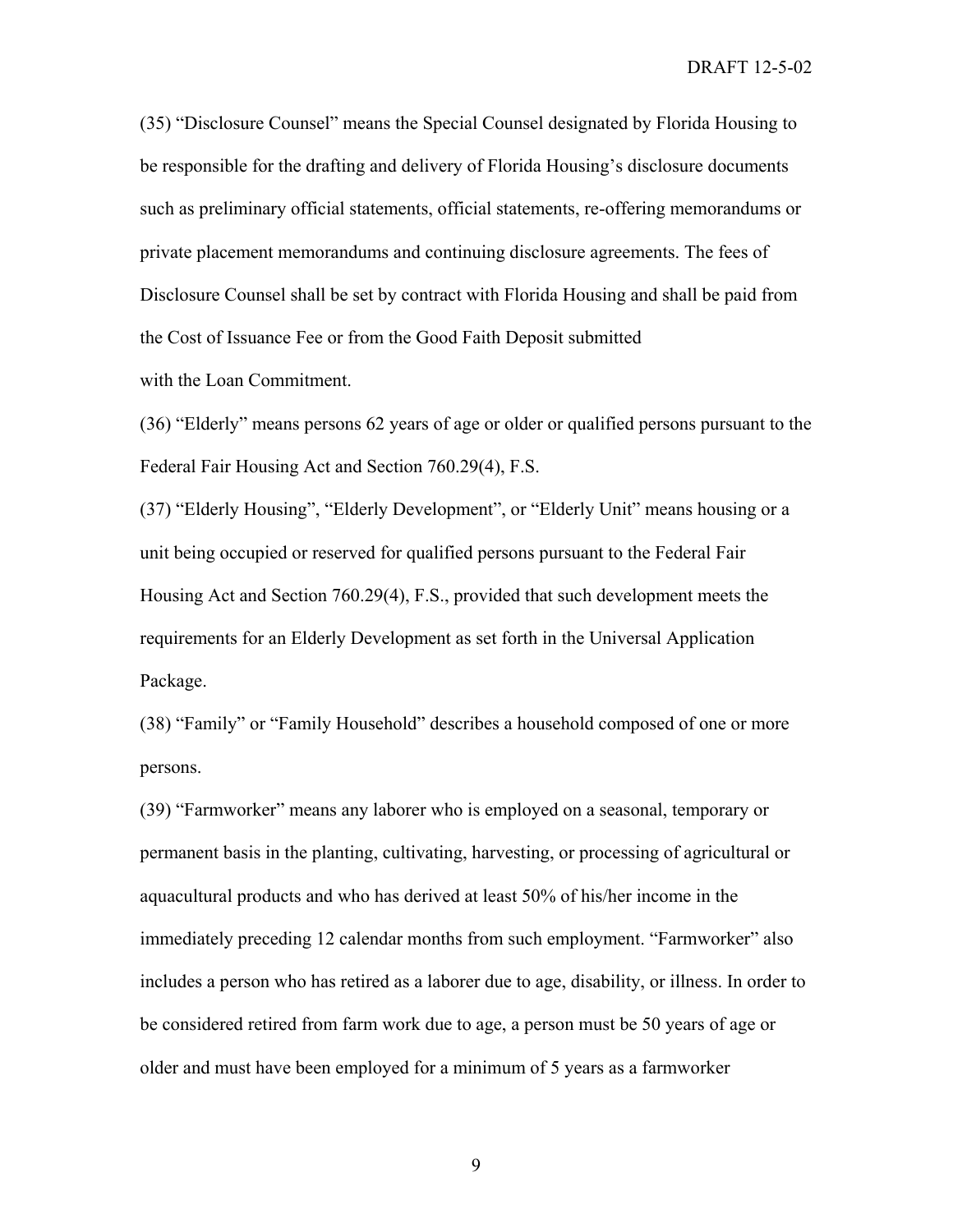immediately preceding retirement. In order to be considered retired from farm work due to disability or illness, it must be:

(a) Medically established that the person is unable to be employed as a Farmworker due to such disability or illness; and

(b) Established that he or she had previously met the definition of Farmworker.

(40) "Farmworker Development" means a Development:

(a) Of not greater than 160 units, at least 60% of the total residential units of which are occupied or reserved for Farmworker Households;

(b) For which independent market analysis demonstrates a local need for such housing, and;

(c) For which the Applicant has developed a detailed plan to attract, serve and keep the targeted population.

(41) "Farmworker Household" means a household of one or more persons wherein at least one member of the household is a Farmworker at time of initial occupancy.

(42) "Financial Advisor" means, with respect to an issue of Bonds, a professional who is either under contract to Florida Housing or is engaged by the Applicant who advises on matters pertinent to the issue, such as structure, timing, marketing, fairness of pricing, terms, bond ratings, cash flow, and investment matters.

(43) "Financial Beneficiary" means any Developer and its principals or the principals of the Applicant entity who receives or will receive a financial benefit of:

(a) 3% or more of Total Development Cost (including deferred fees) if Total

Development Cost is \$5 million or less; or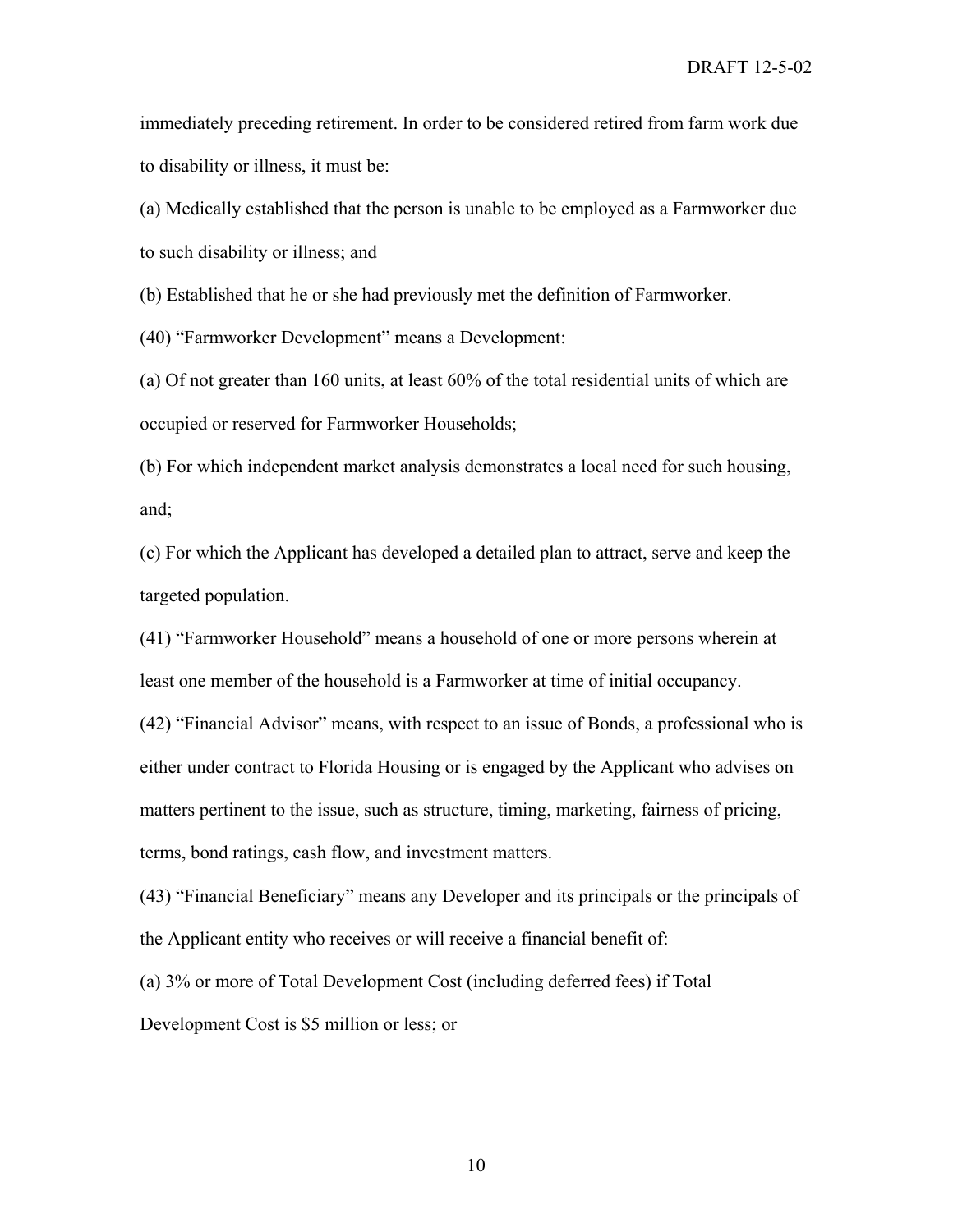(b) 3% of the first \$5 million and 1% of any costs over \$5 million (including deferred fees) if Total Development Cost is greater than \$5 million.

The definition does not include third party lenders, third party management agents or companies, housing credit syndicators, credit enhancers who are regulated by a state or federal agency and who do not share in the profits of the Development or building contractors whose total fees are within the limit described in subsection 67-21.002(48),

F.A.C.

(44) "Florida Housing" or "FHFC" means the Florida Housing Finance Corporation as created by the Act.

(45) "Florida Keys Area" means all lands in Monroe County, except:

(a) That portion of Monroe County included within the designated exterior boundaries of the Everglades National Park and areas north of said Park;

(b) All lands more than 250 feet seaward of the mean high water line owned by local, state, or federal governments; and

(c) Federal properties.

(46) "Funding Cycle" means the period of time established by the Corporation pursuant to this rule chapter and concluding with the issuance of allocations or Loans to Applicants who applied during a given Application Period.

(47) "General Contractor" means an entity duly licensed in the State of Florida which to be eligible for the maximum 14% fee, must meet the following conditions:

(a) The Development superintendent must be employed by the General Contractor and the costs of that employment must be charged to the general requirements line item of the General Contractor's budget;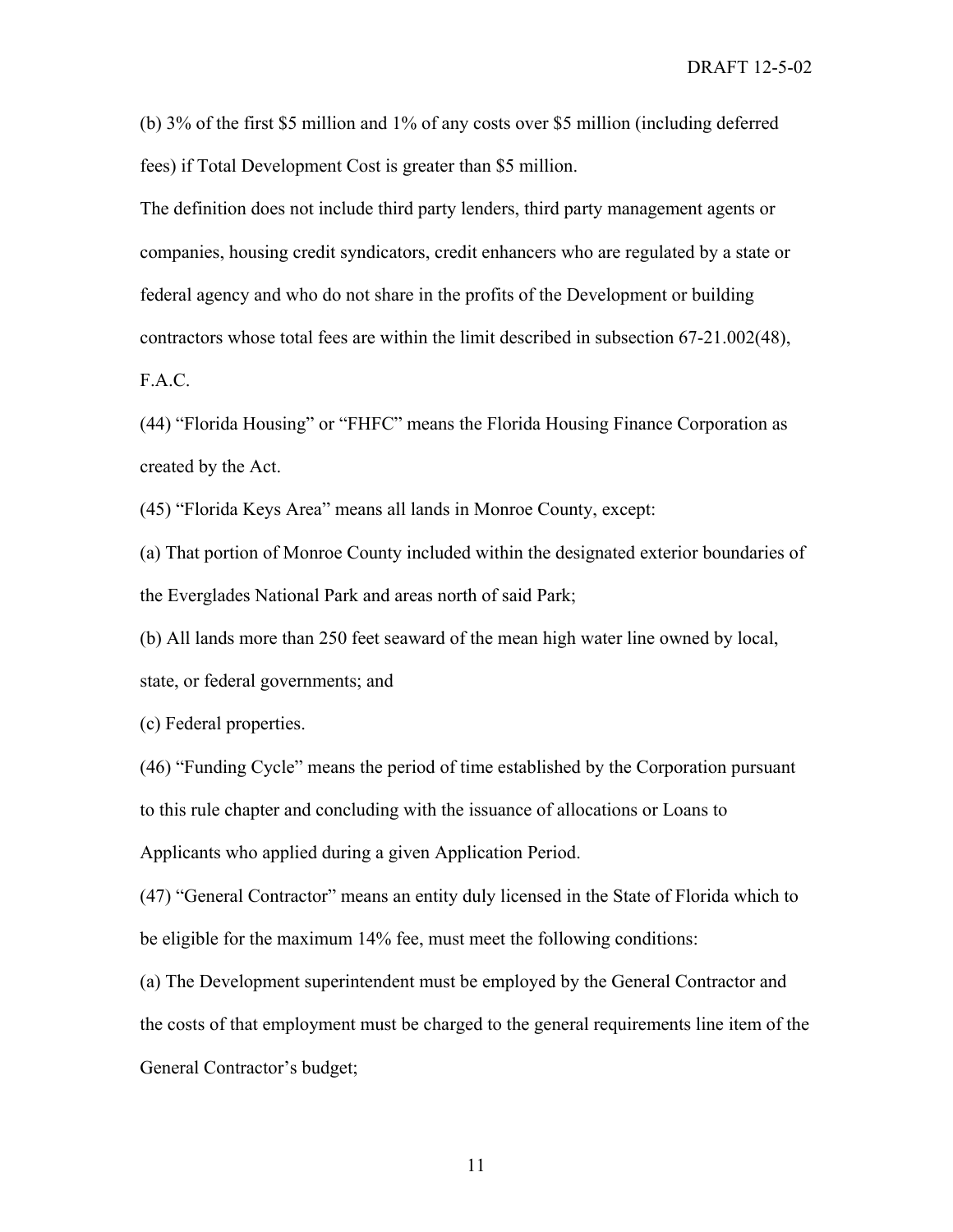(b) The Development construction trailer and other overhead must be paid directly by the General Contractor and charged to general requirements;

(c) Building permits must be issued in the name of the General Contractor;

(d) Payment and performance bond (or approved alternate security for General Contractor's performance, such as a letter of credit or other guarantee acceptable to Florida Housing) must be issued in the name of the General Contractor by a company rated at least "A-" by AMBest & Co.;

(e) None of the General Contractor duties to manage and control the construction of the Development may be subcontracted; and

(f) Not more than 20 percent of the construction cost is sub-contracted to any one entity unless otherwise approved by the Board for a specific Development.

(48) "General Contractor's Fee" means a fee inclusive of general requirements, profit and overhead. General Contractor's Fees shall be limited to 14 percent of hard costs, excluding any hard cost contingencies. For the purpose of the HUD Risk Sharing Program, if there exists an Indentity of Interest as defined herein between the Applicant and the General Contractor, the allowable fees shall in no case exceed the amount allowable pursuant to the HUD subsidy layering review requirements. Additionally, fees shall be allowed to be paid only to the person or entity that actually meets the definitional requirements to be considered a General Contractor. Florida Housing shall not allow fees for duplicative services or duplicative overhead.

(49) "Geographic Set-Aside" means, with respect to a MMRB Development, the amount of allocation that has been designated by Florida Housing for Developments located in specific geographical regions within the State of Florida.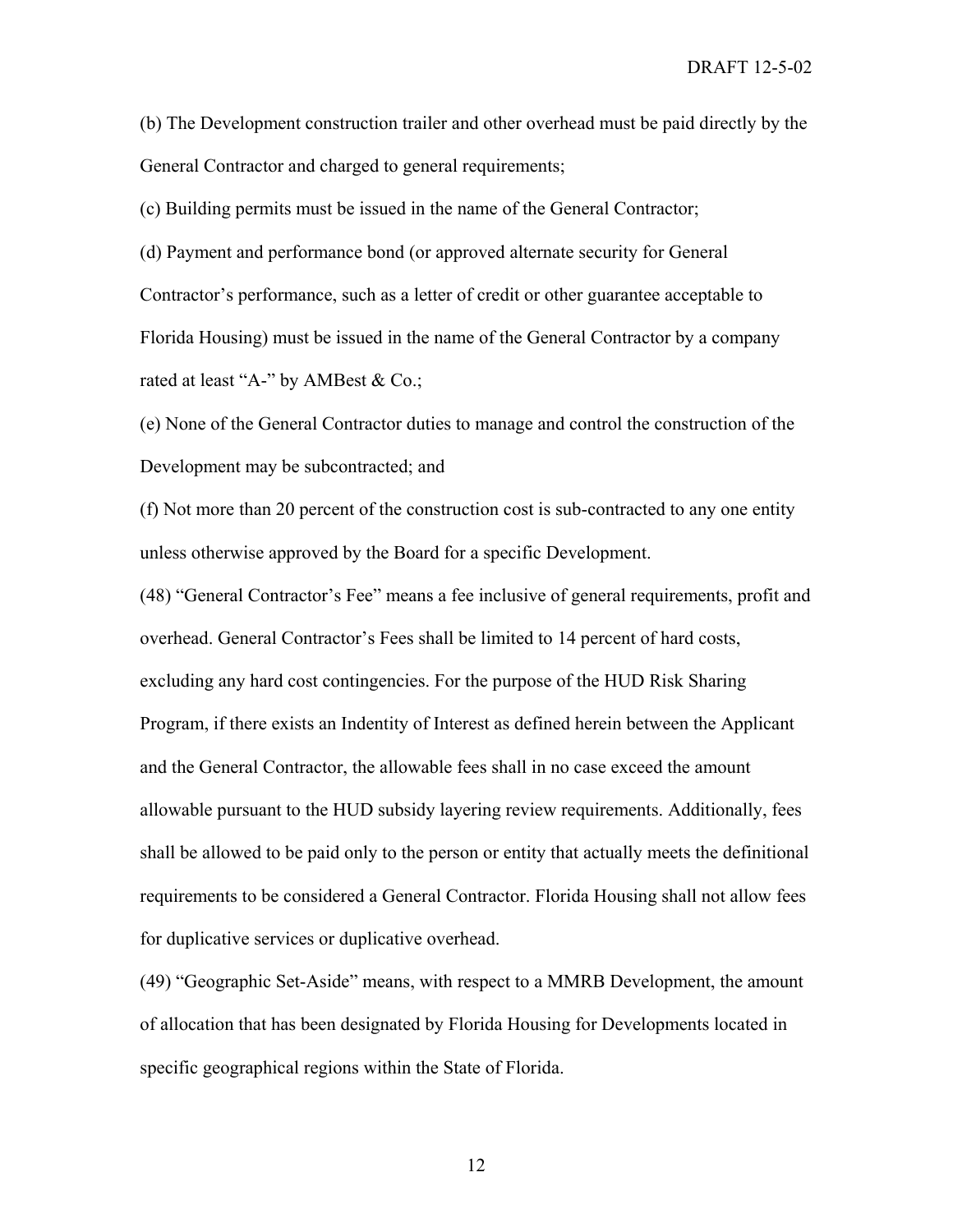(50) "Good Faith Deposit" means a total deposit equal to one percent of the Loan amount reflected in the Loan Commitment paid by the Applicant to Florida Housing at the times required by this rule chapter. If the Good Faith Deposit is exhausted, the Applicant shall be required to pay, within three days of notice, an additional deposit to ensure payment of the expenses associated with the processing of the Application, the sale of the Bonds, including document production and the securitization of the Loan. The Good Faith Deposit shall be remitted by certified check or wire transfer.

(51) "HC" or "Housing Credit Program" means the Low-Income or Very Low-Income rental housing program administered by Florida Housing in accordance with section 42 of the Code and Section 420.5099, F.S., under which Florida Housing is designated the Housing Credit Agency for the State of Florida within the meaning of section  $42(h)(7)(A)$ of the Code, and Rule Chapter 67-48, F.A.C.

(52) "Homeless" or "Homeless Household" means an individual or Family who lacks a fixed, regular, and adequate nighttime residence or an individual or Family who has a primary nighttime residence that is:

(a) A supervised publicly or privately operated shelter designed to provide temporary living accommodations, including welfare hotels, congregate shelters, and transitional housing;

(b) An institution that provides a temporary residence for individuals intended to be institutionalized; or

(c) A public or private place not designed for, or ordinarily used as, a regular sleeping accommodation for human beings.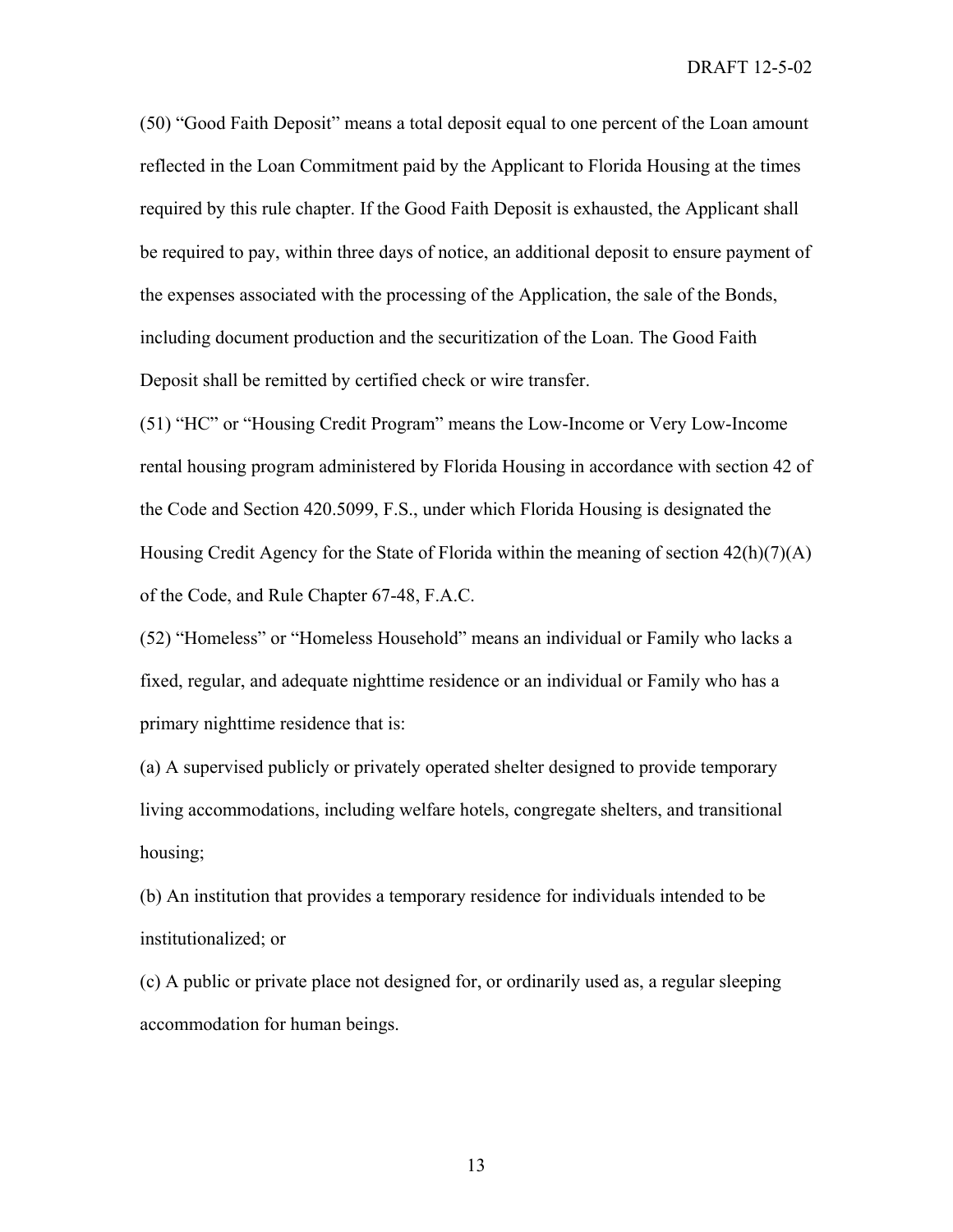The term does not refer to any individual imprisoned or otherwise detained pursuant to state or federal law.

(53) "HUD" means the U.S. Department of Housing and Urban Development.

(54) "HUD Risk Sharing Program" means the program authorized by section 542(c) of the Housing and Community Development Act of 1992, which is adopted and incorporated herein by reference.

(55) "Identity of Interest" means, for the purpose of the HUD Risk Sharing Program, any person or entity that has a one percent or more financial interest in the Development and in any entity providing services for a fee to the Development. Unless otherwise excluded, persons or entities that share in the net profits of the Development shall be construed as having an ownership interest to the extent that they share in Development or project revenues. The Identity of Interest definition shall not apply to the tax credit syndicator, limited partner investors, or professionals who are retained pursuant to a negotiated fee arrangement consistent with industry standards and which fee arrangement does not incorporate the payment of fees from Development operating revenues.

(56) "Income Certification," "Tenant Income Certification" or "Form TIC-1" means the form which is adopted and incorporated herein by reference, and which shall be used to certify the income of all tenants residing in a Set-Aside unit in a Development. A copy of such form is available on FHFC's web site at www.floridahousing.org.

(57) "Issuer" means the Florida Housing Finance Corporation.

(58) "Land Use Restriction Agreement," "LURA" or "Regulatory Agreement" means that agreement among Florida Housing, the Bond Trustee and the Applicant which sets forth certain restrictions on the use of the Development to comply with the Code, the Act,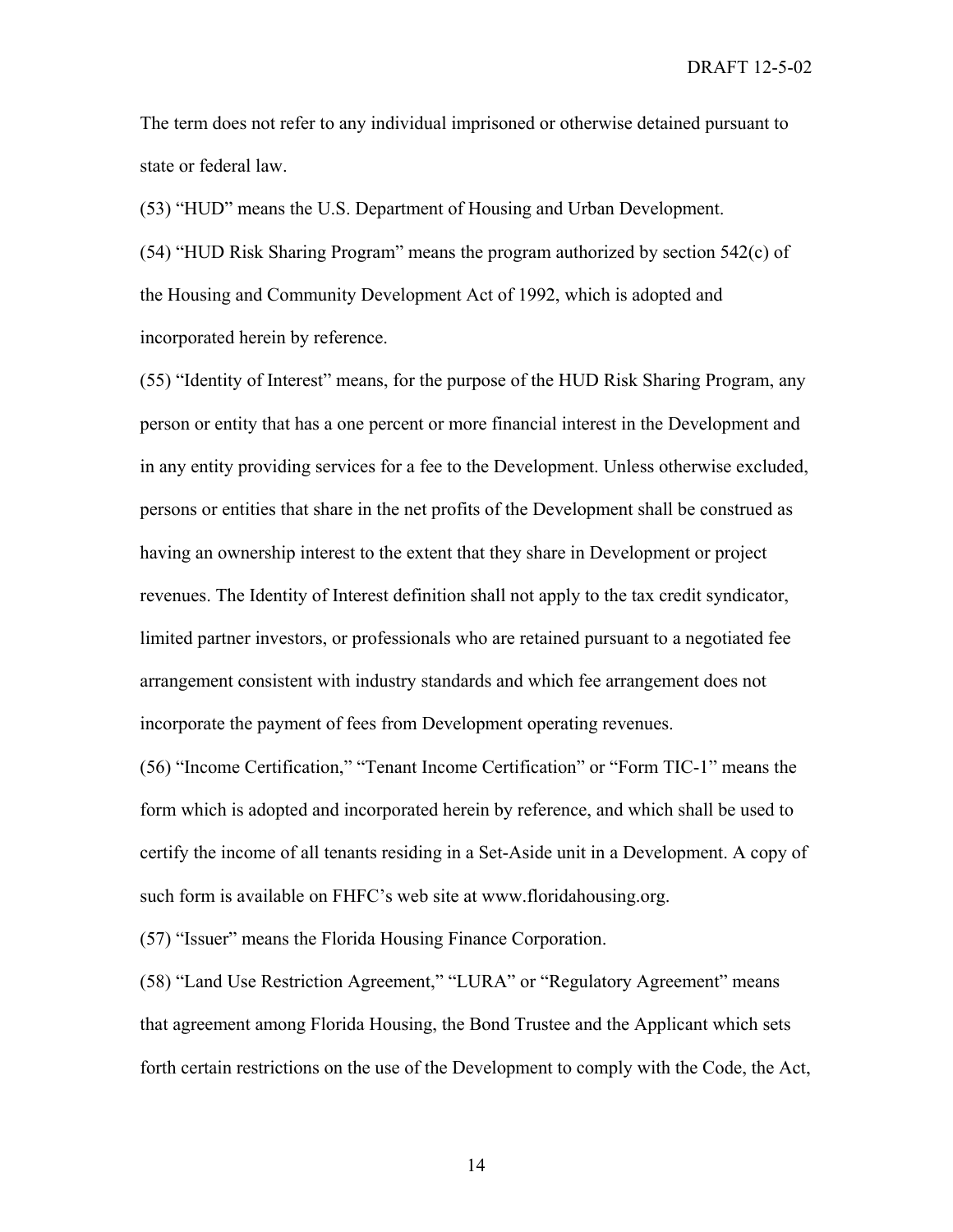the rules and policies of Florida Housing and any requirements of a Credit Enhancer. Such document shall be recorded prior to the Mortgage in the public records in the county where the Development is located, unless the Board expressly agrees to subordinate the LURA to facilitate the financing.

(59) "Lead Agency" means a Local Government or Non-Profit serving as the point of contact and accountability to the State Office on Homelessness with respect to the Local Homeless Assistance Continuum of Care Plan, in accordance with Section 420.624, F.S. (60) "Loan" means the loan made by Florida Housing to the Applicant from the proceeds of the Bonds issued by Florida Housing.

(61) "Loan Agreement" means the Program Documents or Loan Documents wherein Florida Housing and the Applicant agree to the terms and conditions upon which the proceeds of the Bonds shall be loaned, and the terms and conditions for repayment of the Loan.

(62) "Loan Commitment" means the Program Documents or Loan Documents executed by Florida Housing and the Applicant after the issuance of a favorable Credit Underwriting Report that defines the conditions under which Florida Housing agrees to lend the proceeds of the Bonds to the Applicant for the purpose of financing all or a portion of a Development and is filed with Florida Housing along with full payment of the Good Faith Deposit before substantive work commences on Program Documents other than the Loan Commitment.

(63) "Local Government" means a unit of local general-purpose government as defined in Section 218.31(2), F.S.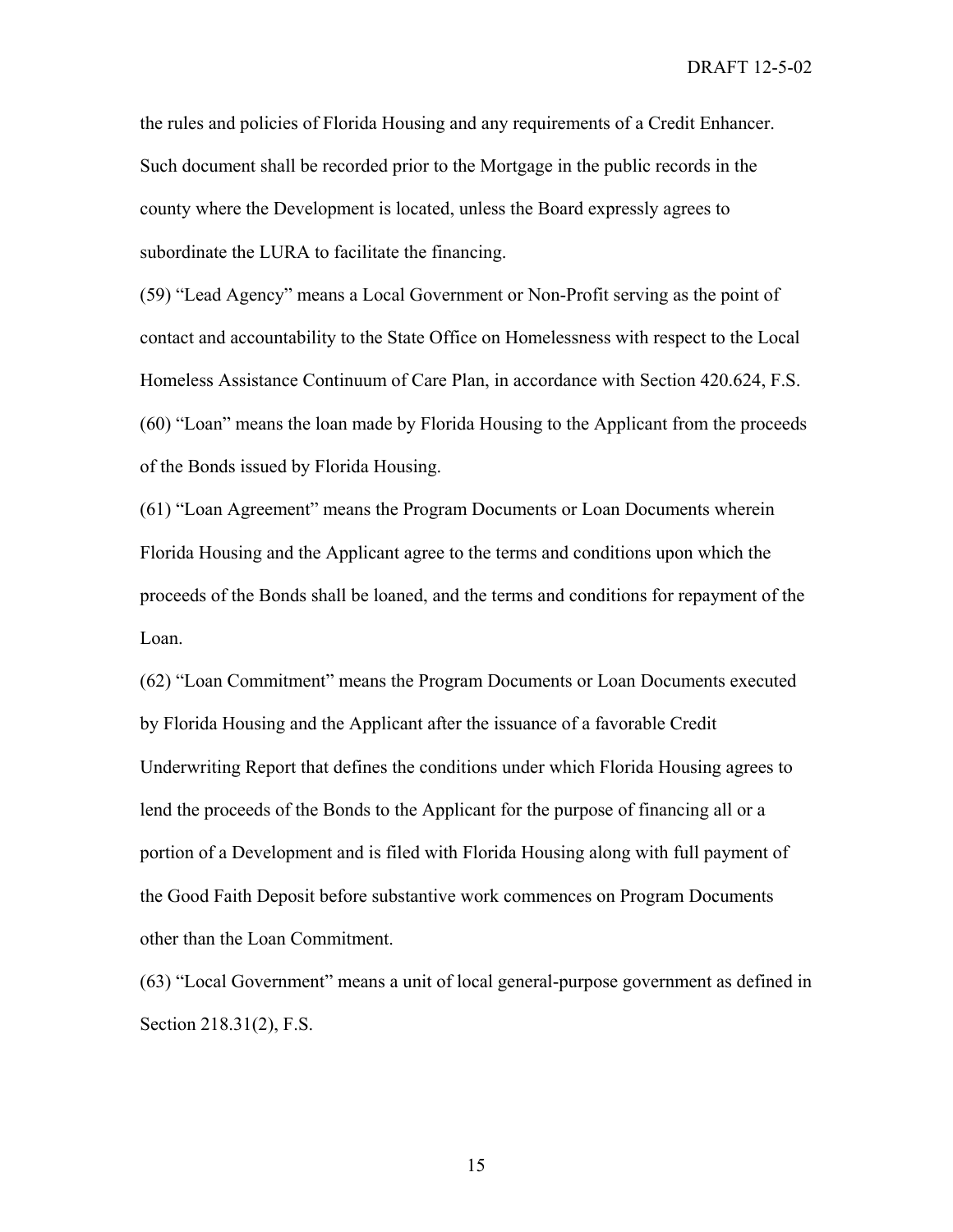(64) "Local Homeless Assistance Continuum of Care Plan" means a plan for developing and implementing a framework for a comprehensive and seamless array of housing and services to address the needs of homeless persons and persons at risk for homelessness, in accordance with Section 420.624, F.S.

(65) "Local Public Fact Finding Hearing" means a public hearing requested by any person residing in the county or municipality in which the proposed Development is located and which is conducted by Florida Housing for the purpose of receiving public comment or input regarding the financing of a proposed Development with Bonds by Florida Housing.

(66) "Lower Income Residents" means individuals or families whose annual income does not exceed either 50 percent or 60 percent depending on the minimum Set-Aside elected of the area median income as determined by HUD with adjustments for household size. In no event shall occupants of a Development unit be considered to be Lower Income Residents if all the occupants of a unit are students as defined in section  $151(c)(4)$  of the Code or if the residents do not comply with the provisions of the Code defining Lower Income Residents. (See section 142 of the Code.) If Taxable Bonds, other than Taxable Bonds issued simultaneously with Tax-Exempt Bonds, in which case the above referenced provisions apply, or Bonds that do not require State Bond Allocation are being used to finance the Development, Lower Income Residents shall be defined as an individual or family with an Annual Household Income not in excess of 80 percent of the state or county median income, whichever median income is higher. In the event Bonds are issued on behalf of a corporation organized under section  $501(c)(3)$  of the Code, the Set-Aside shall not be less than that required by the section  $501(c)(3)$  documents.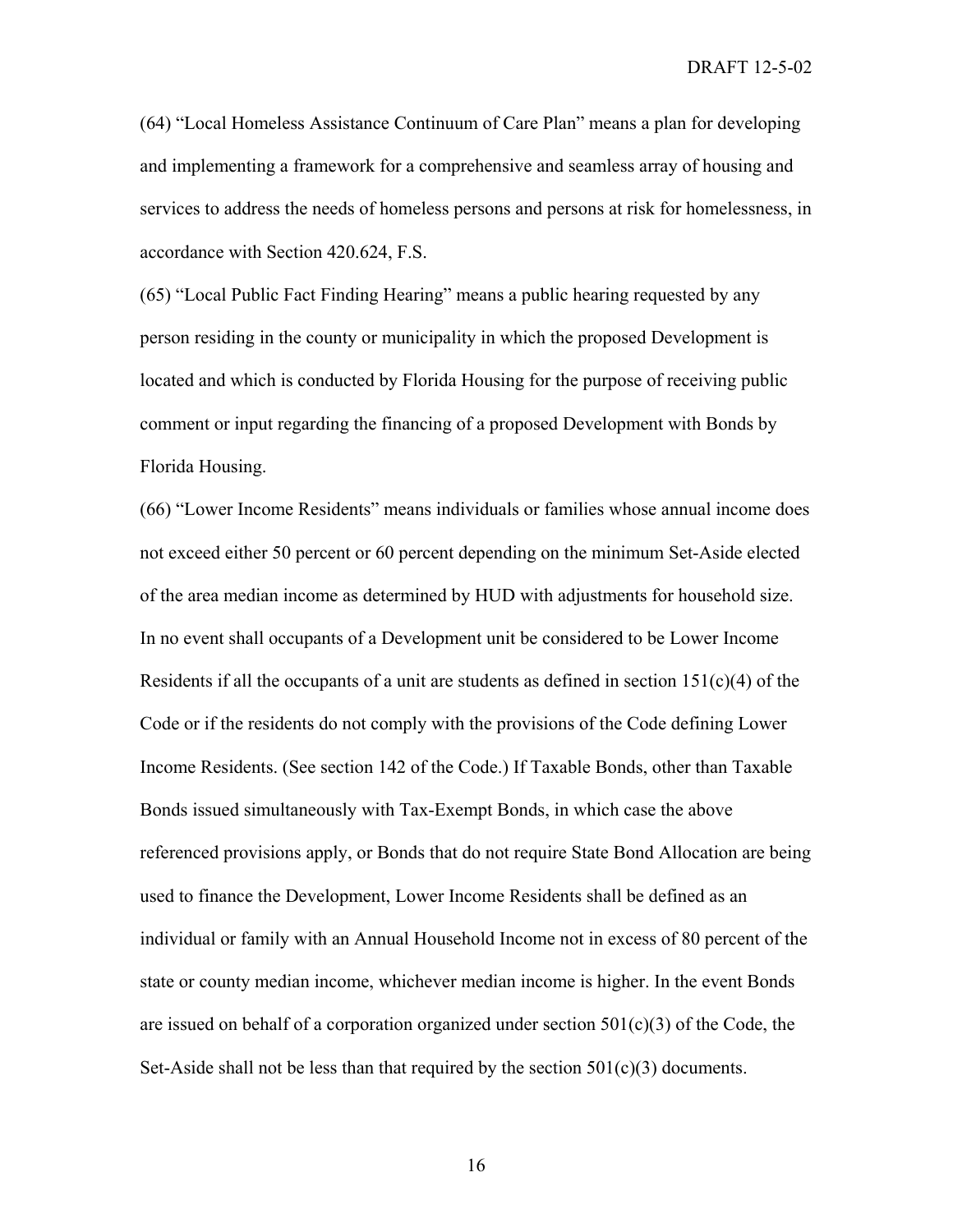(67) "Mortgage" means the instrument securing the Loan which creates a first, co-equal or acceptable subordinate lien on the Development, subject to permitted encumbrances. (68) "Mortgage Loan" means the Loan secured by the Mortgage and evidenced by a Note or Mortgage Note.

(69) "Note" means a unilateral agreement containing an express and absolute promise to pay to Florida Housing a principal sum of money for the Loan together with interest on a specified date. The Note will provide the interest rate and will be secured by a mortgage. (70) "Principal" means any individual acting in their individual capacity or acting as president, vice president, treasurer or secretary, member of the board of directors or the legal or beneficial owner of 10% or more of any class of stock of a corporation which is a general partner of a limited partnership Applicant or Developer; or the general partner of a limited partnership that is the general partner of a limited partnership Applicant or Developer; or is a partner in a general partnership or joint venture acting alone or as a part of another entity that is an Applicant or Developer. With respect to a limited liability company either acting alone or as a part of another entity that is an Applicant or Developer, each manager and each member is a principal. With respect to a registered limited liability partnership either acting alone or as a member of another entity that is an Applicant or Developer, each partner is a principal. With respect to a trust either acting alone or as a part of another entity that is an Applicant or Developer, any individual or entity owning 10% or more of the beneficial interest in the trust is a principal. A General Contractor, management agent, architect/engineer, attorney that participates on an armslength fee arrangement are not considered Principals of the Applicant entity.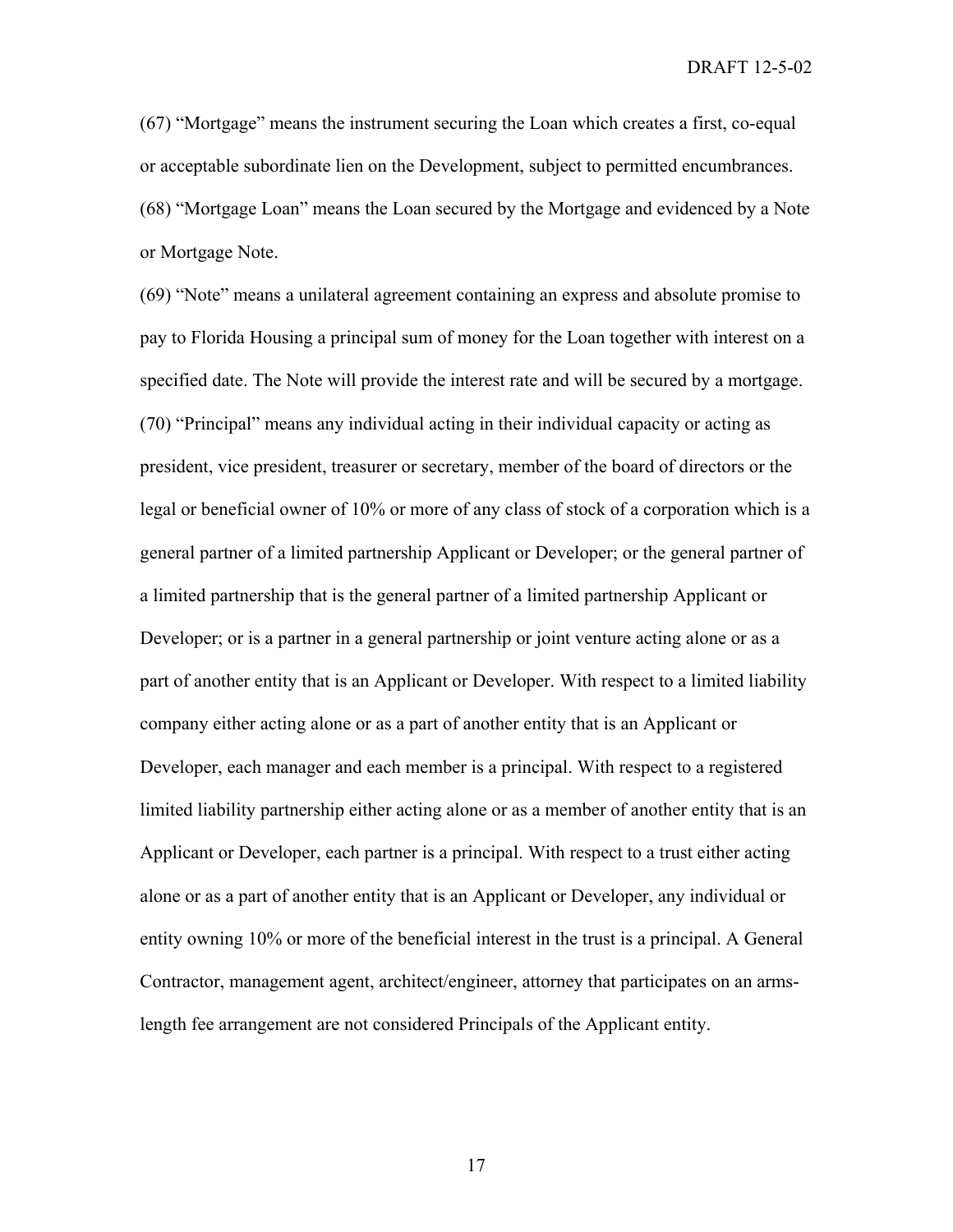(71) "Private Placement" or "Limited Offering" means the sale of Florida Housing Bonds directly or through an underwriter or placement agent to 35 or fewer initial purchasers who are not purchasing the Bonds with the intent to offer the Bonds for retail sale and who are Qualified Institutional Buyers.

(72) "Program" means Florida Housing's Multifamily Mortgage Revenue Bond (MMRB) Program.

(73) "Program Documents or Loan Documents" means the Loan Commitment, Loan Agreement, Note, Mortgage, Credit Enhancement or Guarantee Instrument, Land Use Restriction Agreement, Trust Indenture, Preliminary and Final Official Statements, Intercreditor Agreement, Assignments, Bond Purchase Agreement, Compliance Monitoring Agreement, Mortgage Servicing Agreement and such other ordinary and customary documents necessary to issue and secure repayment of the Bonds and Mortgage sufficient to protect the interests of the Bond owners and Florida Housing. (74) "Program Report" or "Form PR-1" means the report format which is required to be completed and submitted to Florida Housing pursuant to this rule chapter, and is adopted and incorporated herein by reference, effective on the date of the latest amendment to this rule chapter. A copy of such form is available on FHFC's web site at www.floridahousing.org.

(75) "Public Policy Criteria and Qualified Resident Programs" means the requirements and guidelines established by Florida Housing and set forth in Rule 67-21.004, F.A.C., and the Universal Application package. The programs and requirements shall be incorporated in the Loan Commitment and Program Documents. Such Public Policy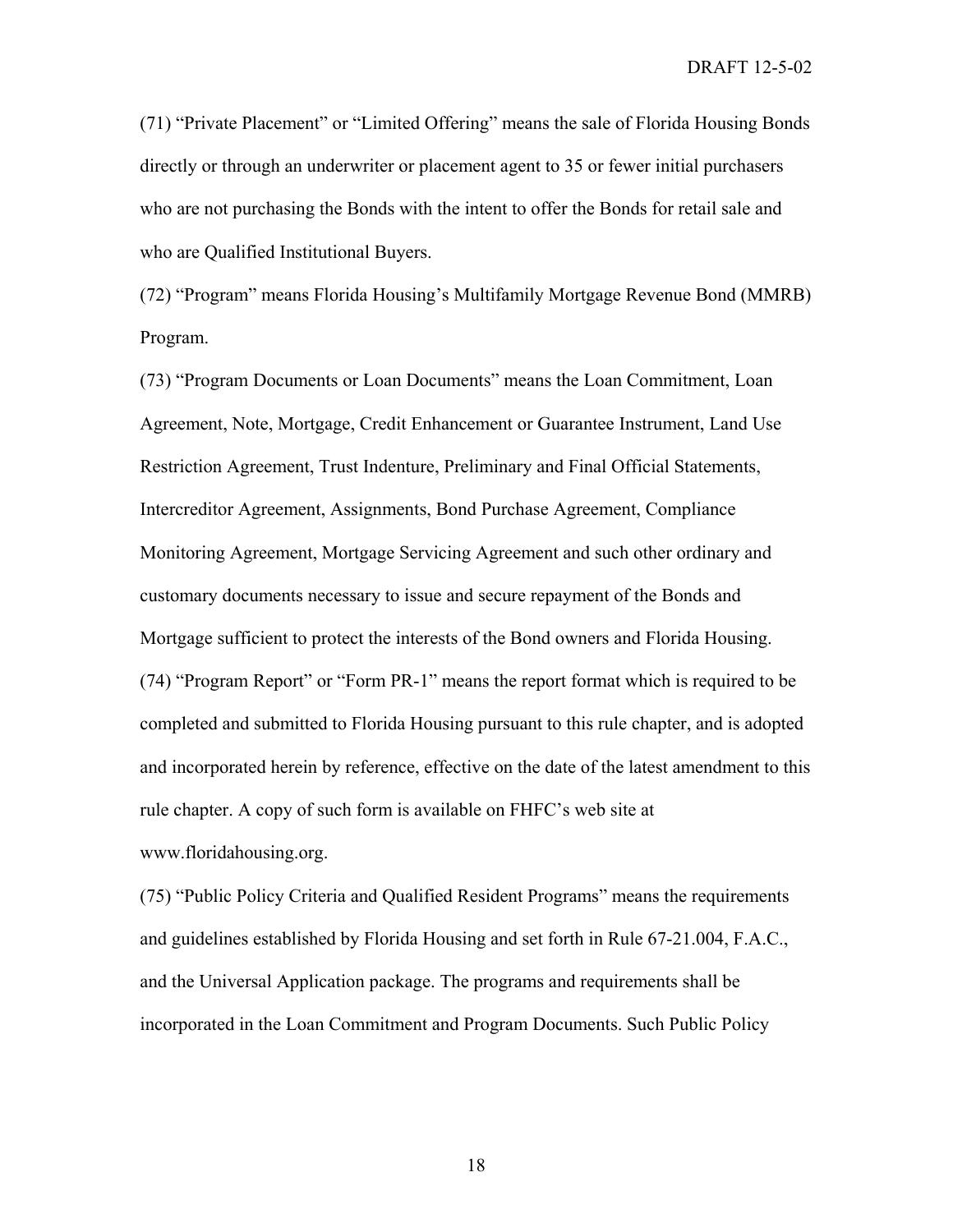Criteria and Qualified Resident Programs have been adopted for the purpose of accomplishing the programmatic goals of the Code, Florida Housing and the Act. (76) "Qualified Institutional Buyer" is sometimes called a "sophisticated investor" and specifically includes the following:

(a) Any of the following entities, acting for its own account or the accounts of other Qualified Institutional Buyers that, in the aggregate, own and invests on a discretionary basis at least \$100 million in securities of issuers that are not affiliated with the entity: 1. Any insurance company as defined in section 2(13) of the Securities Exchange Act, which is adopted and incorporated herein by reference;

2. Any investment company registered under the Investment Company Act or any business development company as defined in section  $2(a)(43)$  of that Act, which is adopted and incorporated herein by reference;

3. Any Small Business Investment Company licensed by the U.S. Small Business Administration under sections 301(c) or (d) of the Small Business Investment Act of 1958, which is adopted and incorporated herein by reference;

4. Any plan established and maintained by a state or state agency or any of its political subdivisions, on behalf of their employees;

5. Any employee benefit plan within the meaning of Title I of the Employee Retirement Income Security Act of 1974, which is adopted and incorporated herein by reference;

6. Trust funds of various types, except for trust funds that include participants' individual retirement accounts or H.R. 10 plans;

7. Any business development company as defined in section 202(a)(22) of the Investment Advisors Act of 1940, which is adopted and incorporated herein by reference;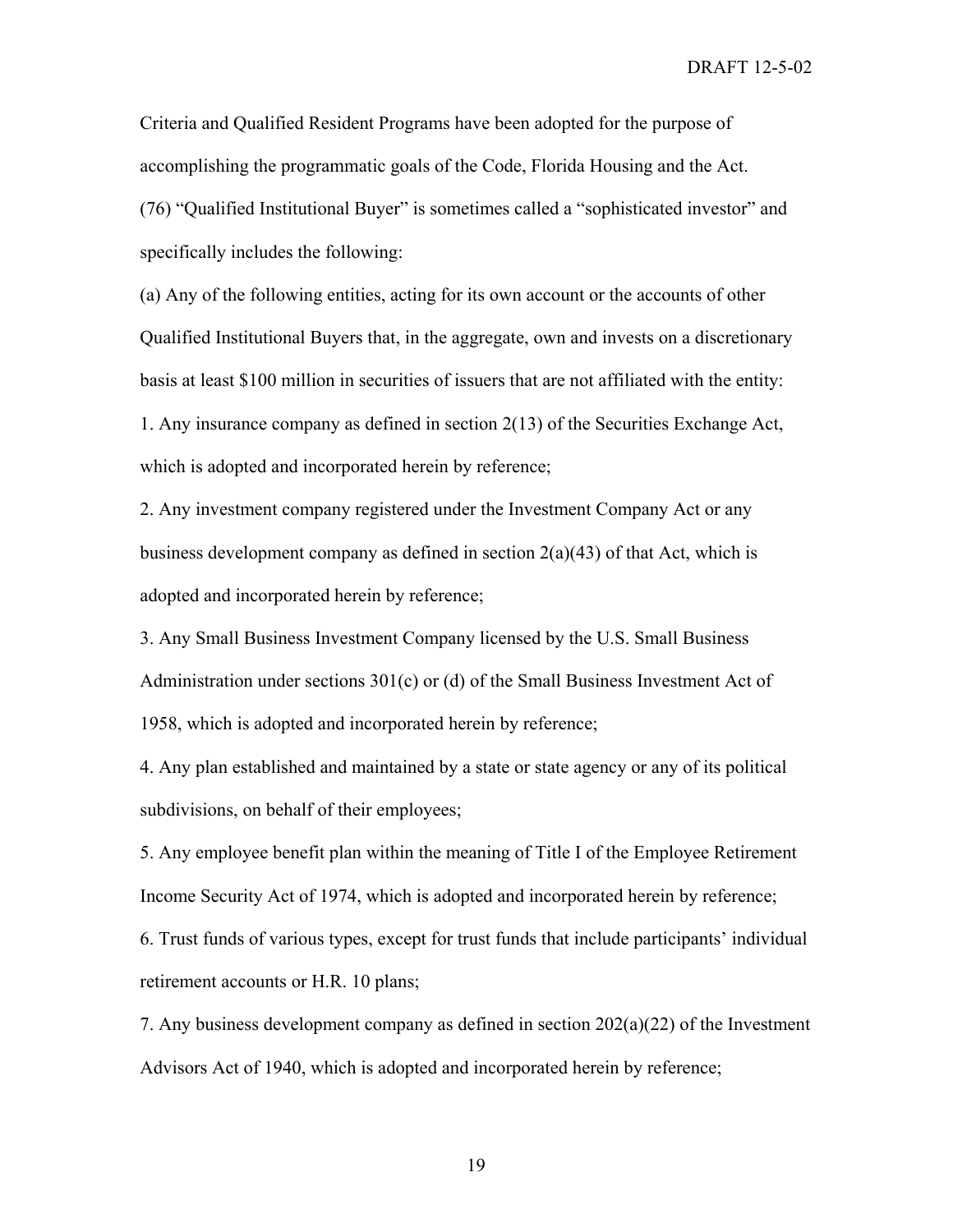8. Any organization described in section  $501(c)(3)$  of the Internal Revenue Code, corporation (except a bank or savings and loan defined in section  $3(a)(2)$  or  $3(a)(5)(A)$  of the Securities and Exchange Act, which is adopted and incorporated herein by reference, or a foreign bank or savings and loan or similar institution), partnership, Massachusetts or similar business trust, or any investment adviser registered under the Investment Advisors Act, which is adopted and incorporated herein by reference.

(b) Any dealer registered under section 15 of the Securities Exchange Act, which is adopted and incorporated herein by reference, acting on its own behalf or on the behalf of other Qualified Institutional Buyers who in the aggregate own and invest at least \$10 million of securities of issuers not affiliated with the dealer (not including securities held pending public offering).

(c) Any dealer registered under section 15 of the Securities Exchange Act, which is adopted and incorporated herein by reference, acting in a riskless principal transaction on behalf of a Qualified Institutional Buyer.

(d) Any investment company registered under the Investment Company Act, which is adopted and incorporated herein by reference, that is part of a family of investment companies that together own at least \$100 million in securities of issuers, other than companies with which the investment company or family of investment companies is affiliated.

(e) Any entity, all of whose equity owners are Qualified Institutional Buyers.

(f) Any bank or savings and loan defined in section  $3(a)(2)$  or  $3(a)(5)(A)$  of the Securities Exchange Act, which is adopted and incorporated herein by reference, or foreign bank or savings and loan or similar institution that, in aggregate with the other Qualified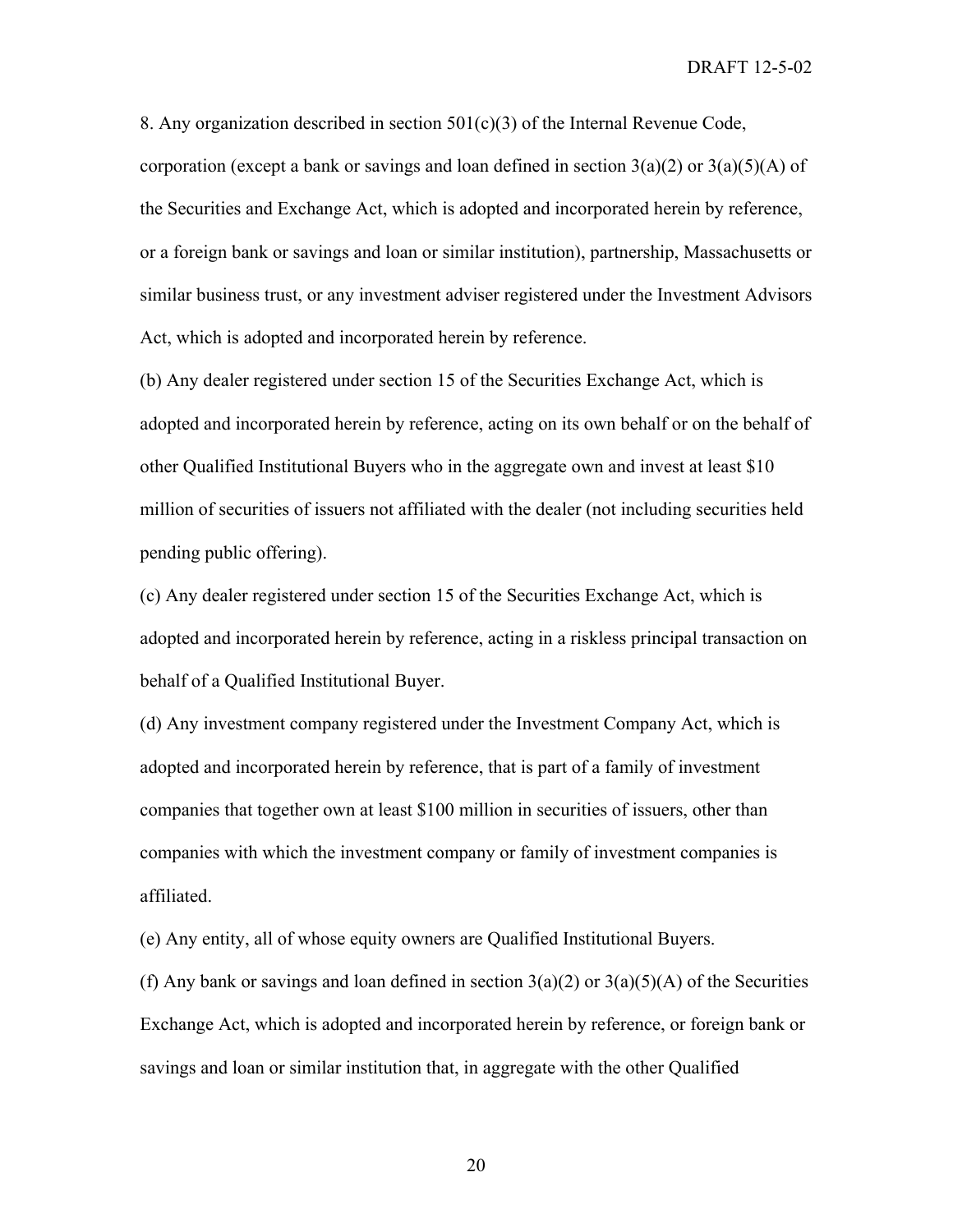Institutional Buyers, owns and invests in at least \$100 million in securities of affiliates that are not affiliated with it and that has an audited net worth of at least \$25 million as demonstrated during the 16 to 18 months prior to the sale.

(77) "Qualified Census Tract" or "QCT" means any census tract which is designated by the Secretary of Housing and Urban Development as having either 50% or more of the households at an income which is less than 60% of the area median gross income, or a poverty rate of at least 25%, in accordance with section  $42(d)(5)(C)$  of the Code. A list of the QCTs is adopted and incorporated by reference. A copy of such list is available on FHFC's web site www.floridahousing.org.

(78) "Qualified Lending Institution" means any lending institution designated by Florida Housing.

(79) "Qualified Project Period" means the period of time, as provided in the Code, that a Development financed with Tax-exempt Bonds must comply with the Lower Income Tenant Set-Aside.

(80) "Recap of Tenant Income Certification Information" or "Form AR-1" means a report format which is required to be completed and submitted to the Corporation pursuant to this rule chapter and is adopted and incorporated by reference, effective on the date of the latest amendment to this rule chapter. A copy of such form is available on FHFC's web site at www.floridahousing.org.

(81) "Received" as it relates to delivery of a document by a specified deadline means, unless otherwise indicated, delivery by hand, U.S. Postal Service, or other courier service, in the office of the Corporation no later than 5:00 p.m., Eastern Time, on the deadline date.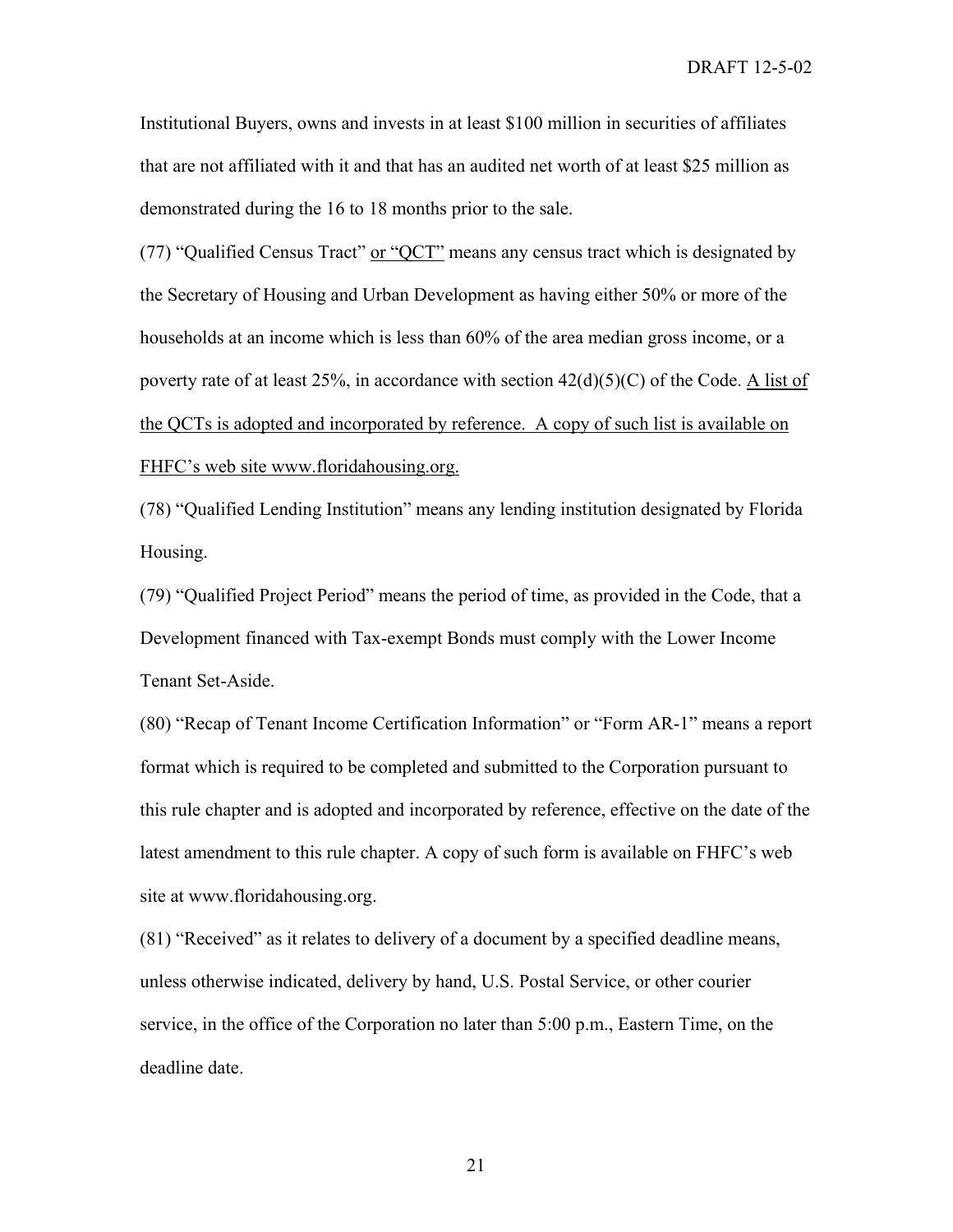(82) "Rehabilitation Development" means a Development, the Rehabilitation

Expenditures with respect to which equal or exceed 15% of the portion of the cost of acquiring such Development to be financed with Bond proceeds.

(83) "Rehabilitation Expenditures" has the meaning set forth in section  $147(d)(3)$  of the Code.

(84) "Scattered Sites" means two or more parcels in the same county, contiguous to one another, sharing at least one common boundary between them, or within such reasonable proximity to each other as to appear to the public to be under the dominion and control of the Applicant.

(85) "Set-Aside" means the occupancy requirements or restrictions for Developments financed by Florida Housing. Such Set-Aside requirements shall be set forth in the Land Use Restriction Agreement and other such Program Documents as are deemed necessary by Florida Housing. The minimum Set-Aside requirements are as follows:

(a) For Taxable Bonds – 20 percent or more of the residential units in the Development shall be occupied or held available for occupancy by a Family whose Annual Household Income does not exceed 80 percent of the State or county median income, whichever median income is higher, provided, however, that if such taxable bonds are being issued in connection with Tax-exempt Bonds, the requirement of (b) below shall govern. (b) For Tax-exempt Bonds – 20 percent or more of the residential units in the Development shall be occupied or held available for occupancy by a Family whose Annual Household Income does not exceed 50 percent of the State or county median income whichever is higher, or 40 percent or more of the residential units in the Development shall be occupied by or held available for a Family whose Annual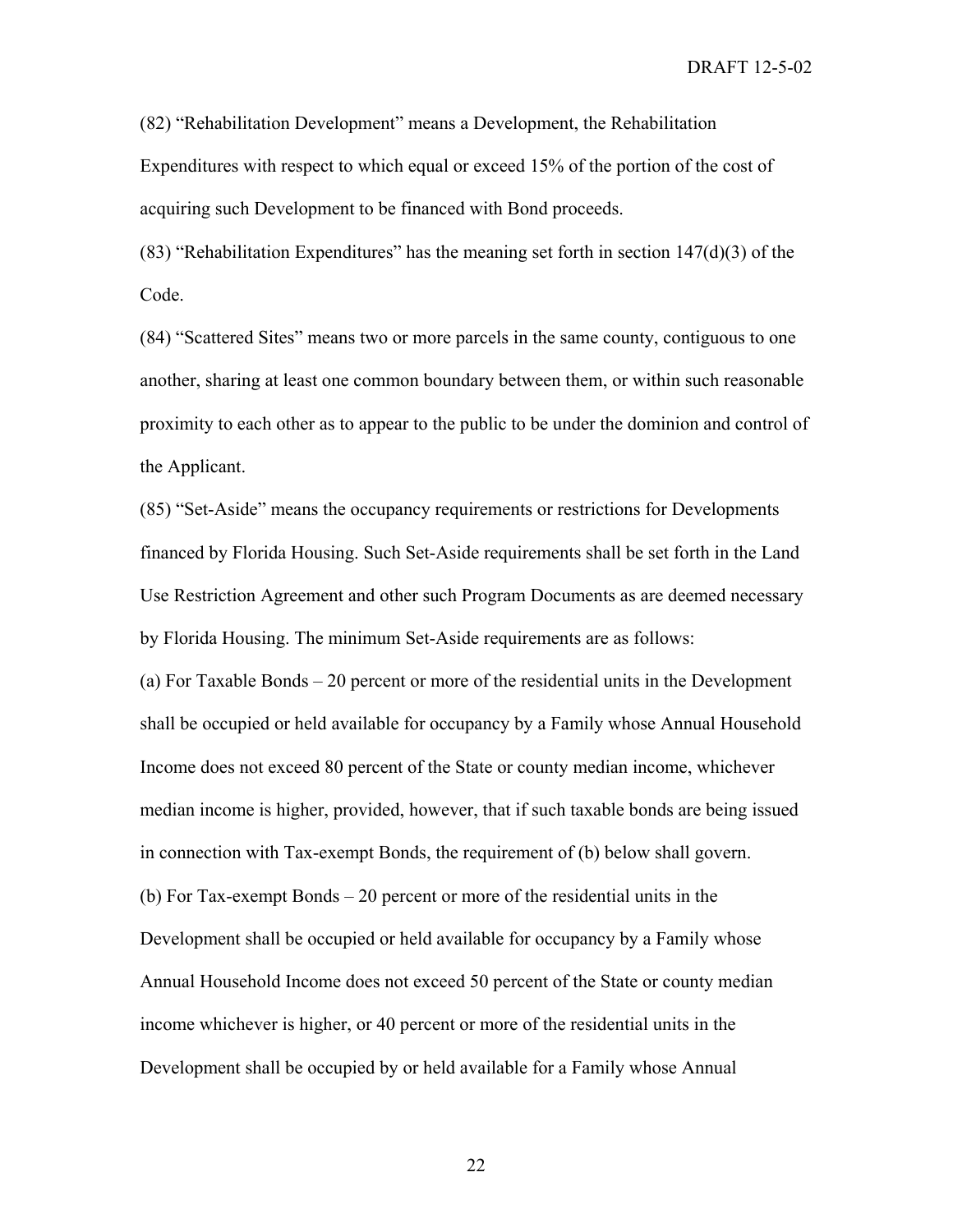Household Income does not exceed 60 percent of the State or county median income, whichever is higher, or that which is required by the Code at the time of issuance of the Bonds or required by Florida Housing to meet its programmatic purposes.

(86) "Single Room Occupancy" or "SRO" means housing consisting of single room dwelling units that is the primary residence of its occupant or occupants. An SRO does not include facilities for students.

(87) "Special Counsel" means any attorney or law firm retained by Florida Housing, pursuant to an RFQ, to serve as counsel to Florida Housing, including Disclosure Counsel.

(88) "State Board of Administration" or "SBA" means the State Board of Administration created by and referred to in s. 9, Article XII of the State Constitution.

(89) "State Bond Allocation" means the allocation of the State private activity bond volume limitation pursuant to Chapter 159, Part VI, F.S., administered by the Division of Bond Finance and allocated to Florida Housing for the issuance of its Tax-exempt Bonds. (90) "State Office on Homelessness" means the office created within the Department of Children and Family Services under Section 420.622, F.S.

(91) "Student" means an individual who is considered a full-time student by the educational institution being attended or will be a full-time student at an educational institution with regular facilities and students other than correspondence school, during five months of the certification year.

(92) "Taxable Bonds" means those Bonds on which the interest earned is included in gross income of the owner for federal income tax purposes pursuant to the Code.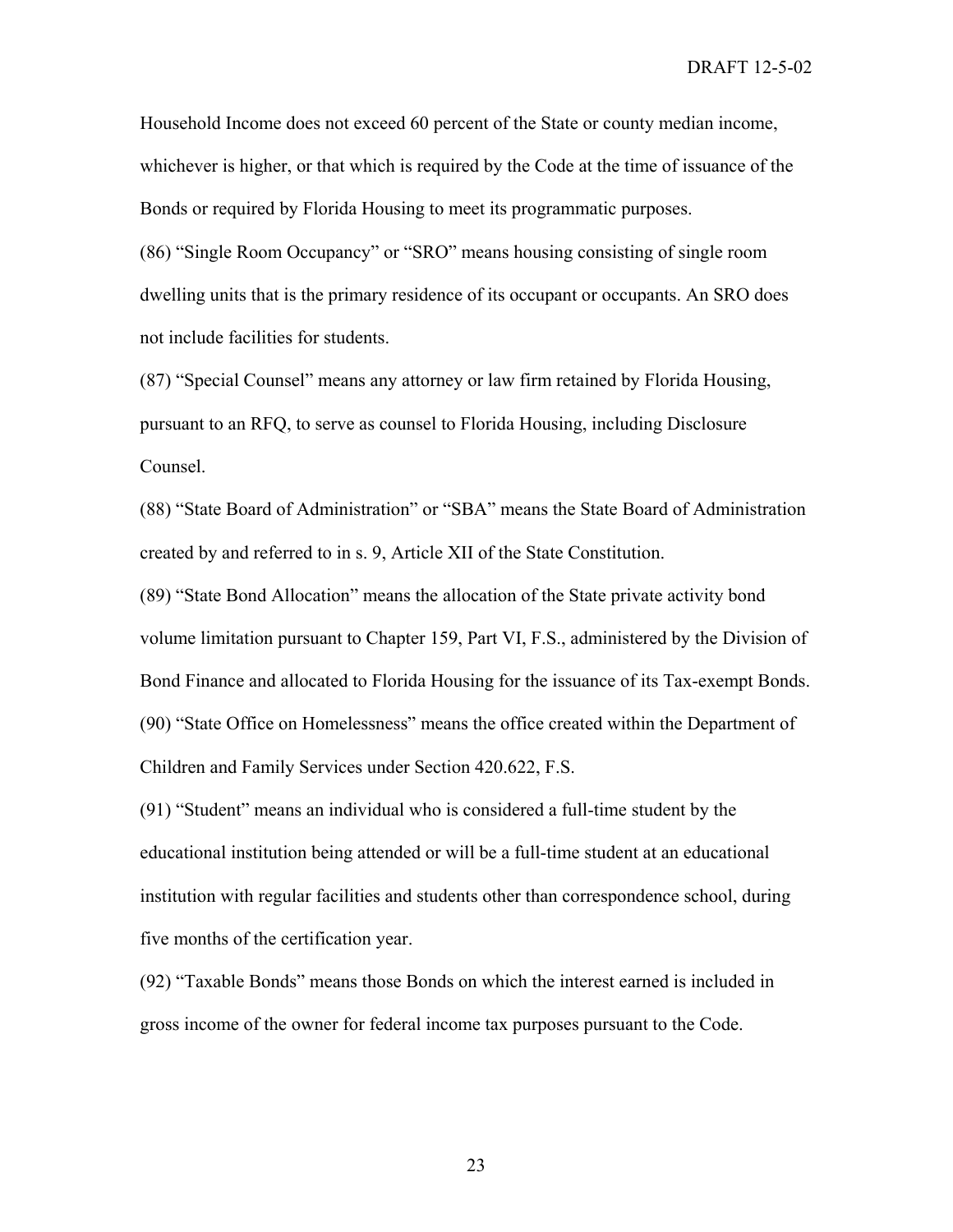(93) "Tax-exempt Bonds" means those Bonds on which all or part of the interest earned is excluded from gross income of the owner for federal income tax purposes pursuant to the Code.

(94) "Tie-Breaker Measurement Point" means a single point selected by the Applicant on the proposed Development site that is located within 100 feet of a residential building existing or to be constructed as part of the proposed Development. For Scattered Site Developments, the Applicant must select a single point on one Development site that is located within 100 feet of a residential building existing or to be constructed as part of the proposed Development.

(95) "TEFRA Hearing" means a public hearing held pursuant to the requirements of the Code and in accordance with the Tax Equity and Fiscal Responsibility Act (TEFRA), section 147(f) of the Code, at which members of the public or interested persons are provided an opportunity to present evidence or written statements or make comments regarding a requested application for Tax-exempt financing of a Development by Florida Housing.

(96) "Total Development Cost" means the sum total of all costs incurred in the construction of a Development all of which shall be subject to the approval by the Credit Underwriter and shall be approved by Florida Housing as reasonable and necessary. Such costs may include, but not be limited to:

(a) The cost of acquiring real property and any building thereon, including payment for options, deposits, or contracts to purchase properties.

(b) The cost of site preparation, demolition, and development.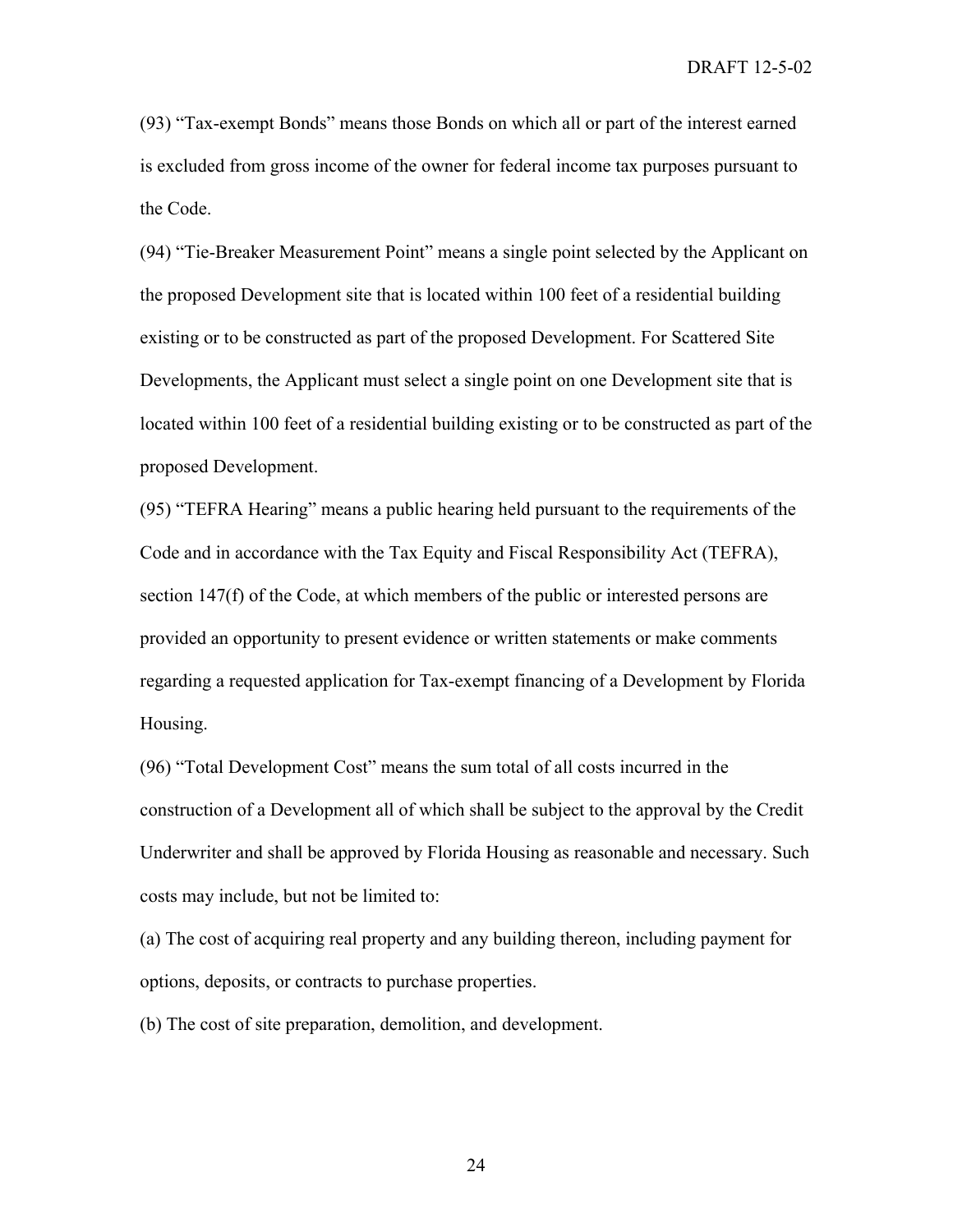(c) Any expenses relating to the issuance of Tax-exempt Bonds or Taxable Bonds by Florida Housing related to the particular Development.

(d) Fees in connection with the planning, execution, and financing of the Development, such as those of architects, engineers, attorneys, accountants, Financial Advisors and Florida Housing. The fees for attorneys and Financial Advisors are limited pursuant to subsection 67-21.002(43), F.A.C.

(e) The cost of studies, surveys, plans, permits, insurance, interest, financing, ad valorem tax and assessment costs, and other operating and carrying costs during construction, rehabilitation, or reconstruction of the Development.

(f) The cost of the construction, rehabilitation, and equipping of the Development.

(g) The cost of land improvements, such as landscaping and offsite improvements related to the Development, whether such costs are paid in cash, property, or services.

(h) Expenses in connection with initial occupancy of the Development.

(i) Allowances established by Florida Housing for working capital, contingency reserves, and reserves for any anticipated operating deficits during the first two years after completion of construction of the Development.

(j) The cost of other such items, including relocation costs, indemnity and surety bonds, premiums on insurance, and fees and expenses of trustees, depositories, and paying agents for Bonds, as the Corporation shall determine to be reasonable and necessary for the construction or rehabilitation of the Development.

(97) "Universal Application Package" or "UA1016 Rev. /03" means the forms and instructions, obtained from Florida Housing at 227 North Bronough Street, Suite 5000, Tallahassee, Florida 32301-1329, which shall be completed and submitted to Florida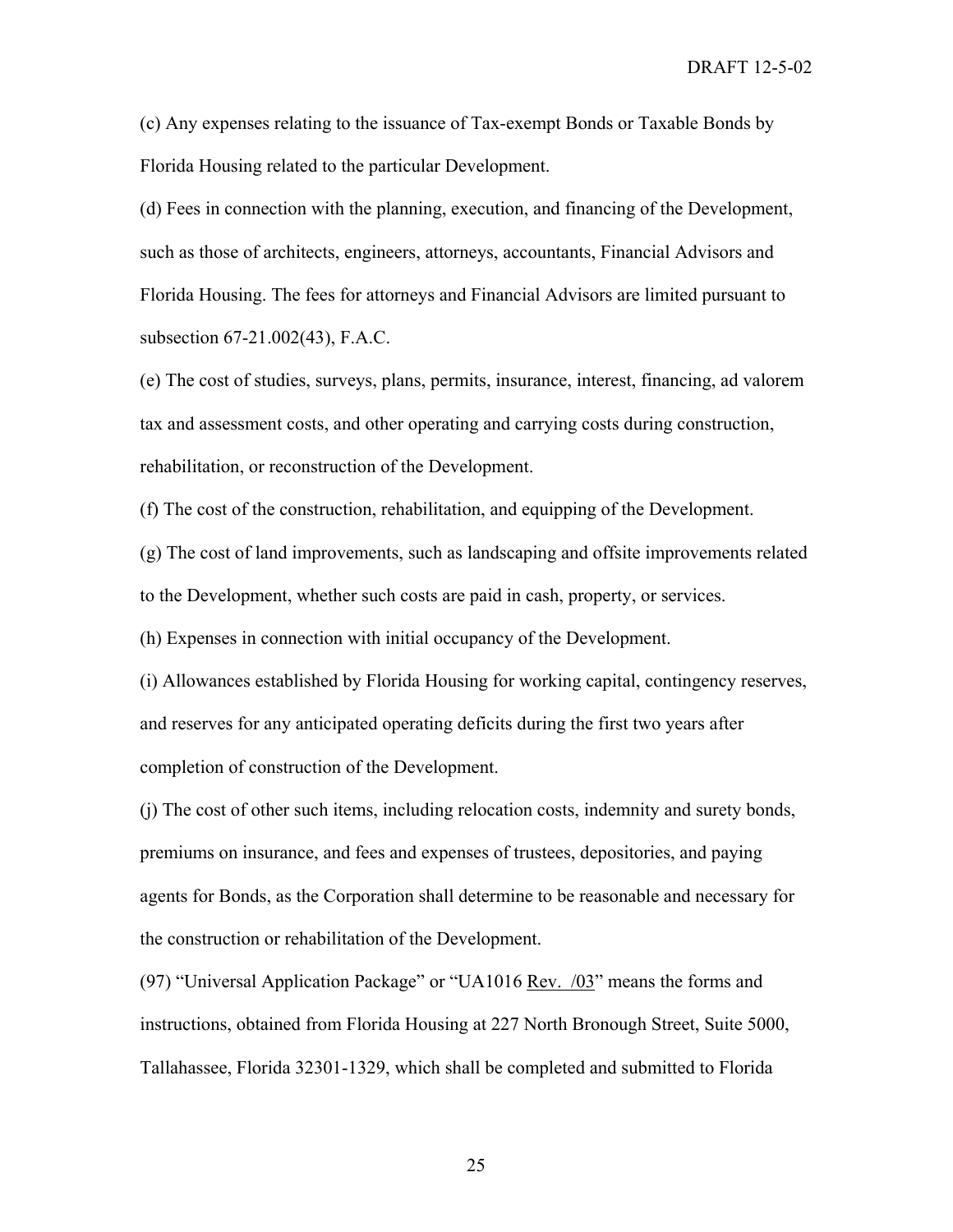Housing in accordance with this rule chapter in order to apply for the MMRB Program. The Universal Application Package is adopted and incorporated herein by reference, effective on the date of the latest amendment to this rule chapter.

(98) "Urban In-Fill Development" means a Development (i) in a site or area that is targeted for in-fill housing or neighborhood revitalization by the local, county, state or federal government as evidenced by its inclusion in a HUD Empowerment/Enterprise Zone, a HUD-approved Neighborhood Revitalization Strategy, Florida Enterprise Zone, area designated under a Community Development Block Grant (CDBG) or area designated as a HOPE VI or Front Porch Florida Community or a Community Redevelopment Area as described and defined in the Florida Community Redevelopment Act of 1969, or the proposed Development is located in a Qualified Census Tract and the development of which contributes to a concerted community revitalization plan, and (ii) in a site which is located in an area that is already developed and part of an incorporated area or existing urban service area.

Specific Authority 420.507(12), 420.508(3)(a) FS. Law Implemented 420.502, 420.503, 420.507, 402.508 FS. History–New 12-3-86, Amended 2-22-89, 12-4-90, 11-23-94, 2-6- 97, 1-7-98, Formerly 9I-21.002, Amended 1-26-99, 11-14-99, 2-11-01, 3-17-02, \_\_\_\_\_\_.

67-21.003 Application and Selection Process for Loans.

(1) All Applications must be complete, legible and timely when submitted, except as described below. Corporation staff may not assist any Applicant by copying, collating, or adding documents to an Application nor shall any Applicant be permitted to use the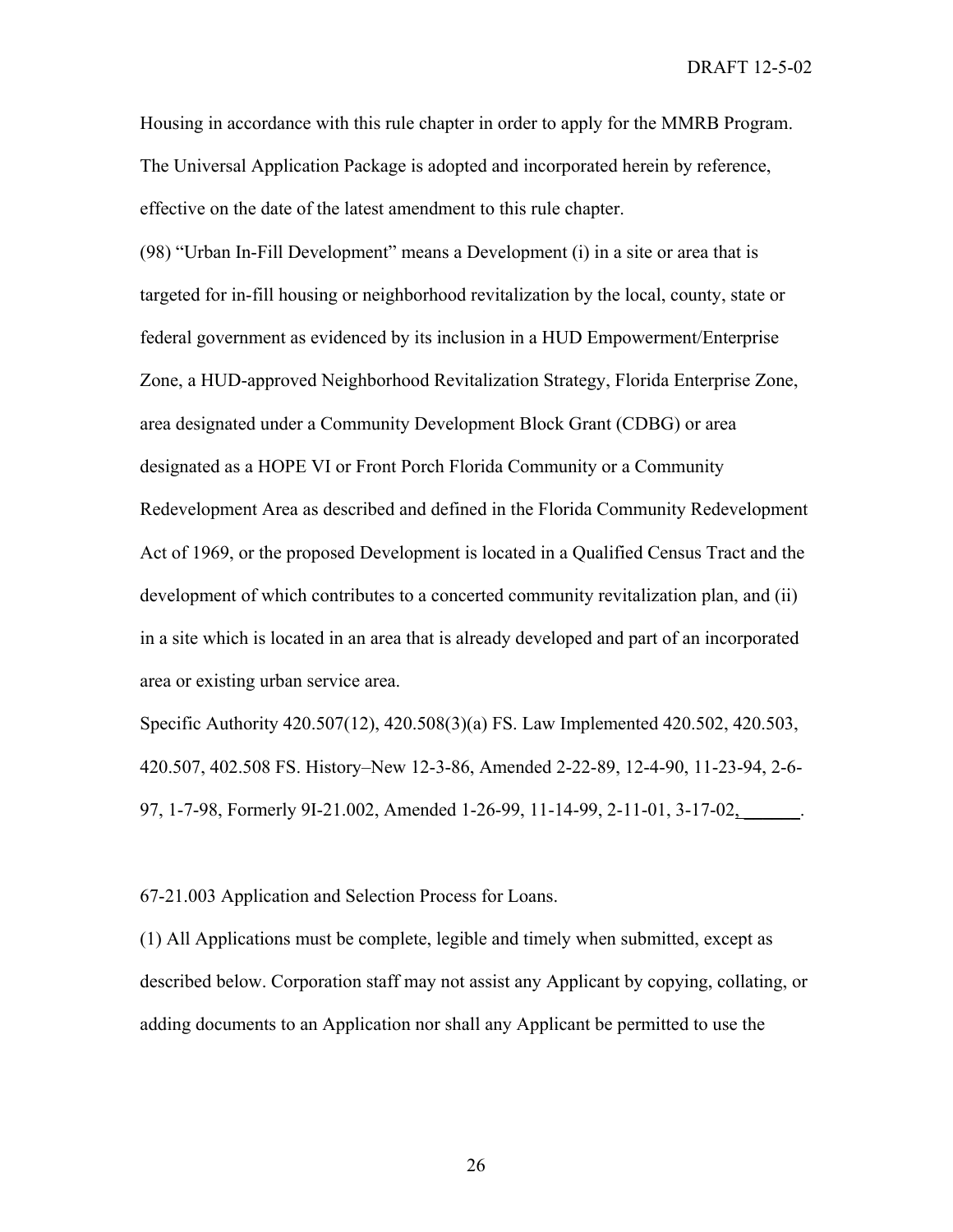Corporation's facilities or equipment for purposes of compiling or completing an Application.

(2) Failure to submit an Application completed in accordance with the Application instructions and these rules will result in rejection of the Application or a score less than the maximum available in accordance with the instructions in the Application and this rule chapter.

(3) Each submitted Application shall be evaluated and preliminarily scored using the factors specified in the Universal Application Package and these rules. Preliminary scores shall be transmitted to all Applicants along with the scoring sheets and threshold report. (4) Applicants who wish to notify the Corporation of possible scoring errors relative to another Applicant's Application must file with the Corporation, within 10 Calendar Days of the date of receipt of the preliminary scores, a written Notice of Possible Scoring Error (NOPSE). Each NOPSE must specify the assigned Application number and the scores in question, as well as describe the alleged deficiencies in detail. Each NOPSE is limited to the review of only one Application's score. Any NOPSE that seeks the review of more than one Application's score will be considered improperly filed and ineligible for review. There is no limit to the number of NOPSEs that may be submitted. The Corporation's staff will review each written NOPSE timely received.

(5) The Corporation shall transmit to each Applicant the NOPSEs submitted by other Applicants with regard to its Application. The notice shall also include the Corporation's decision regarding the NOPSE, along with any other items identified by the Corporation to be addressed by the Applicant.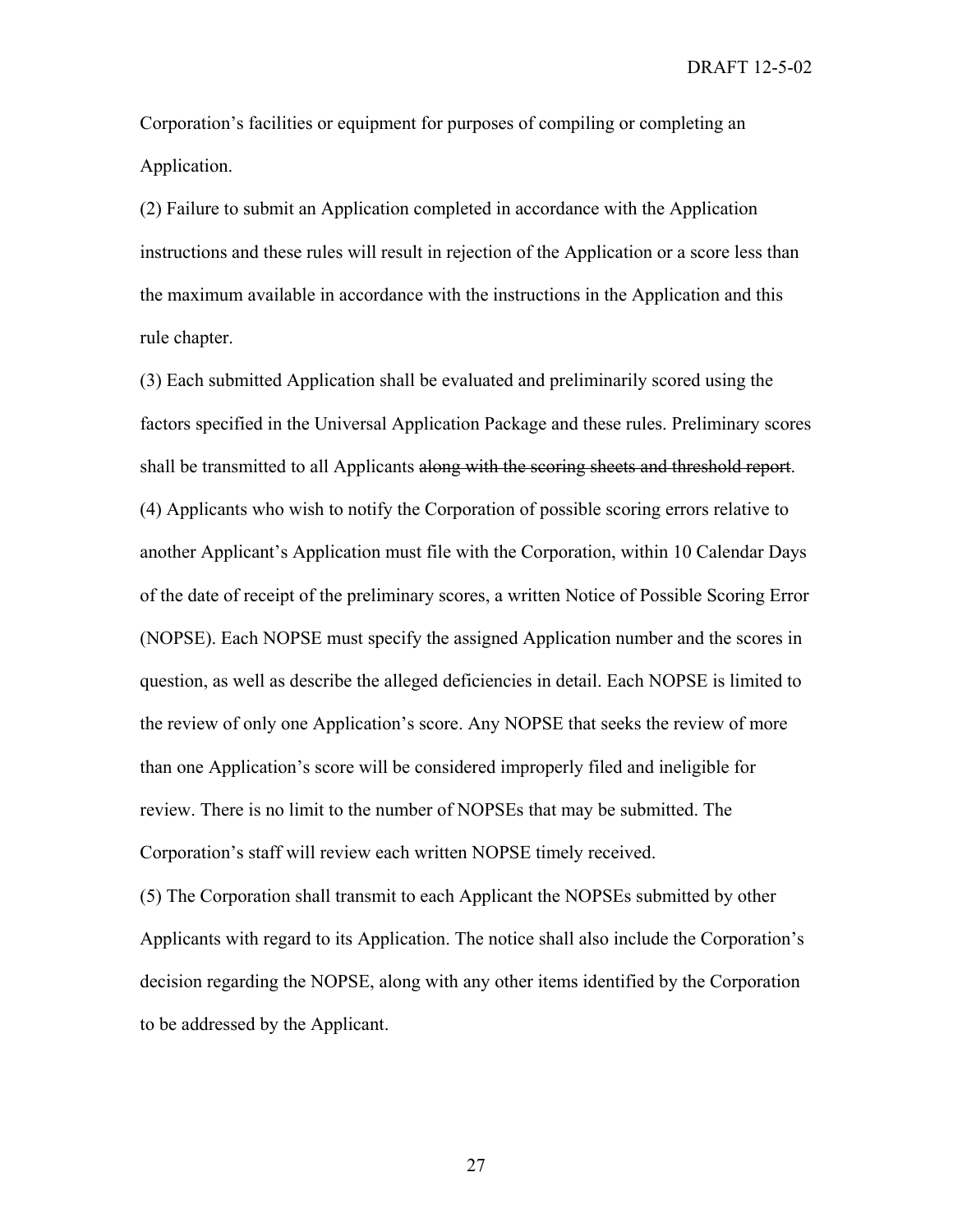(6) Within 7 15 Calendar Days of receipt of the notice set forth in subsection (5) above, each Applicant shall be allowed to submit additional documentation, revised pages and such other information as the Applicant deems appropriate to address the issues raised pursuant to subsections (3) and (5) above that could result in rejection of the Application or a score less than the maximum available. Where specific pages of the Application are revised, changed or added, each new page(s) must be marked as "revised," and submitted. Failure to mark each new page(s) "revised" will result in the Corporation not considering the revisions, changes or additions to that new page. Pages of the Application that are not revised or otherwise changed may not be resubmitted, except that documents executed by third parties must be submitted in their entirety even if only a portion of the original document was revised. Where revised or additional information submitted by the Applicant creates an inconsistency with another item in that Application, the Applicant shall also be required in its submittal to make such other changes as necessary to keep the Application consistent as revised. The Applicant shall submit an original and three copies of all additional documentation and revisions. Only revisions, changes and other information received by the deadline set forth herein will be considered. Any subsequent revision submitted prior to the deadline shall include a written request from the Applicant for withdrawal of any previously submitted revision(s).

(7) Within 7 10 Calendar Days of the deadline for receipt by the Corporation of the documentation set forth in subsection (6) above, all Applicants may submit to the Corporation a Notice of Alleged Deficiencies (NOAD) in any other Application. Each NOAD is limited only to issues created by documents revised and/or added by the Applicant submitting the Application pursuant to subsection (6) above. Each NOAD must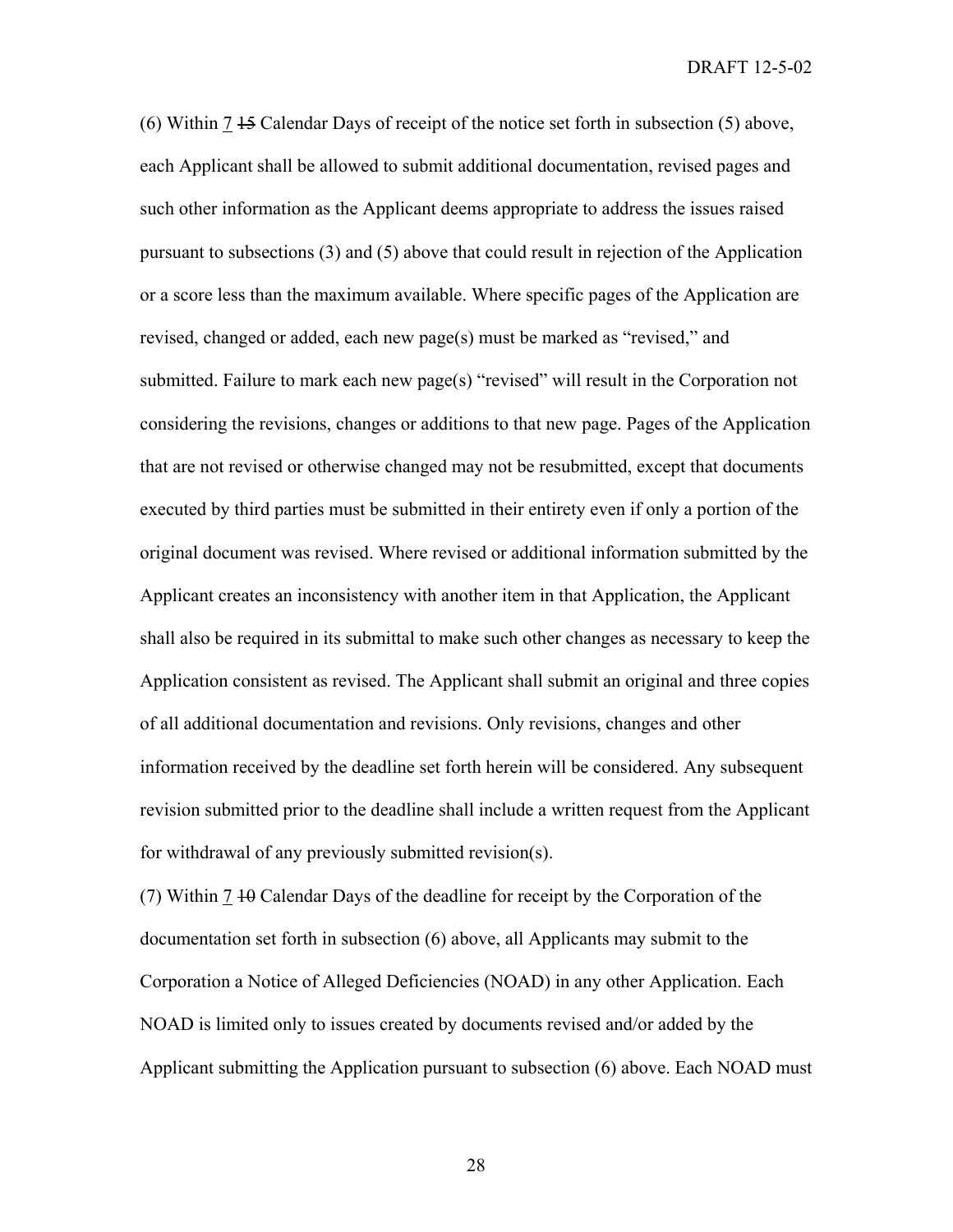specify the assigned Application number, the pages and the documents in question, as well as describe the alleged deficiencies in detail. Each NOAD is limited to the review of only one Applicant's submission. However, there is no limit to the number of NOADs that may be submitted. NOADs that seek the review of more than one Applicant's submission will be considered improperly filed and ineligible for review. The Corporation will only review each written NOAD timely received.

(8) The Corporation shall transmit a copy of all NOADs to the affected Applicant. (9) Following the receipt and review by the Corporation's staff of the documentation described in subsections (5), (6) and (7) above, the Corporation's staff shall then prepare final scores. In determining such final scores, no Application shall be rejected or receive a point reduction as a result of any issues not previously identified in the notices described in subsections (3), (4) and (5) above. However, inconsistencies created by the Applicant as a result of information provided pursuant to subsections (6) and (7) above will still be justification for rejection or reduction of points as appropriate. Notwithstanding the foregoing, any deficiencies in the mandatory elements set forth in subsection (14) below can be identified at any time prior to sending the final scores to Applicants and will result in rejection of the Application. The Corporation shall then transmit final scores to all Applicants.

(10) Based on the order of the ranked Applications after informal appeals and the availability of State Bond Allocation designated by the Board for multifamily housing, the Board shall designate Applications for funding and offer the opportunity to enter Credit Underwriting, and shall designate those that are below the funding line on the MMRB ranked list. Any additional 2002 allocation designated by the Board for MMRB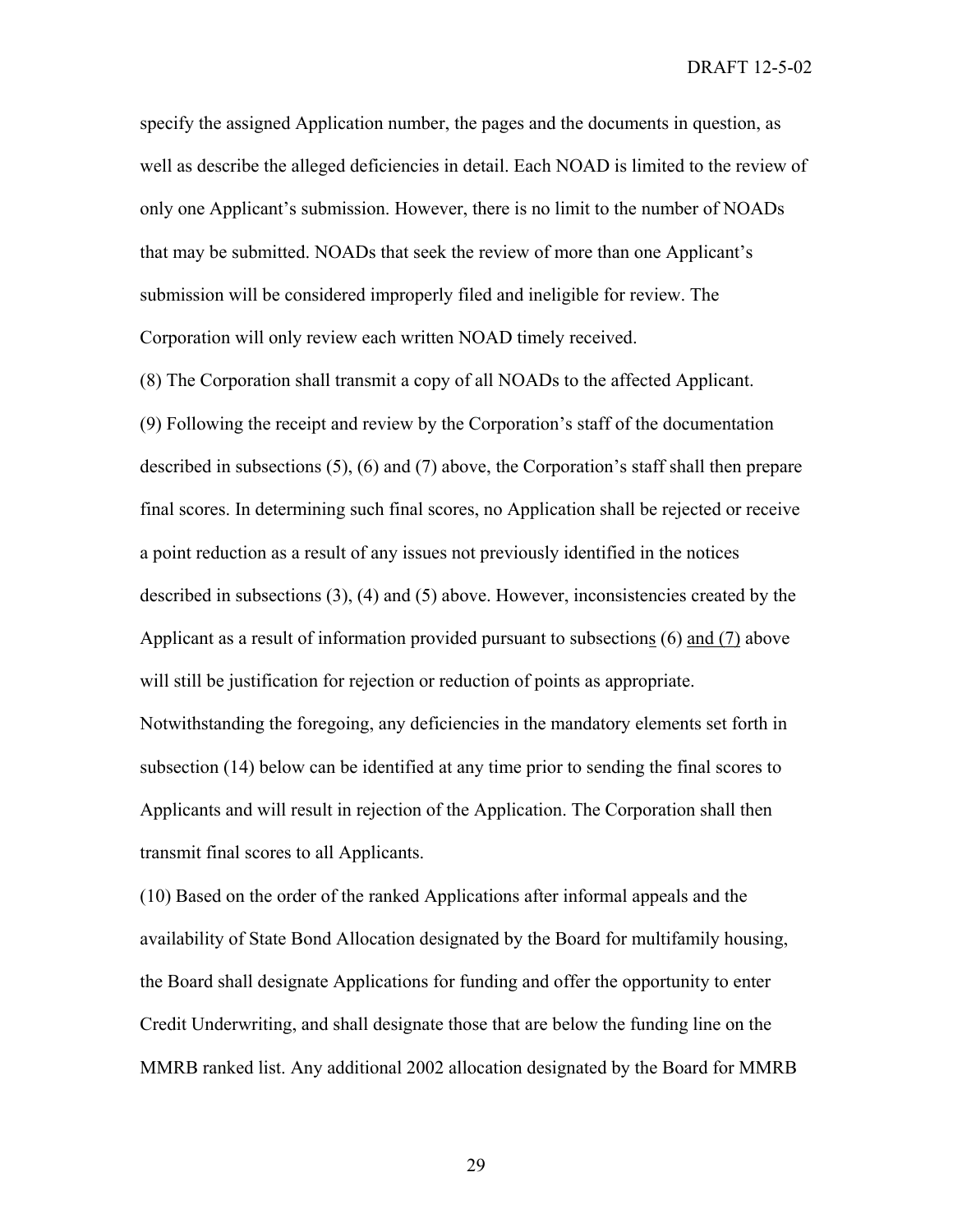shall be applied to the next unfunded Application(s) on the ranked list, but only to the extent said Application's request can be fully funded. Any remaining 2002 allocation designated by the Board for multifamily housing, which as of December 1, 2002 is insufficient to fully fund the next ranked Application shall be offered to the next ranked Applicant, continuing down the ranked list until sufficient to fully fund a proposed Development. After December 1, Applicants shall be permitted to downsize their allocation request by up to 15% of the original allocation request for the purpose of becoming fully funded but may not reduce the number of units or the unit sizes in the development. Any unused allocation shall, at the option of the Board, be carried over and applied to the 2003 calendar year allocation or applied to single family housing. Florida Housing may, after the cure period and upon a determination that such is necessary to assure timely processing of Applicants, invite Applicants who meet threshold into Credit Underwriting at their own risk. Applicants shall be notified in writing of the opportunity to enter Credit Underwriting. A detailed timeline for submitting required fees and information to the Credit Underwriter shall be included. Failure to meet the deadlines established by such timeline shall result in the immediate termination of Credit Underwriting activities and the Application shall be moved to the bottom of the ranked list. Applicants electing to proceed to Credit Underwriting without designation for funding do so at their own risk, and said opportunity does not ensure that the Application will be funded. Any Applicant that declines invitation to Credit Underwriting, when invited by the Board, shall be removed from the ranked list.

(11) Applications shall be limited to one submission per subject property with the exception that Local Government-issued Tax-Exempt Bond-Financed Developments may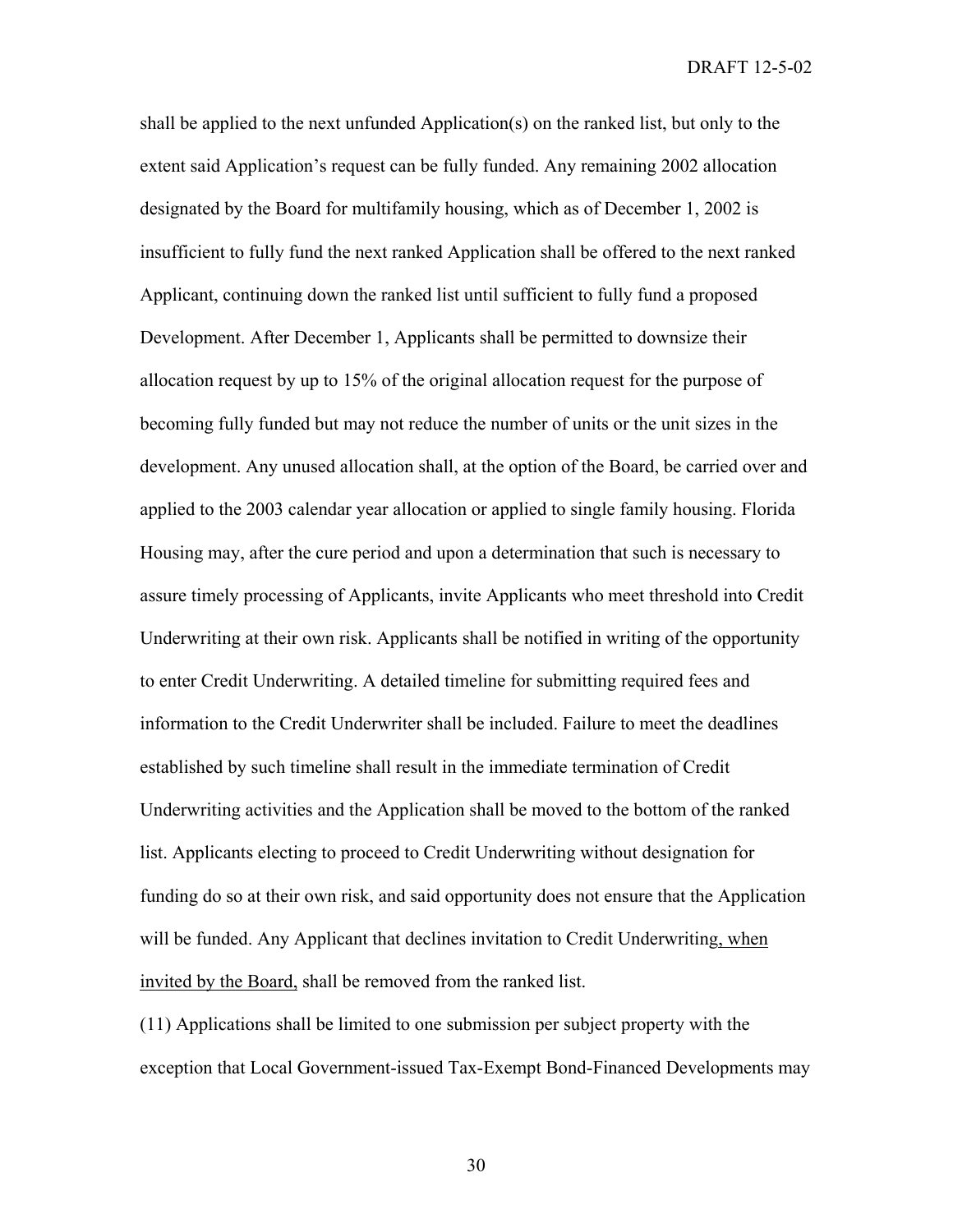submit a separate Application for noncompetitive Housing Credits, and with the exception that if an Applicant is eligible to apply for SAIL only for an existing Development, that Applicant may submit the SAIL only Application for the existing Development and another Application for another Development that would otherwise be excluded by this paragraph. Two or more Applications with the same Financial Beneficiary for Developments that are contiguous with the property of another Application, or that are divided by a street or easement, or if it is readily apparent from the two Applications, proximity, chain of title or other information available to the Corporation that the properties are part of a common or related scheme of development, the Applications will be considered to be submissions for the same Development site and the Corporation will reject all such Applications except the Application with the highest (worst) lottery number.

(12) If the Board determines that any Applicant or any Affiliate of an Applicant:

(a) Has engaged in fraudulent actions;

(b) Has materially misrepresented information to the Corporation regarding any of its Developments, or within the current Application or in any previous applications for financing or an allocation of Housing Credits administered by the Corporation;

(c) Has been convicted of fraud, theft or misappropriation of funds;

(d) Has been excluded from federal or Florida procurement programs; or

(e) Has been convicted of a felony.

and Upon a determination by the Board that such action substantially increases the likelihood that the Applicant will not be able to produce quality affordable housing, the Applicant and any of the Applicant's Affiliates will be ineligible for funding or allocation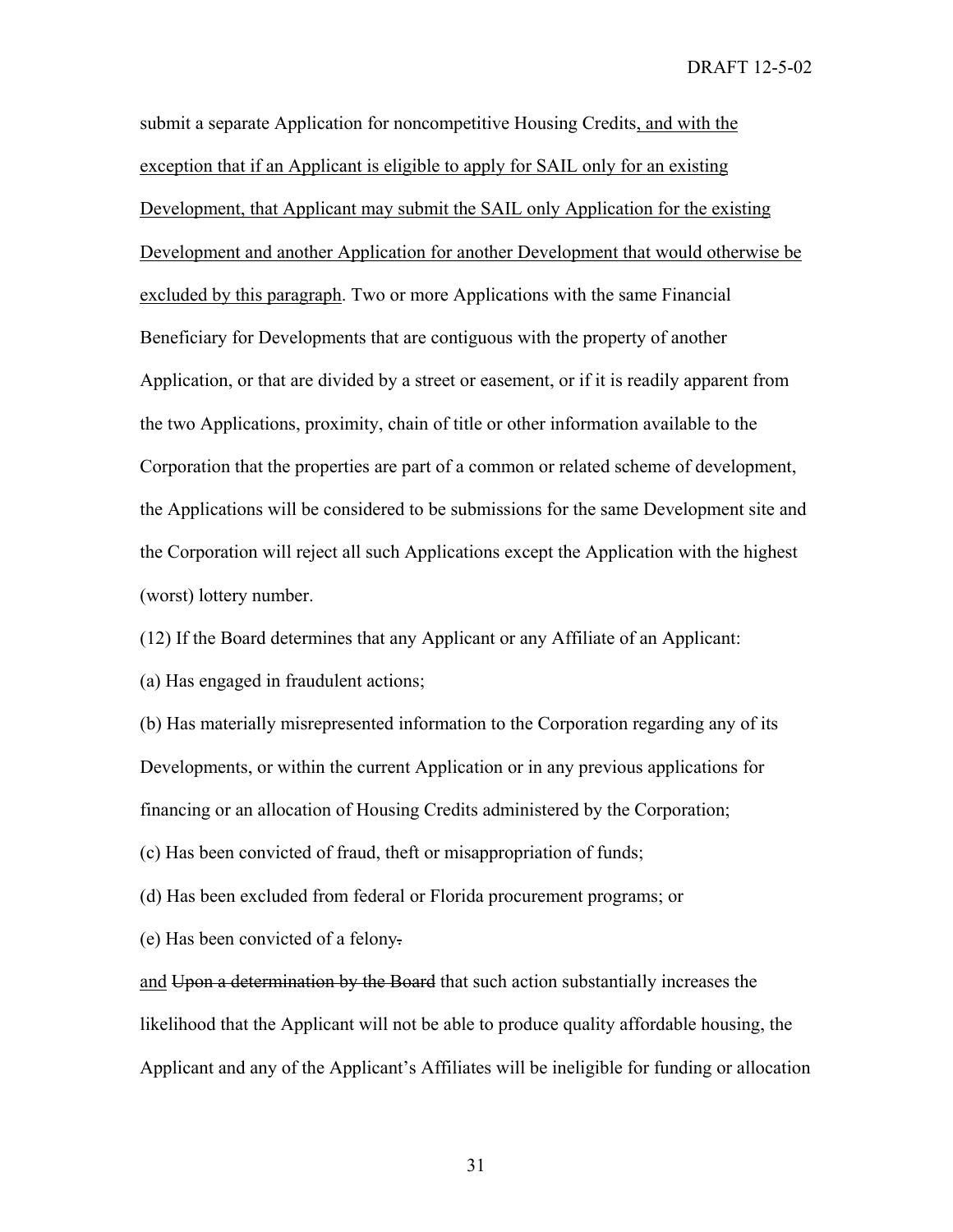in any program administered by the Corporation for a period of up to two years, which will begin from the date the Board makes such determination. Such determination shall be either pursuant to a proceeding conducted pursuant to Sections 120.569 and 120.57, Florida Statutes, factual hearing before the Board at which the Applicant shall be entitled to present evidence or as a result of a finding by a court of competent jurisdiction law or recommended order of an administrative law judge.

(13) The Corporation shall reject an Application if, following the submission of the additional documentation, revised pages and other information as the Applicant deems appropriate as described in subsection (6) above:

(a) The Development does not conform to the Application requirements specified in this rule chapter;

(b) The Applicant fails to achieve the threshold requirements as detailed in these rules, the applicable Application and Application instructions;

(c) The Applicant fails to provide all required copies and file all applicable Application pages and exhibits that are provided by the Corporation and adopted under this rule chapter;

(d) An Applicant or any Principal, Affiliate or Financial Beneficiary of an Applicant or a Developer is in arrears for any financial obligation it has to the Corporation and/or any agent or assignee of the Corporation.

(14) Notwithstanding any other provision of these rules, there are certain items that must be included in the Application and cannot be revised, corrected or supplemented after the Application Deadline. Failure to submit these items in the Application at the time of the Application Deadline shall result in rejection of the Application without opportunity to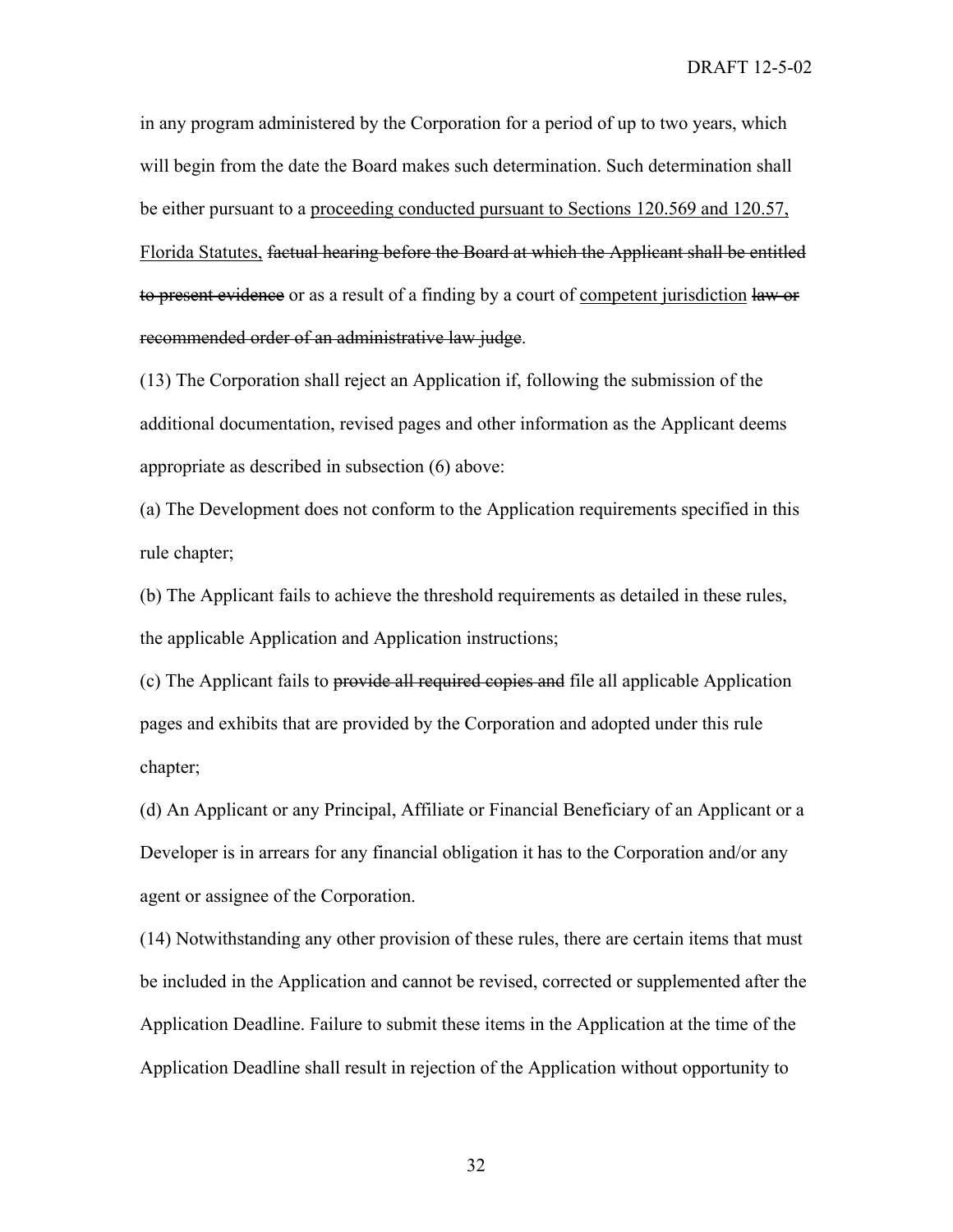submit additional information. Any attempted changes to these items will not be accepted. Those items are as follows:

(a) Name of the Applicant;

(b) Name of the Developer;

(c) Program(s) applied for;

(d) Number of units;

(e) Site for the Development;

(f) Type of Development category;

(g) Designation selection Whether the Development design constitutes a High Rise;

(h) County;

(i) Demographic or Area Commitment or targeted demographic area;

(i)  $\leftrightarrow$  Funding request, except for Taxable Bonds and as provided in subsection 67-

21.003(10), F.A.C.; notwithstanding the foregoing, requested amounts exceeding the

Corporation and Program funding limits can be reduced by the Applicant to reflect the

maximum request amount allowed (and no other changes to this amount will be allowed;

(j)  $(k)$  The total set-aside percentage of the Total Set-Aside Commitment;

(k) Submission of the required number of copies of the Application by the Application Deadline;

(l) Payment of the required Application fee and TEFRA fee by the Application Deadline.

(15) A Development will be withdrawn from funding and any outstanding commitments

for funds will be rescinded if at any time the Board determines that the Applicant's

Development or Development team is no longer the Development or Development team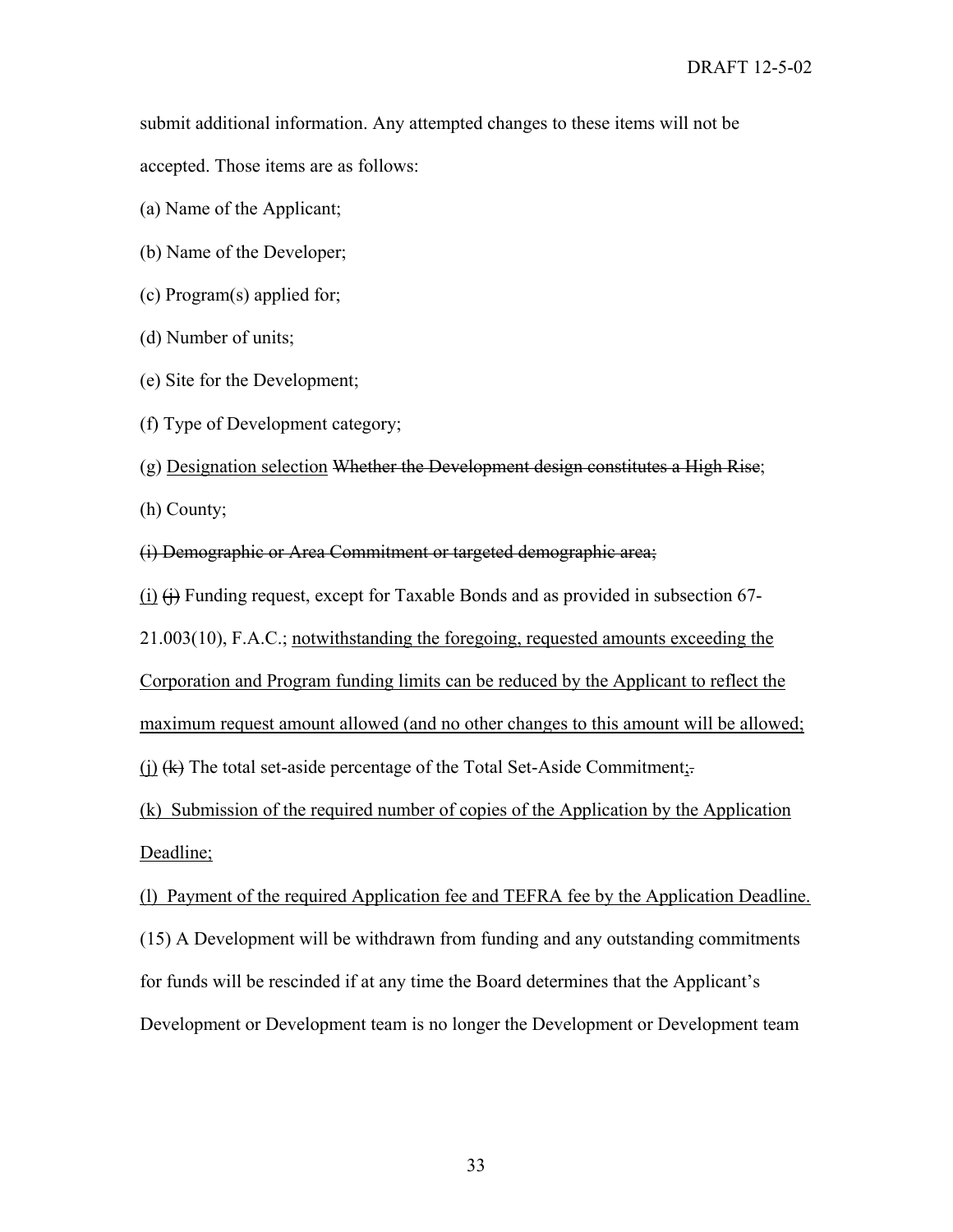described in the Application, and the changes made are prejudicial to the Development or to the market to be served by the Development.

(16) If an Applicant or any Principal, Affiliate or Financial Beneficiary of an Applicant or a Developer has any existing Developments participating in any Corporation programs that remain in non-compliance with the Code, this rule chapter, or applicable loan documents, and any applicable cure period granted for correcting such non-compliance has ended as of the time of submission of the Application or at the time of issuance of a Credit Underwriting Report, the requested allocation will, upon a determination by the Board that such non-compliance substantially increases the likelihood that such Applicant will not be able to produce quality affordable housing, be denied and the Applicant and the Affiliates of the Applicant or Developer will be prohibited from new participation in any of the Corporation's programs for the subsequent cycle and continuing until such time as all of their existing Developments participating in any Corporation programs are in compliance.

(17) With respect to MMRB Program Applications, when two or more Applications receive the same numerical score, the Applications will be ranked as outlined in the Universal Application instructions Package.

(18) At no time during the Application, scoring and appeal process may Applicants or their representatives contact Board members concerning their own Development or any other Applicant's Development. At no time from the Application Deadline until after issuance of the final scores as set forth in subsection (9) above, may Applicants or their representatives verbally contact Corporation staff concerning their own Application or any other Applicant's Application. If an Applicant or its representative does contact a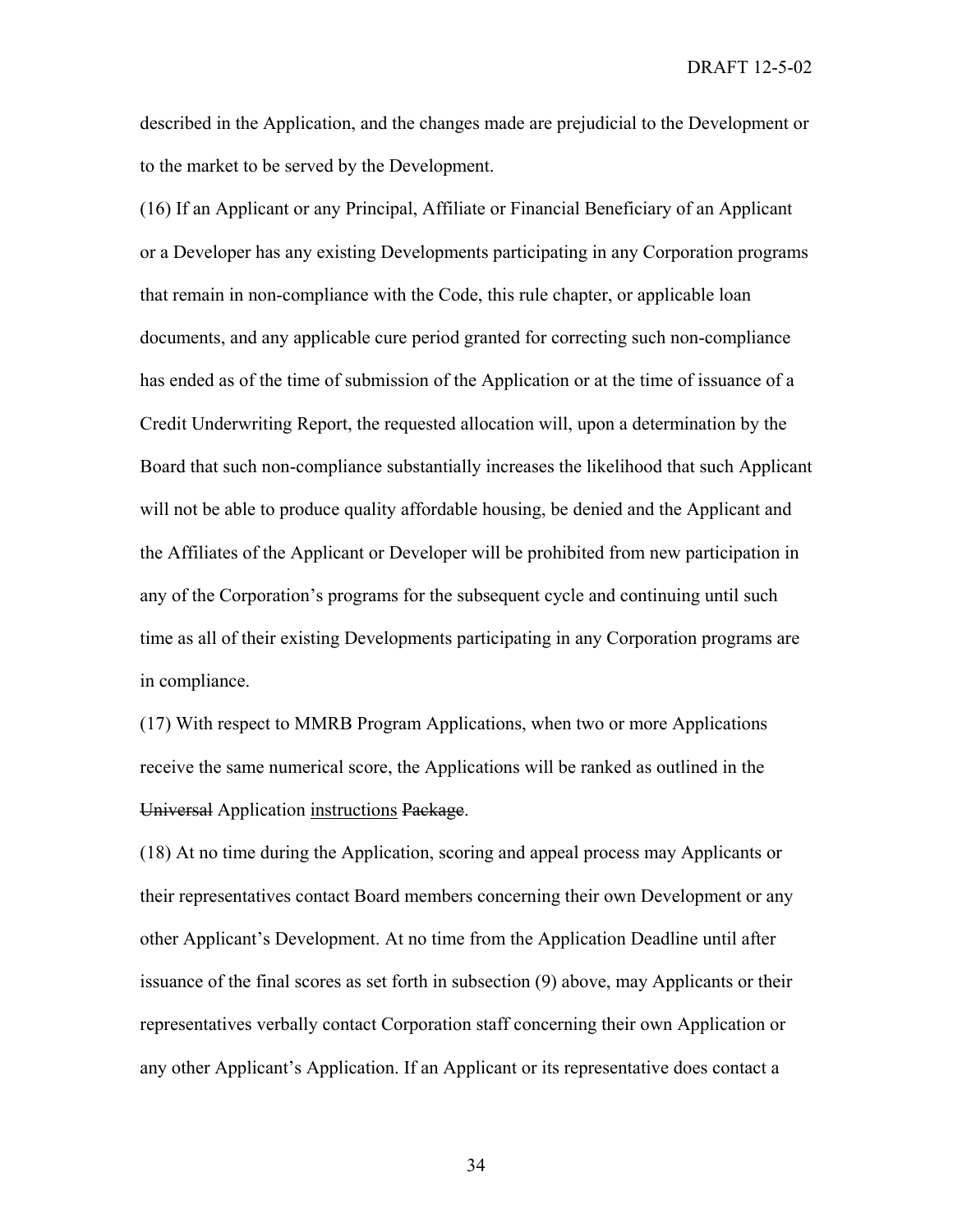Board member in violation of this section, the Board shall, upon a determination that such contact was deliberate, disqualify such Applicant's Application.

(19) The name of the Development provided in the Application may not be changed or altered after submission of the Application during the history of the Development with the Corporation unless the change is mandated by local, state or federal governmental authorities, or otherwise approved by the Corporation. Evidence of such mandate must be submitted to the Corporation within 30 Calendar Days of notification by the local, state or federal authorities.

(20) Prior to instituting any change resulting in any modification or deviation from the Application or Credit Underwriting Report, Applicant shall notify the Corporation. All changes to the Development plans, resident programs and other specifications which were used to describe the Development in accordance with this rule chapter and the Universal Application Package and represented to the Credit Underwriter and Development servicer are affected by this prior notification requirement. Failure to obtain the Corporation's approval prior to implementing any such changes shall result in the Applicant and any of the Applicant's Affiliates being ineligible to participate in any program administered by the Corporation for a period of two years, which shall begin from the date the Board approves disqualification of the Applicant and its Application. (21) Florida Housing shall initiate TEFRA Hearings on the proposed Developments whose Applications were received by the Application Deadline. Neither the TEFRA Hearing, the invitation into Credit Underwriting, nor the Acknowledgment Resolution obligate Florida Housing to finance the proposed Development in any way.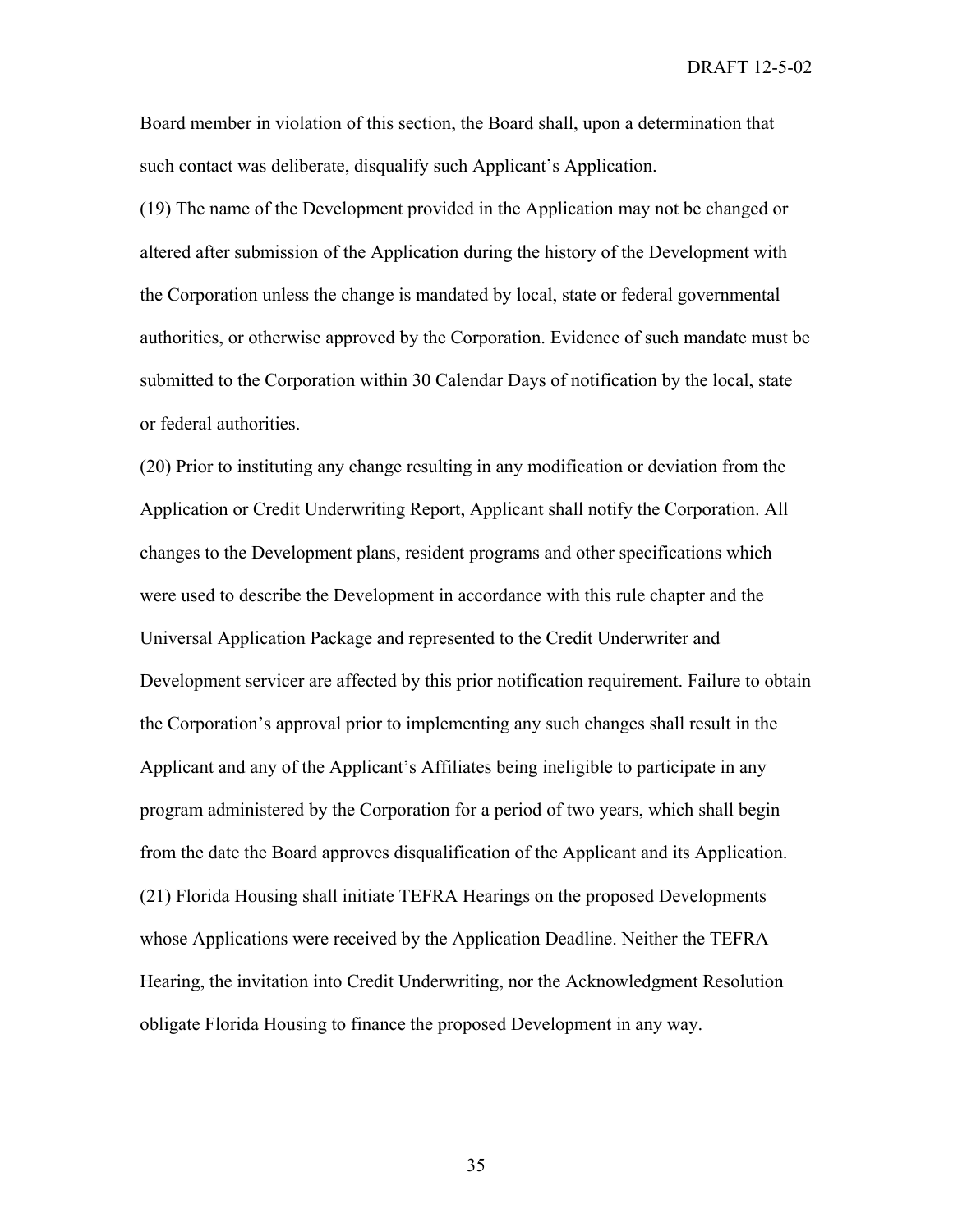(22) Upon receipt of the Credit Underwriting Report, Florida Housing shall submit the Application to its Financial Advisor for a preliminary recommendation of the method of bond sale for each Development pursuant to Rule 67-21.0045, F.A.C.

(23) Proposed Developments that are ranked, but not selected by the Board to enter Credit Underwriting, shall remain on the ranked list in the event State Bond Allocation becomes available to fund additional Developments. If the current year's State Bond Allocation designated by the Board for multifamily housing is insufficient to fully finance a Development, subject to the provisions of subsection 67-21.003(10), F.A.C., permitting reduction of the requested amount, a new Application must be filed to be eligible for a future year's State Bond Allocation.

(24) Florida Housing shall notify the Applicant, in writing, of the Board's determination related to approval of the Credit Underwriting Report and require the Applicant to submit one-half of the Good Faith Deposit within 7 Calendar Days from the receipt of such notice. Developments designated for a portion of the current year's State Bond Allocation shall be required to close at such time as set forth in such notification. In the event the loan does not close within the designated time frame and the closing date is not extended in writing by Florida Housing, then the State Bond Allocation shall be forfeited. (25) Upon favorable recommendation of the Credit Underwriting Report and preliminary recommendation of the method of bond sale from Florida Housing's Financial Advisor, the Board shall designate by resolution the method of bond sale considered appropriate for financing. The Board shall consider authorizing the execution of the Loan Commitment and shall consider final Board approval reserving State Bond Allocation for a Development. Requests for Taxable Bonds shall be considered by the Board in an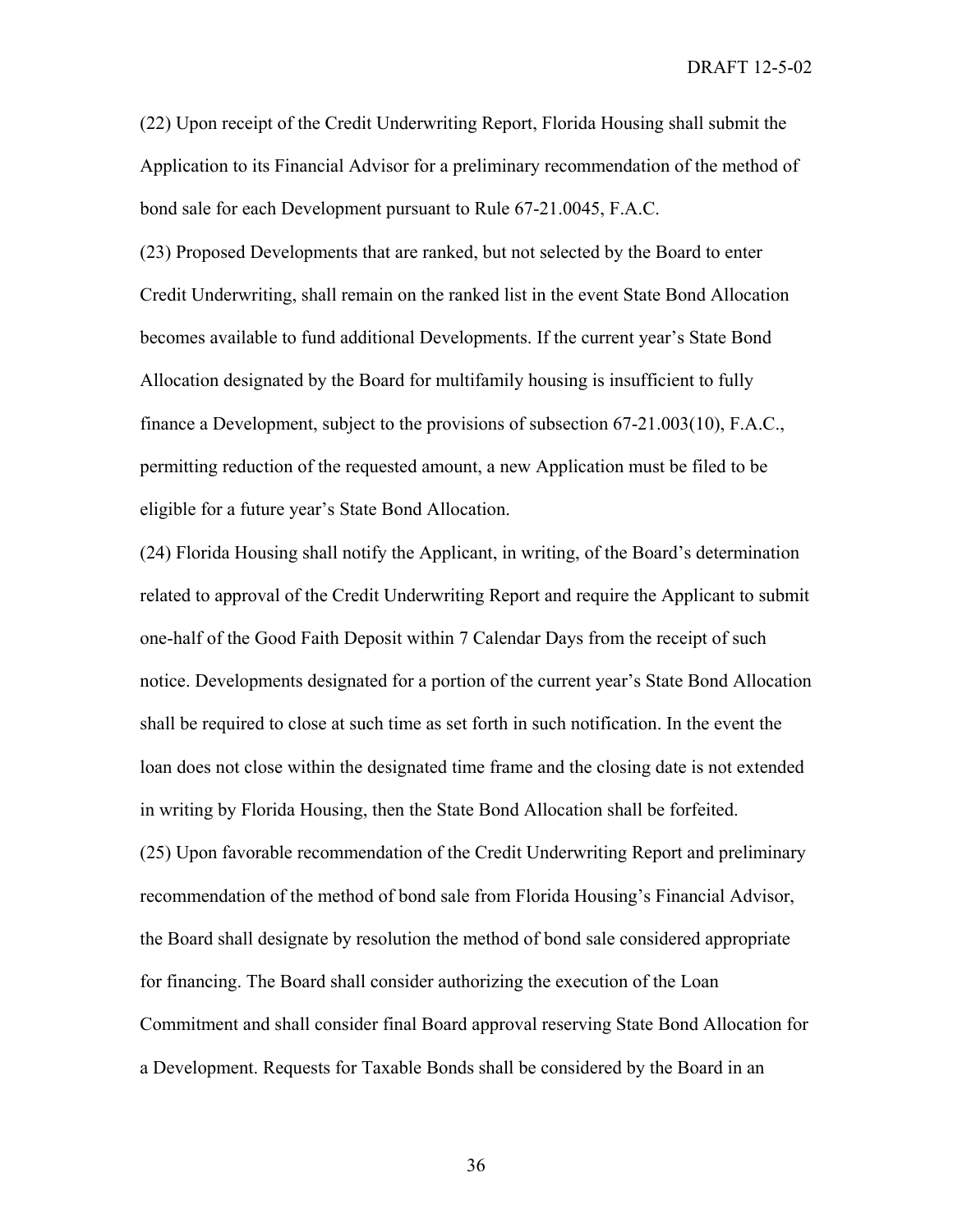amount recommended by the Credit Underwriter. The Board shall also assign a bond underwriter, structuring agent, or Financial Advisor and any other professionals necessary to complete the transaction. Staff shall assign Florida Housing bond and special counsel as needed.

(26) Following receipt of one-half of the Good Faith Deposit, Florida Housing's assigned counsel shall begin preparation of the Loan Commitment.

(27) Upon execution of a Loan Commitment, Applicant shall pay the balance of the Good Faith Deposit and Florida Housing shall authorize bond counsel and special counsel to prepare the Program Documents.

(28) The Corporation may disqualify an Applicant if, after a hearing before the Board, the Board determines that the Applicant or its principal(s):

(a) Has been convicted of fraud, theft or misappropriation of funds; or

(b) Has made material misrepresentations to the Corporation; or

(c) Has been excluded from federal or Florida procurement programs; or

(d) Has been convicted of a felony.

Specific Authority 420.507(12), 420.508(3)(a) FS. Law Implemented 420.502, 420.507(4), (13), (14), (18), (19), (20), (21), (24), 420.508 FS. History–New 12-3-86, Amended 12-4-90, 11-23-94, 9-25-96, 1-7-98, Formerly 9I-21.003, Amended 1-26-99,  $11-14-99, 2-11-01, 3-17-02,$ 

67-21.0035 Applicant Administrative Appeal Procedures.

(1) At the conclusion of the review and scoring process established by Rule 67-21.003, each Applicant will be provided with its final score and notice of rights, which shall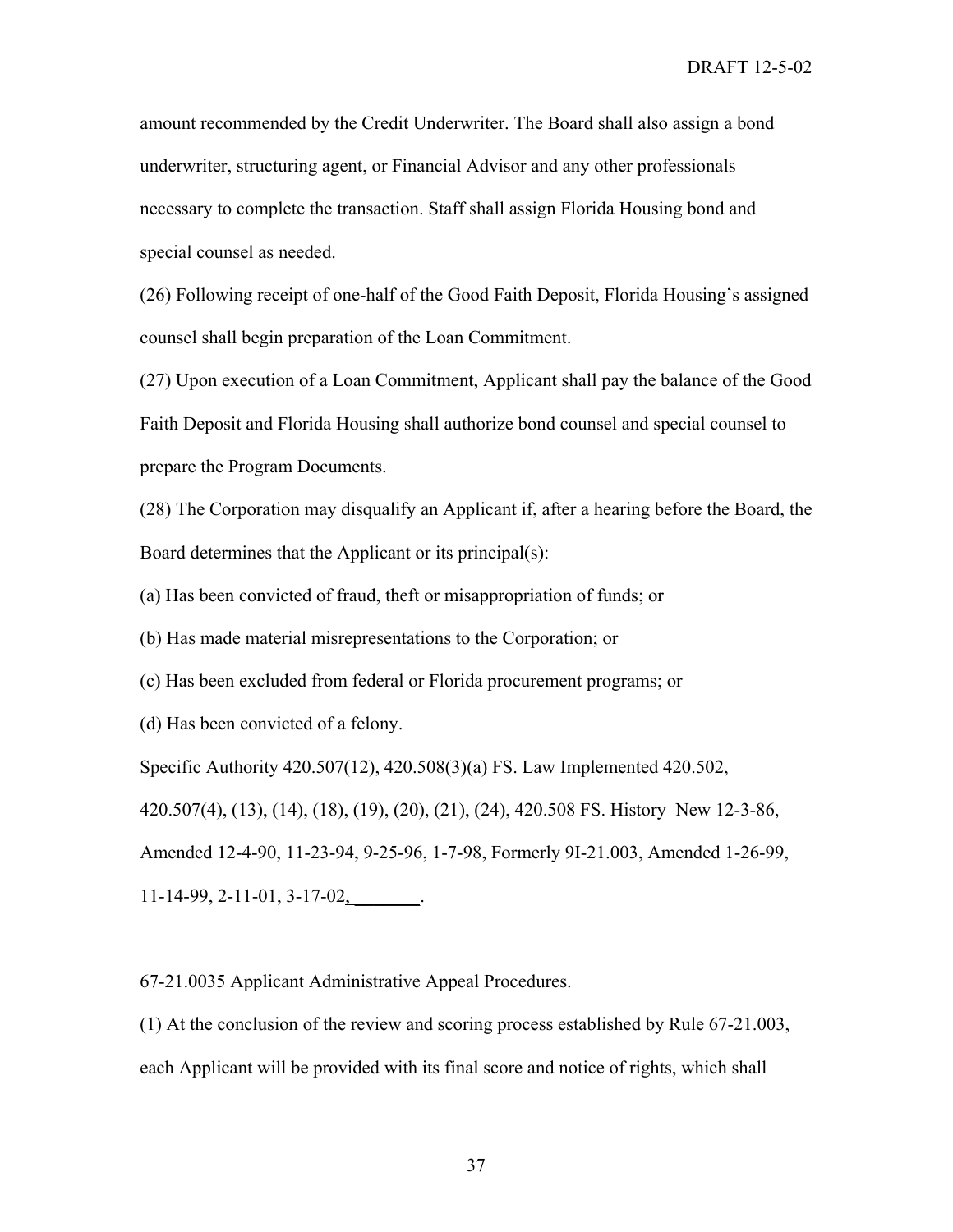constitute the point of entry to contest any issue related to the Applicant's Application for the Program.

(2) Each Applicant that wishes to contest its final score must file a petition with the Corporation on or before the  $21<sup>st</sup>$  Calendar Day after the date Applicant receives its notice of rights. The petition must conform to subsection  $28-106.201(2)$  or  $28-106.301(2)$ , F.A.C., as applicable, and specify in detail each issue and score sought to be challenged. Submission by facsimile or other electronic means will not be accepted. If the petition does not raise a disputed issue of material fact, the challenge will be conducted pursuant to Section 120.57(2), F.S. If the petition raises one or more disputed issues of material fact, a formal administrative hearing will be conducted pursuant to Section 120.57(1), F.S. At the conclusion of any administrative hearing, a recommended order shall be entered by the designated hearing officer which will then be considered by the Board. (3) Any Applicant who wishes to challenge the findings and conclusions of the recommended order entered pursuant to a Section 120.57(2), F.S., proceeding concerning its own Application shall be allowed the opportunity to submit written arguments to the Board. Any written argument should be typed and double-spaced with margins no less than one inch in either Times New Roman 14-point or Courier New 12-point font and may not exceed five pages. Written arguments must be filed with Florida Housing Finance Corporation's Clerk at 227 North Bronough Street, Suite 5000, Tallahassee, Florida 32301-1329, no later than 5:00 p.m., Eastern Time, on the date contained in the recommended order. Submission by facsimile or other electronic means will not be accepted. Failure to timely file a written argument shall constitute a waiver of the right to have a written argument considered by the Board. Parties will not be permitted to make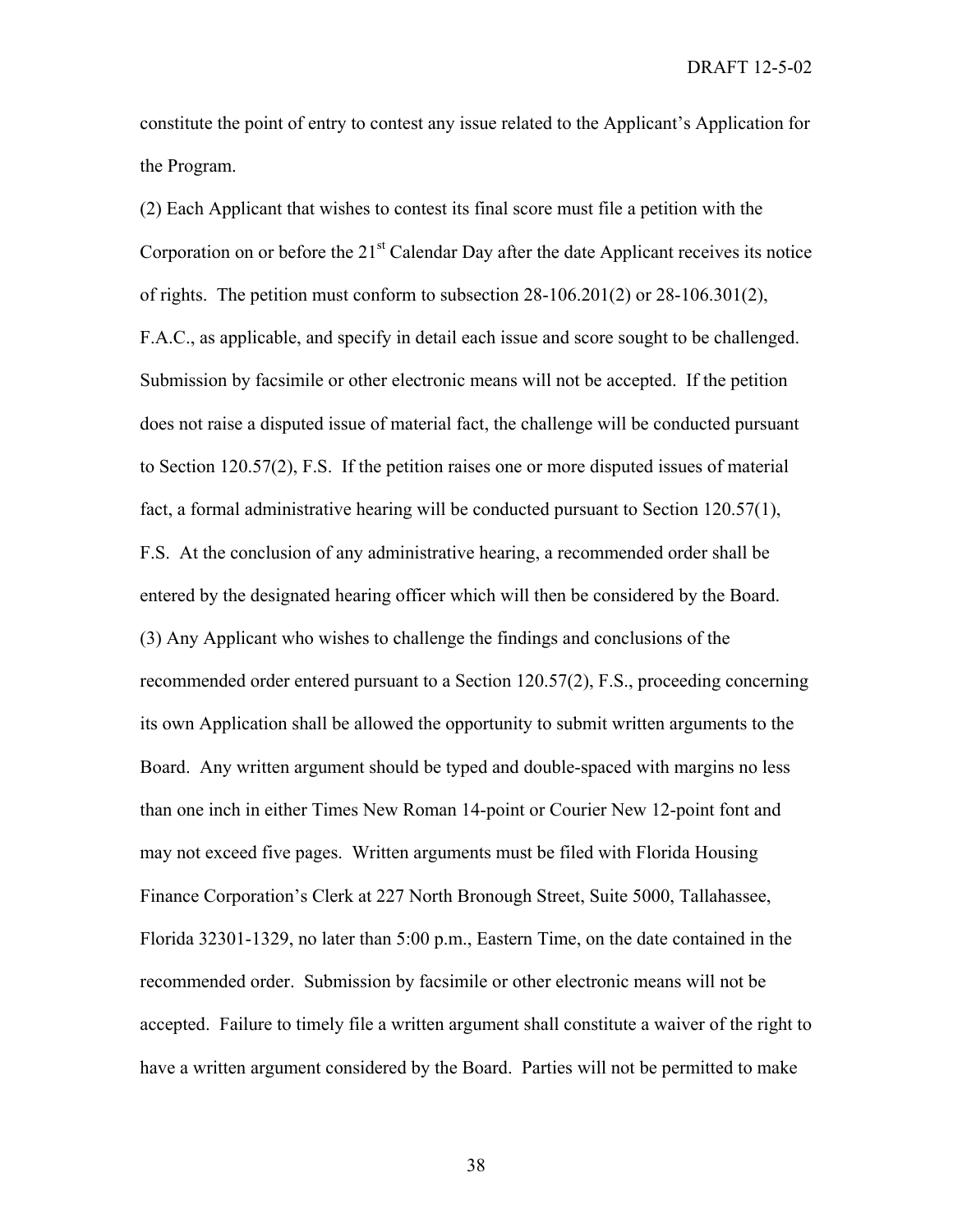oral presentations to the Board in response to recommended orders. The Board shall consider all recommended orders and written arguments and enter the appropriate final orders.

(4) Following the entry of final orders in all petitions filed pursuant to Section 120.57(2), F.S., and in accordance with Rule Chapter 67-21, F.A.C., the Corporation shall issue final rankings. For an Applicant that filed a petition pursuant to Section 120.57(1), F.S., which challenged the scoring of its own Application but has not had a final order entered as of the date the final rankings are approved by the Board, the Corporation shall, if any such Applicant ultimately obtains a final order that modifies the score so that its Application would have been in the funding range of the applicable final ranking had it been entered prior to the date the final rankings were presented to the Board, provide the requested allocation from the next available allocation, whether in the current year or a subsequent year. Nothing contained herein shall affect any applicable credit underwriting requirements.

(5) Each Applicant will be provided with a final ranking of all Applications and notice of rights, which shall constitute the point of entry to contest any ranking or scoring issue related to any other Applications for the Program. An Applicant that wishes to contest the final ranking or score of another Applicant may do so only if:

(a) The competing Applicant files a petition on or before the  $21<sup>st</sup>$  Calendar Day after the receipt of the notice of rights pursuant to this subsection (5). Submission by facsimile or other electronic means will not be accepted. The petition must conform to subsection 28- 106.201(2) or 28-106.301(2), F.A.C., as applicable, and specify in detail each issue, score or ranking sought to be challenged.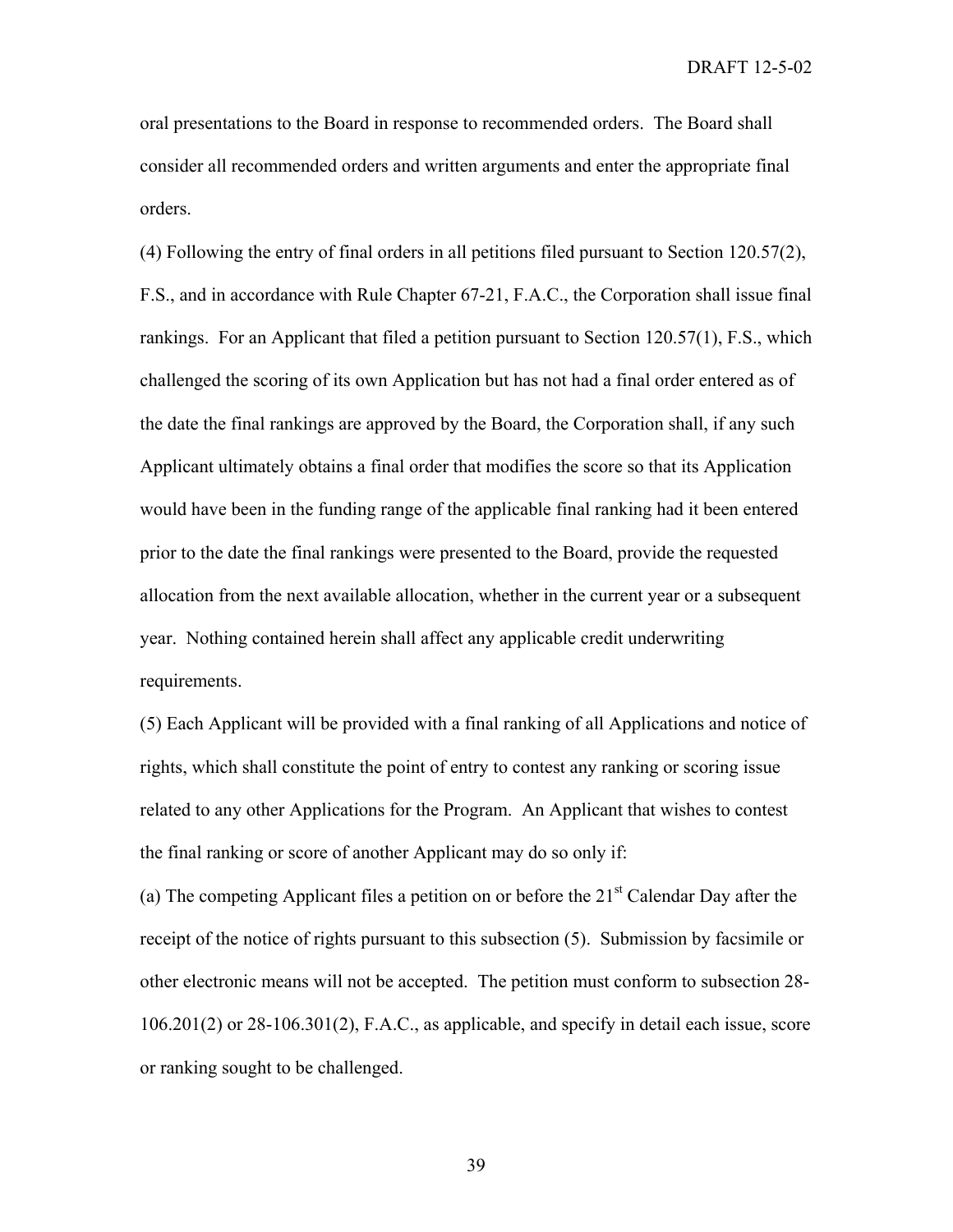(b) For any Application cycle closing after January 1, 2002, if the contested issue involves an error in scoring, the contested issue must (i) be one that could not have been cured pursuant to subsection 67-21.003(14), F.A.C., or (ii) be one that could have been cured, if the ability to cure was not solely within the Applicant's control. The contested issue cannot be one that was both curable and within the Applicant's sole control to cure. With regard to curable issues, a petitioner must prove that the contested issue was not feasibly curable within the time allowed for cures in subsection 67-21.003(6).

(c) The competing Applicant alleges facts in its petition sufficient to demonstrate that, but for the specifically identified threshold, scoring or ranking errors in the challenged Application, its Application would have been in the funding range at the time Florida Housing provided the Applicant with its final ranking.

(d) If the petition does not raise a disputed issue of material fact, the appeal will be conducted pursuant to Section 120.57(2), F.S. If the petition raises one or more disputed issues of material fact, a formal administrative hearing will be conducted pursuant to Section 120.57(1), F.S. At the conclusion of any administrative hearing, a recommended order shall be entered which will then be considered by the Board.

(6) Any Applicant who wishes to challenge the findings and conclusions of the recommended order entered pursuant to a Section 120.57(2), F.S., proceeding as described in subsection (5) above concerning the final ranking of another Application, shall be allowed the opportunity to submit written arguments to the Board. Any written arguments should be typed and double-spaced with margins no less than one inch in either Times New Roman 14-point or Courier New 12-point font and may not exceed five pages. Written arguments must be filed with Florida Housing Finance Corporation's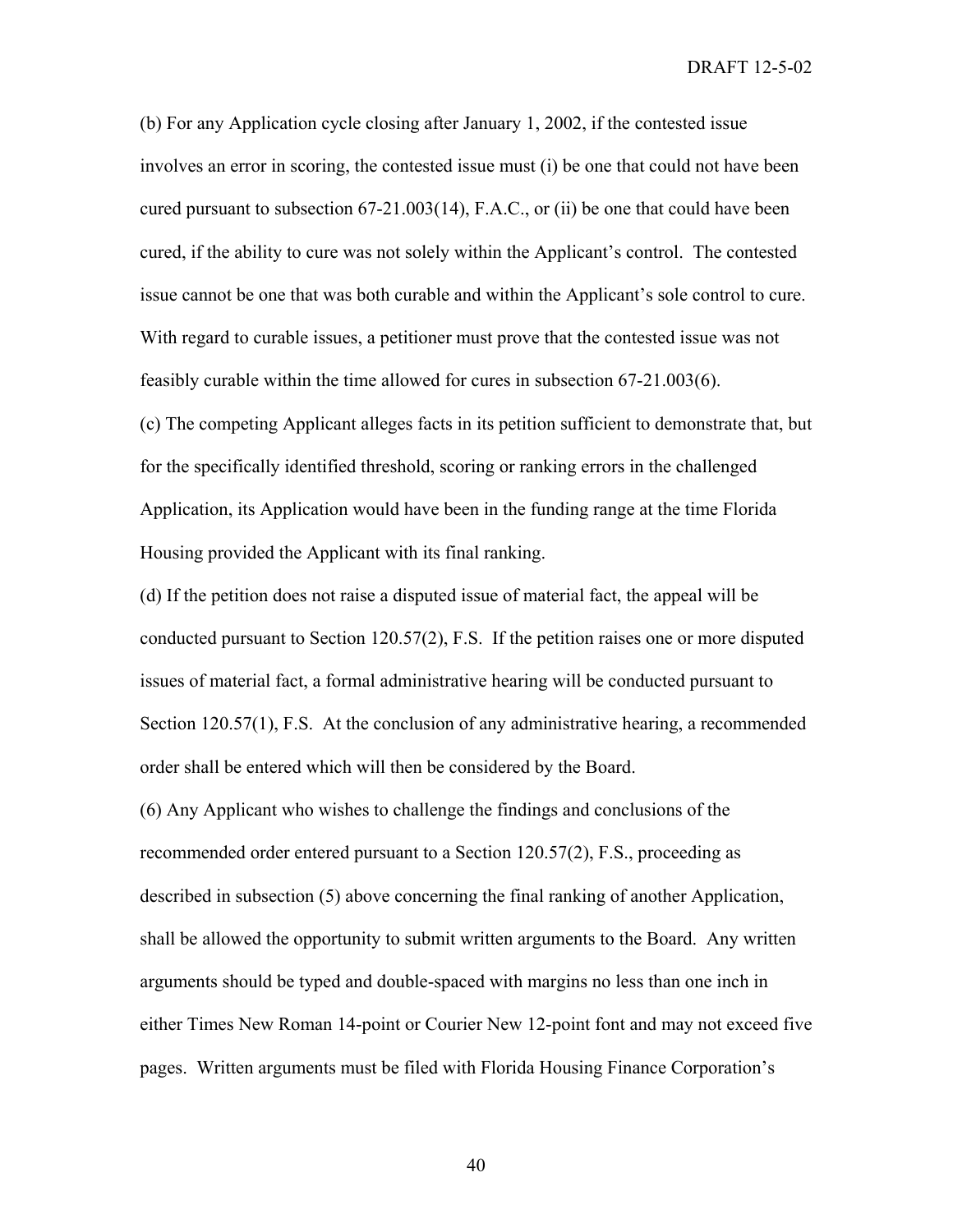Clerk at 227 North Bronough Street, Suite 5000, Tallahassee, Florida 32301-1329, no later than 5:00 p.m., Eastern Time, on the date contained in the recommended order. Submission by facsimile or other electronic means will not be accepted. Failure to timely file a written argument shall constitute a waiver of the right to have a written argument considered by the Board. Parties will not be permitted to make oral presentations to the Board in response to recommended orders. The Board shall consider all recommended orders and written arguments and enter the appropriate final orders.

(7) For those Applicants that have filed a petition pursuant to subsection (5) above, the Corporation shall, if any such Applicant ultimately obtains a final order that demonstrates that its Application would have been in the funding range of the applicable final ranking, provide the requested allocation from the next available allocation, whether in the current year or a subsequent year. Nothing contained herein shall affect any applicable credit underwriting requirements. The filing of a petition pursuant to subsection (5) above shall not stay the Corporation's provision of funding to Applicants per the final rankings referenced in subsection (4) above.

Specific Authority 420.507, 420.508 FS. Law Implemented 120.57, 120.569(2)(b), 420.502, 420.507, 420.508 FS. History–New 11-14-99, Amended 2-11-01, 3-17-02, 10- 8-02, 12-4-02.

## 67-21.004 Federal Set-Aside Requirements.

Each Application shall designate one of the following minimum federal Set-Aside requirements that the Development shall meet commencing with the first day on which at least 10 percent of the units in the property are occupied: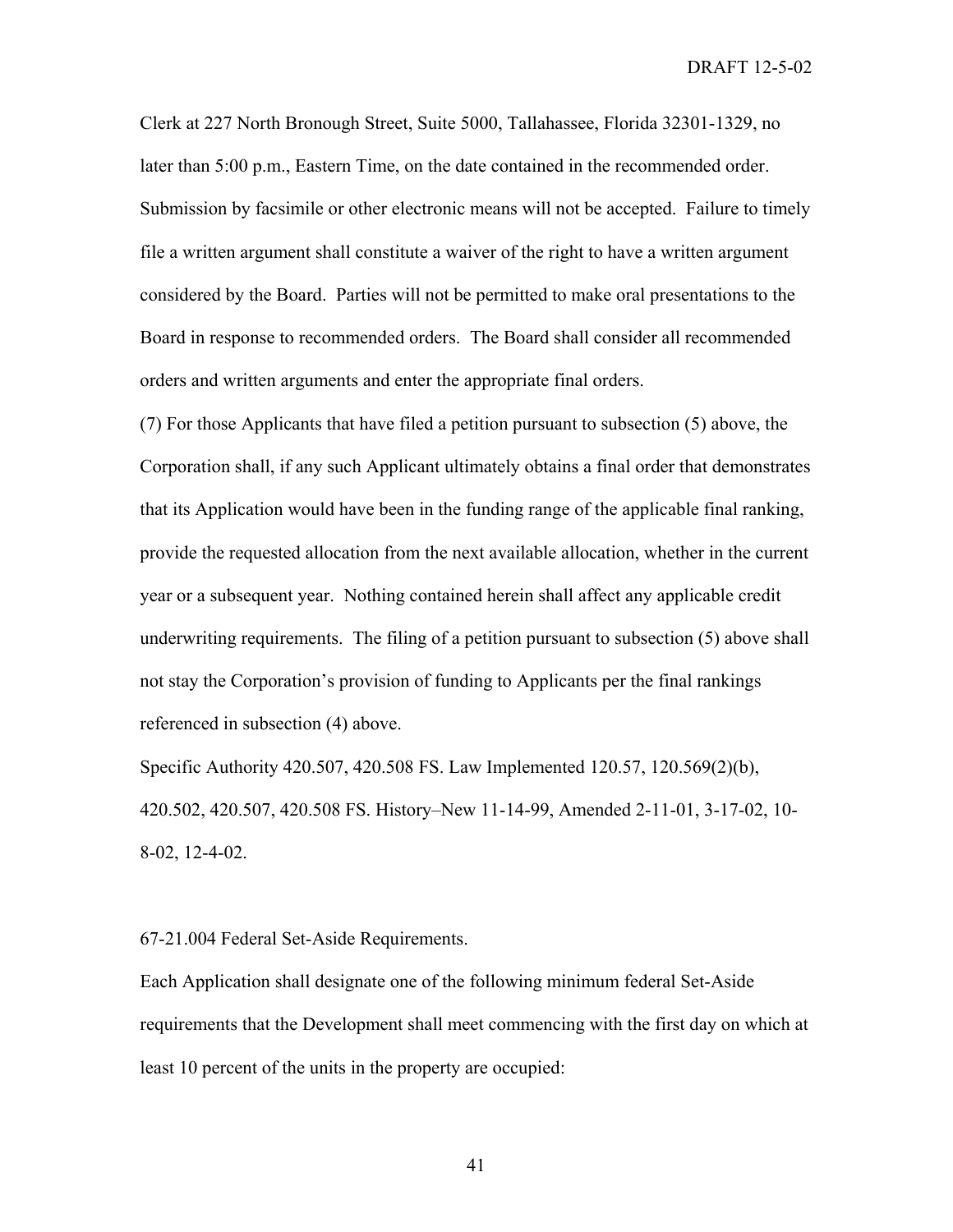(1) Twenty percent of the residential units in the Development shall be occupied by or reserved for occupancy by one or more persons or a family whose Annual Household Income does not exceed 50 percent of the area median income limits adjusted for Family size (the 20/50 Set-Aside); or

(2) Forty percent of the residential units in the Development shall be occupied by or reserved for occupancy by one or more persons or a family whose Annual Household Income does not exceed 60 percent of the area median income limits adjusted for Family size (the 40/60 Set-Aside).

(3) For Developments financed solely through the issuance of Taxable Bonds or refundings of Tax-exempt Bonds originally issued under section  $103(b)(4)(A)$  of the Internal Revenue Code of 1954, as amended, which is adopted and incorporated herein by reference, 20 percent of the residential units in the Development shall be occupied by or reserved for occupancy by one or more persons or a family whose Annual Household Income does not exceed 80 percent of the area median income limits adjusted for Family size (the 20/80 Set-Aside).

Specific Authority 420.507(12), 420.508(3)(a) FS. Law Implemented 420.502, 420.507(4), (6), (12), (13), (14), (18), (19), (21), 420.508 FS. History–New 12-3-86, Amended 2-22-89, 12-4-90, 11-23-94, 9-25-96, 2-6-97, 1-7-98, Formerly 9I-21.004, Amended 1-26-99, 11-14-99, 2-11-01, 3-17-02.

67-21.0041 Public Policy Criteria Requirements and Qualified Resident Programs. (1) An Applicant may commit to provide Qualified Resident Programs as provided for in the Universal Application Package.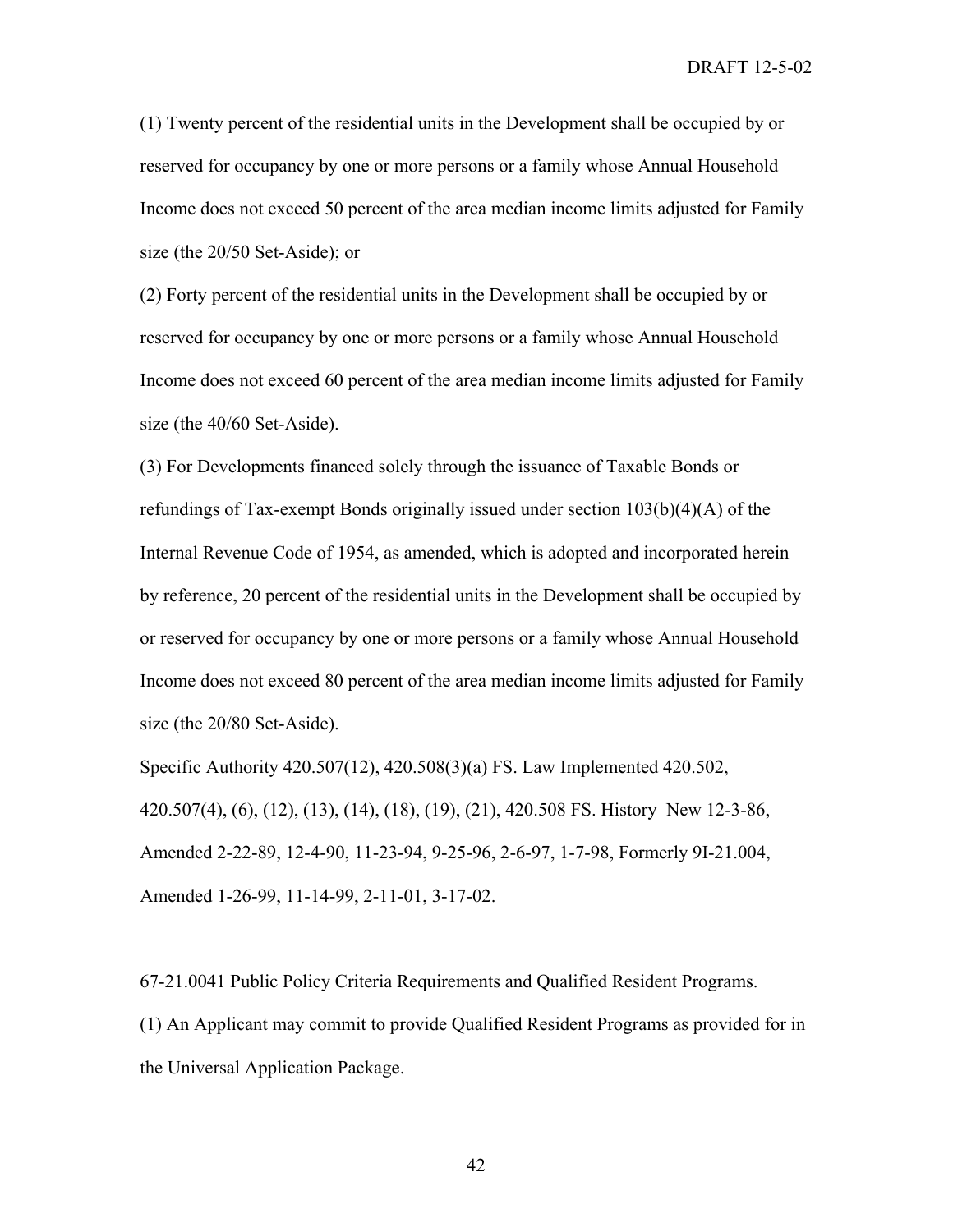(2) An Applicant may irrevocably commit to Set-Aside units in the Development for a longer period of time than that required by Rule 67-21.004, F.A.C.

(3) All Public Policy Criteria and Qualified Resident Programs and factors selected by the Applicant shall be verified beginning with Credit Underwriting and continuing through the Qualified Project Period. Any proposed changes to the Public Policy Criteria and Qualified Resident Programs selected by the Applicant and identified in its Application may be only changed to other Public Policy Criteria and Qualified Resident Programs set forth in Rule 67-21.0041, F.A.C., and the Universal Application Package and must be submitted to Florida Housing for prior approval. Florida Housing may grant such approval only if it would not alter the Application ranking. Specific Authority 420.507(12), 420.508(3)(a) FS. Law Implemented 420.502, 420.507(4), (6), (12), (13), (14), (18), (19), (21), 420.508 FS History–New 2-11-01, Amended 3-17-02.

67-21.0045 Determination of Method of Bond Sale.

(1) Florida Housing may sell Bonds for the purpose of financing a proposed Development through a negotiated sale, competitively bid sale or Private Placement. Prior to the sale of Bonds for a Development, the Board shall authorize a resolution specifying the method of sale.

(2) With the exception of Applicants who are seeking a Private Placement, following receipt of the Credit Underwriting Report, staff shall provide Florida Housing's Financial Advisor copies of such report for review and preparation of a written recommendation for the method of Bond sale.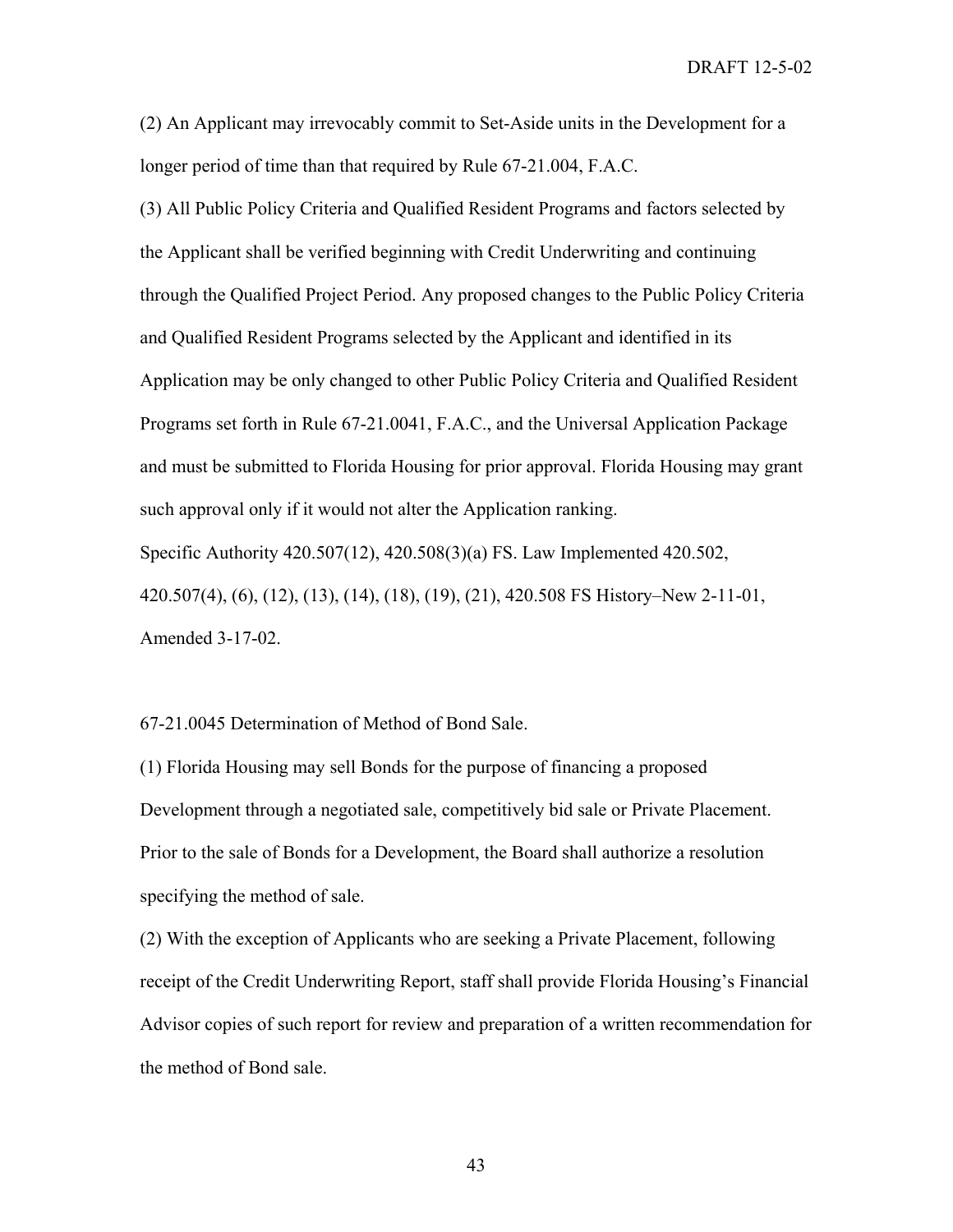(3) In preparing a recommendation for the method of sale to the Board, the Financial Advisor shall consider the following:

(a) The cost components of the sale, including interest costs and financing costs. The purpose of the analysis is to determine how these costs are affected by the alternative forms of sale.

(b) The anticipated credit and security structure of the transaction.

(c) The proposed financing structure of the transaction.

(d) The financing experience of the Applicant.

(e) Florida Housing's programmatic objectives.

(f) Market stability.

(g) Other factors identified by staff, counsel, or the Applicant.

(4) The written recommendation shall include an identification of the Development, the recommended method of sale, and a summary statement as to why the particular method of sale is being recommended.

(5) For those transactions that Florida Housing's Financial Advisor recommends as candidates for a competitive sale, Florida Housing shall engage a structuring agent. The Applicant may, at its sole expense, engage a Financial Advisor for the transaction. Any cost to the Applicant for the Financial Advisor in excess of \$18,000 must be paid out of Developer Fee, in accordance with subsection 67-21.002(31), F.A.C.

(6) For those transactions that Florida Housing's Financial Advisor recommends for a negotiated sale, Florida Housing shall appoint an investment banker.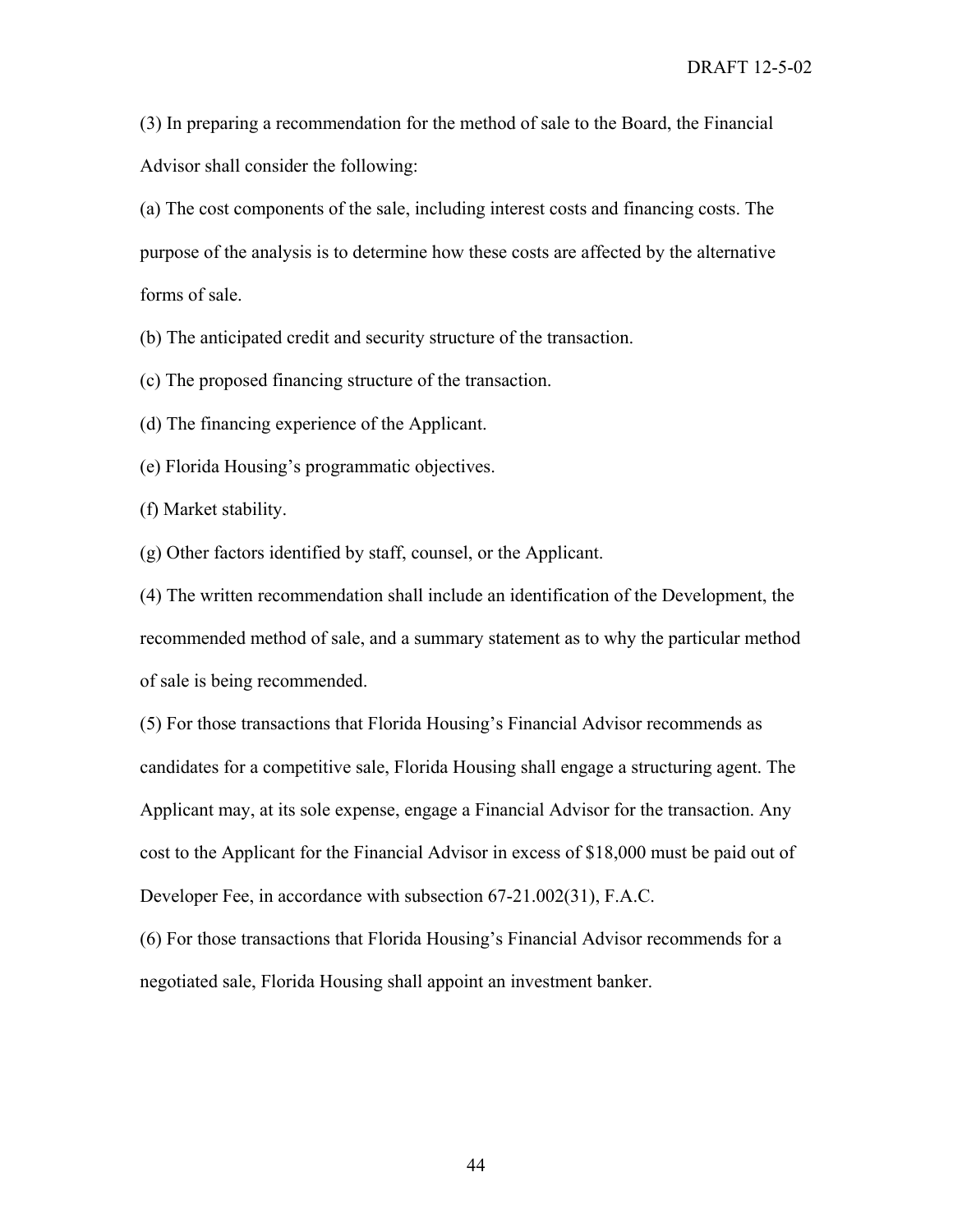Specific Authority 420.507(12), 420.508(3)(a) FS. Law Implemented 420.507(4), (13), (19), (20), 420.508, 420.509(12) FS. History–New 1-7-98, Formerly 9I-21.0045, Amended 1-26-99, Repromulgated 11-14-99, 2-11-01, Amended 3-17-02.

67-21.005 Selection of Qualified Lending Institutions as Credit Underwriters, Originators or Servicers.

(1) Qualified Lending Institutions shall be selected by Florida Housing to credit underwrite, participate in the origination of and service eligible Mortgage Loans.

(2) The criteria which shall be considered by Florida Housing for selection of Qualified Lending Institutions to participate in the Program shall include:

(a) The statutory requirement that the lending institution be a bank or trust company, mortgage banker, savings banker, savings bank, credit union, national banking association, building and loan association, insurance company, the Florida Housing Development Corporation, or other financial institution or governmental agency that is authorized to transact business in the State of Florida pursuant to statutory authority and which customarily provides service or otherwise aids in the financing of mortgages on real property located in the State of Florida.

(b) The credit underwriting and loan servicing experience and financial condition of the Qualified Lending Institution.

(c) Marketability of the Bonds using the Qualified Lending Institution as Credit Underwriter and servicer.

(d) Requirements of any rating agency rating the Bonds applicable to a Credit Underwriter and servicer.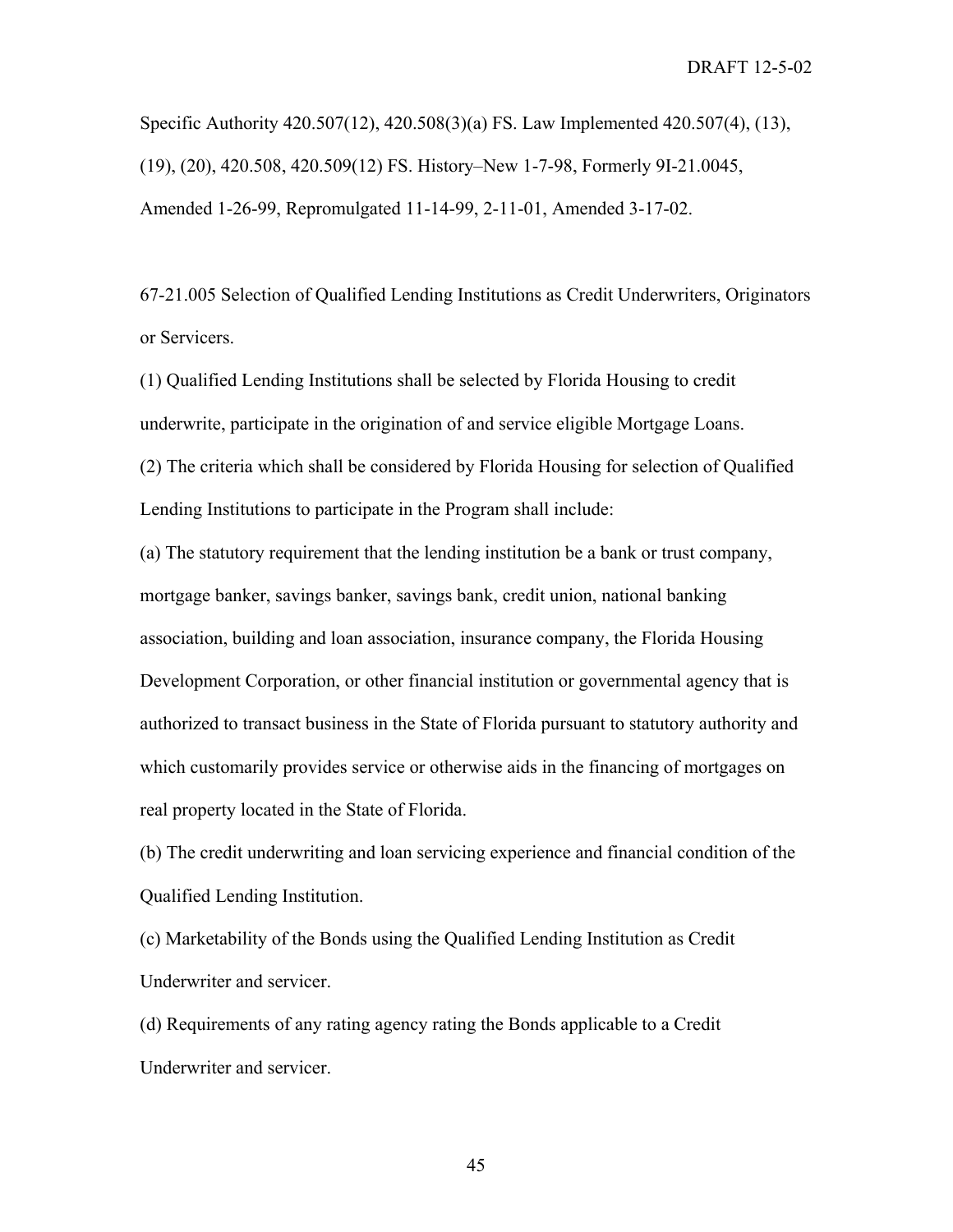Specific Authority 420.507(12), 420.508(3)(a) FS. Law Implemented 420.502(20), 420.507(4), (6), (13), (18), (19), (20), (21), 420.508 FS. History–New 12-3-86, Amended 9-25-96, 1-7-98, Formerly 9I-21.005, Amended 1-26-99, Repromulgated 11-14-99, 2-11- 01, Amended 3-17-02.

67-21.006 Development Requirements.

A Development shall at a minimum meet the following requirements or an Applicant shall be able to certify that the following requirements shall be met with respect to a Development:

(1) Must provide safe, sanitary and decent multifamily residential housing for lower, middle and moderate income persons or families.

(2) Must be owned, managed and operated as a Development to provide multifamily residential rental property comprised of a building or structure or several proximate buildings or structures, each containing four or more dwelling units and functionally related facilities, in accordance with section 142(d) of the Code.

(3) The Development shall consist of similar units, containing complete facilities for living, sleeping, eating, cooking and sanitation for a Family.

(4) None of the units in the Development shall be used on a transient basis, nor shall they be knowingly leased for a period of less than 180 days unless a determination is made by Florida Housing that there is a specific need in that particular area for leasing arrangements of less than 180 days, but in no event shall a lease be for a period less than 30 days, nor shall a Development be used as a hotel, motel, dormitory, fraternity house,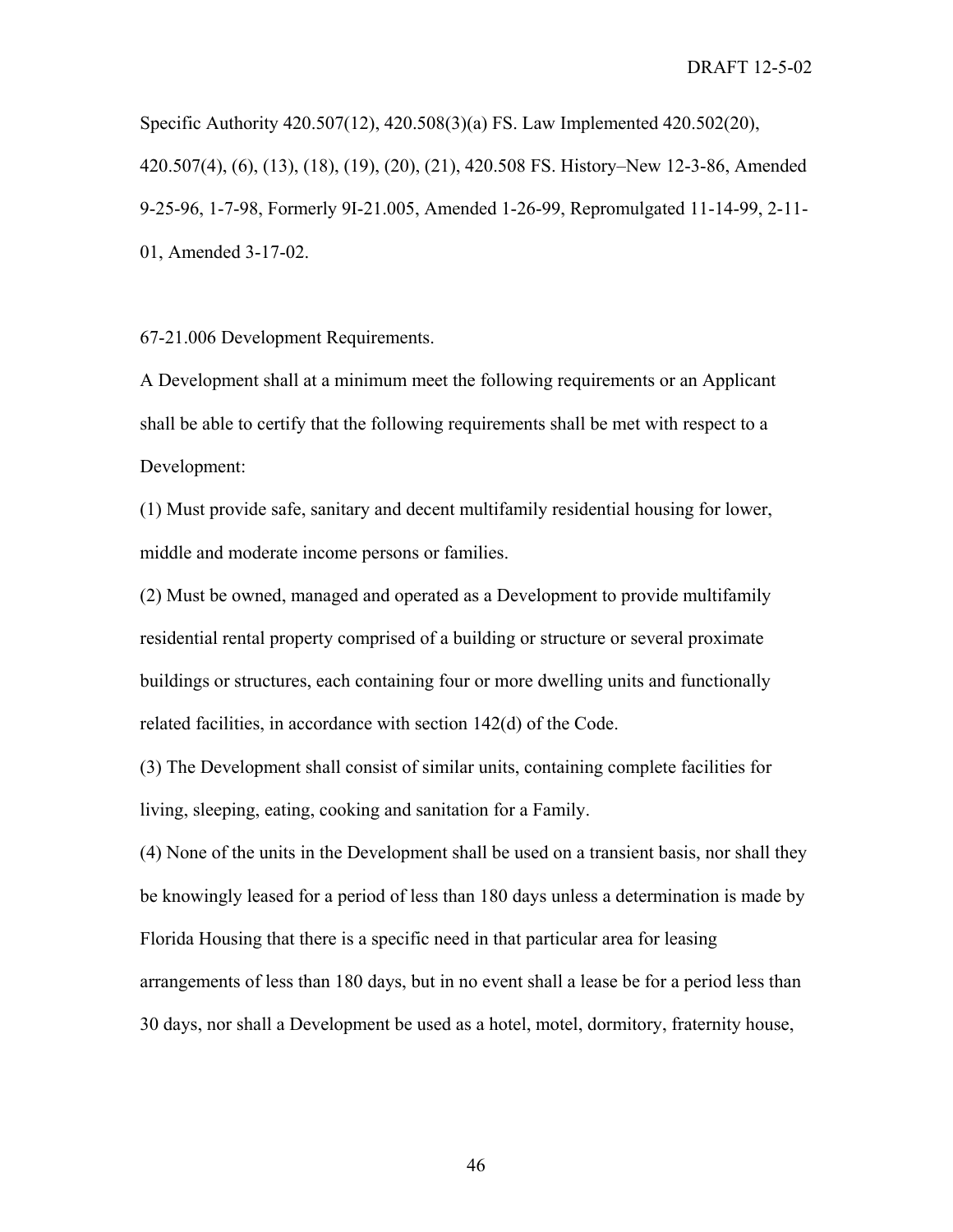sorority house, rooming house, hospital, sanitarium, nursing home or rest home or trailer court or park.

(5) All of the dwelling units shall be rented or shall be available for rent on a continuous basis to members of the general public, and the Applicant shall not give preference to any particular class or group in renting the dwelling units in the Development, except to the extent that dewelling units are required to be occupied in compliance with the Code or are being held for Elderly Persons, Commercial Fishing Workers, Homeless Persons or Farmworkers.

(6) The Applicant shall have no present plan to convert the Development to any use other than the use as affordable residential rental property.

(7) None of the units shall at any time be occupied by the owner of the Development or an individual related to the owner as such terms are defined by the Code; provided, however, that in Developments containing more than 50 residential units, such owner or related person may occupy up to one unit per each 100 units in a Development and such owner or related person must reside in a unit that is in a building or structure which contains at least five residential units.

(8) Commencing with the date on which at least 10 percent of the units in the Development are occupied:

(a) At least 20 percent or 40 percent, whichever is applicable based on Applicant's selection of the minimum federal Set-Aside, of the occupied and completed residential units in the Development shall be occupied by Lower Income Residents, prior to the satisfaction of which no additional units shall be rented or leased, except to a Family that is also a Lower Income Resident;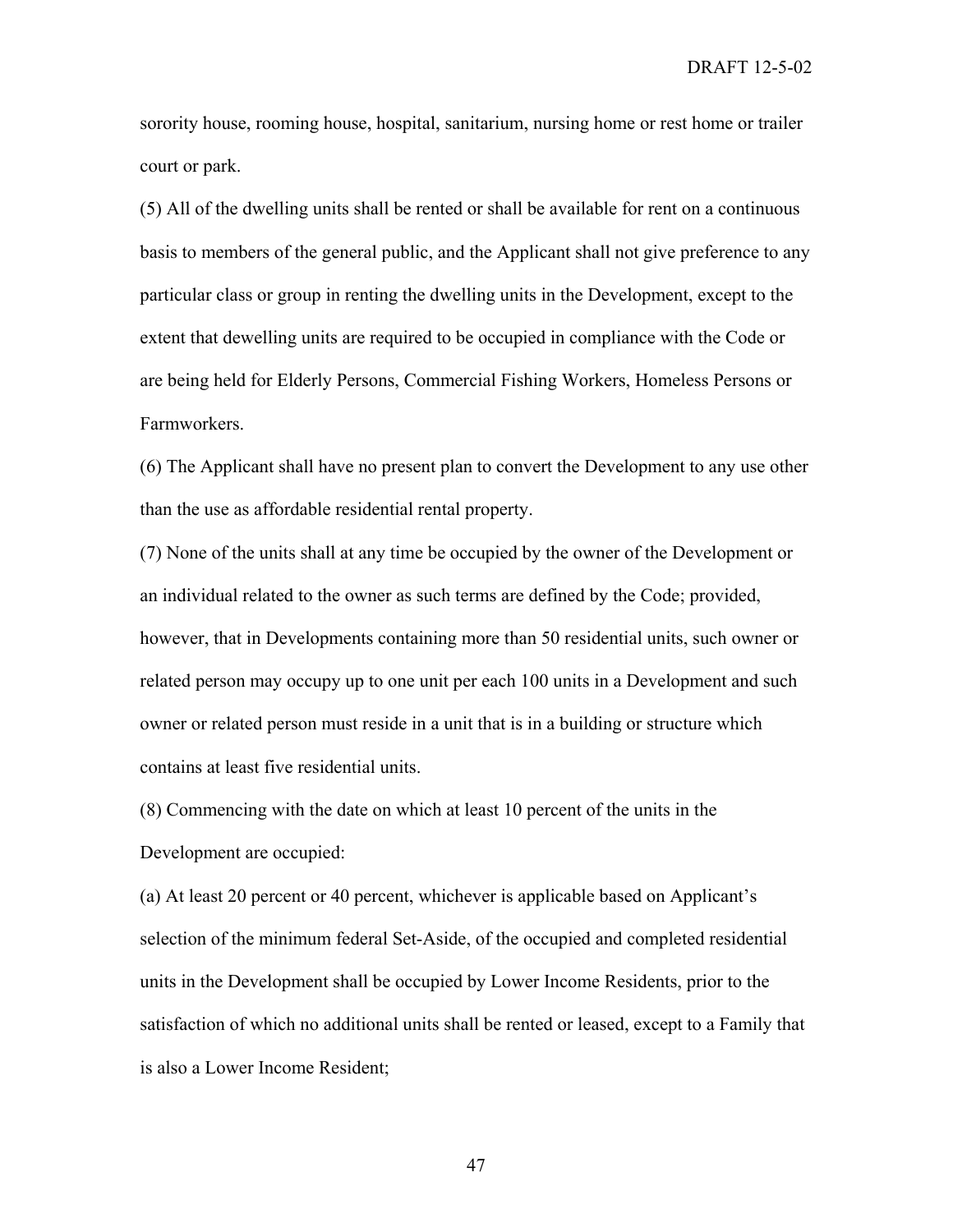(b) All of the Public Policy Criteria and Qualified Resident Programs selected in the Application must be met; and

(c) After initial rental occupancy of such residential units by Lower Income Residents, at least 20 percent or 40 percent, whichever is applicable based on Applicant's selection of the minimum federal Set-Aside, of the completed residential units in the Development at all times shall be rented to and occupied by Lower Income Residents as required by section 142(d) of the Code, if the Development is financed with the proceeds of Taxexempt Bonds, or as required by the Act, if the Development is financed with the proceeds of Taxable Bonds, or held available for rental if previously rented to and occupied by a Lower Income Resident.

(9) The Applicant shall obtain and maintain on file income certifications from each Lower Income Resident immediately prior to initial occupancy and at least annually thereafter.

(10) The Applicant shall not take, permit, or cause to be taken any action which would adversely affect the exemption from federal income taxation of the interest on Taxexempt Bonds, nor shall the Applicant fail to take any action which is necessary to preserve the exemption from federal income taxation of the interest on Tax-exempt Bonds.

(11) The Applicant shall take such action or actions as shall be necessary to comply fully with the Code, F.S., and Florida Housing Rules.

(12) The Applicant may limit the leasing of units in a Development to Elderly Persons, Commercial Fishing Workers, Homeless Persons or Farmworkers as permitted hereby.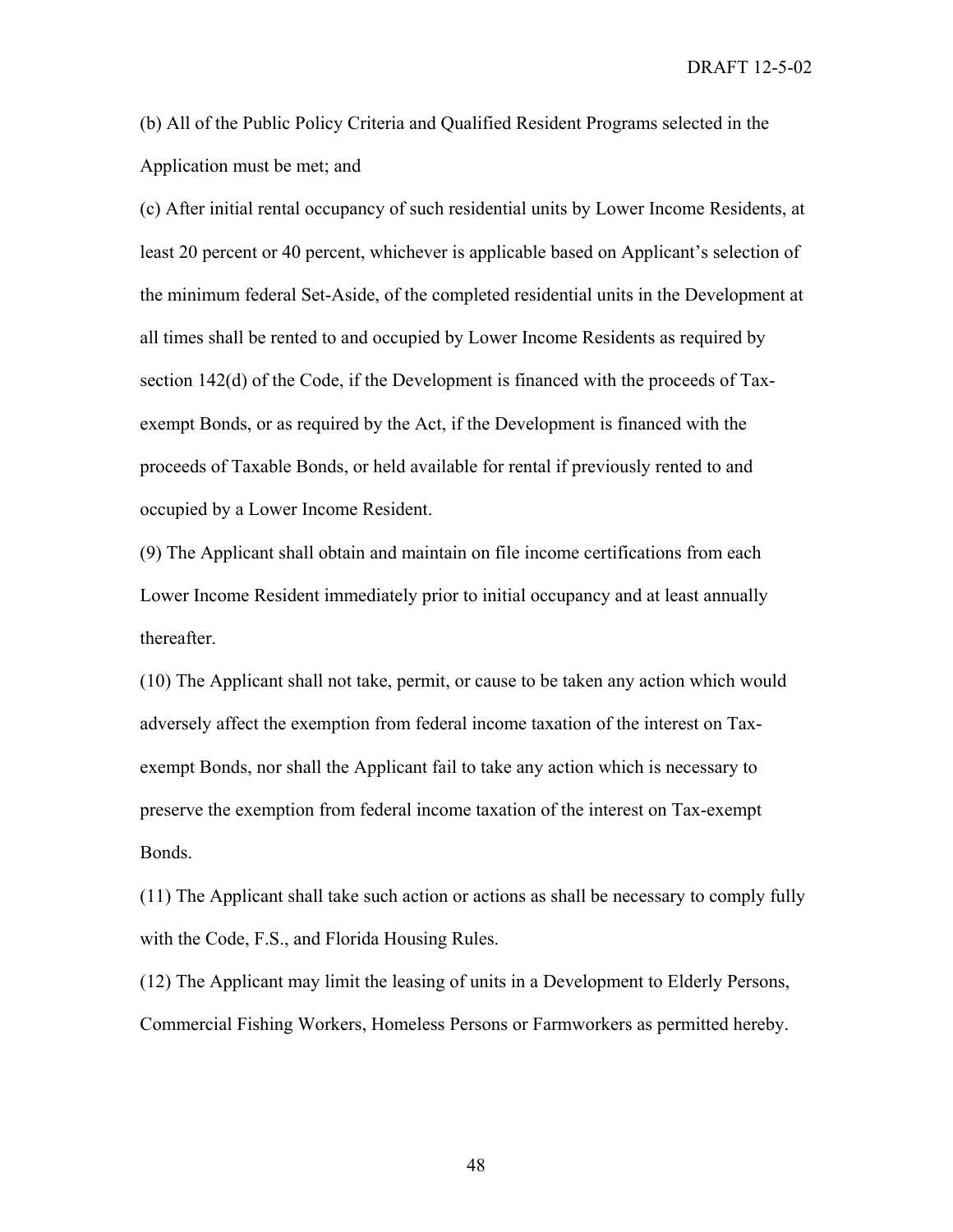(13) In the event that the Applicant has determined that the market no longer supports the Development as Elderly Housing and desires to rent to younger persons or families, the following criteria must be met:

(a) A viable marketing plan is submitted to and is acceptable to Florida Housing showing a good faith effort to market the unit as Elderly Housing.

(b) The Applicant demonstrates that a good faith effort was made to lease the unit as Elderly Housing and that such effort was made for at least six months after the certificate of occupancy for the relevant unit was issued.

(c) The Applicant has requested and received Board approval that the Development no longer qualifies as Elderly Housing.

(14) The Applicant and Developer of a proposed Rehabilitation Development shall make every effort to rehabilitate existing housing (i) without displacing existing tenants or (ii) by temporarily moving existing tenants to unaffected units within the Development until the renovation of affected units is completed.

(15) The owner of a Development must notify Florida Housing of an intended change in the management company. Florida Housing must approve, pursuant to subsection 67- 21.016(3), F.A.C., the Applicant's selection of a management agent prior to such company assuming responsibility for the Development. A key management company representative must attend a Florida Housing-sponsored training workshop on certification and compliance procedures prior to the leasing of any units in the Development.

(16) The Applicant shall use cost certifications with respect to each Development as required by the United States Department of Housing and Urban Development ("HUD")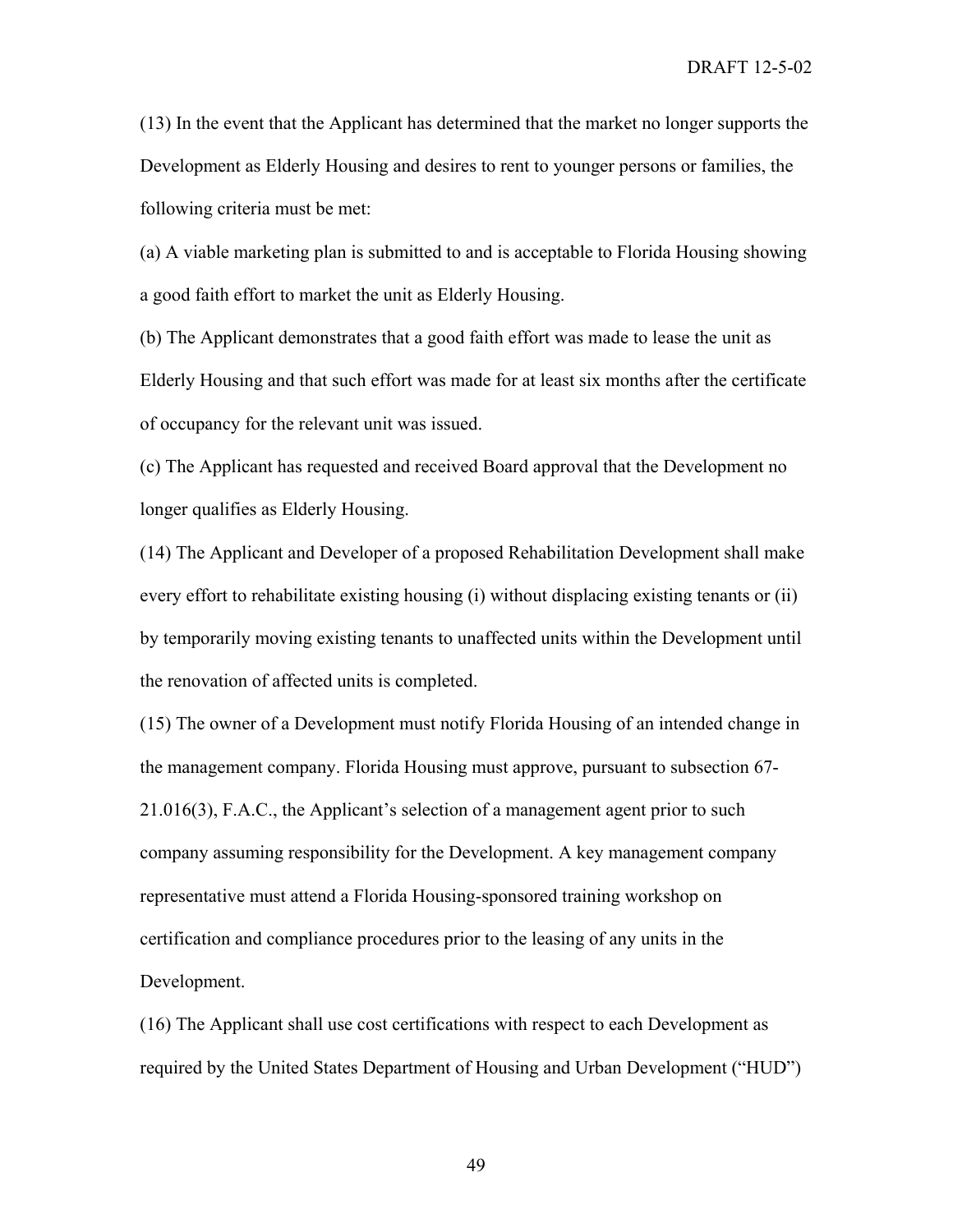in connection with Developments financed by HUD, including the HUD Risk Sharing Program.

(17) The Applicant shall provide annually to the Trustee not later than 120 days after the end of the Applicant's fiscal year, audited financial statements prepared by an independent certified public accounting firm, consolidated or consolidating, on the Development and any other information required by Florida Housing to comply with continuing disclosure requirements imposed by law.

(18) Unless otherwise approved by the Board, Cross-collateralization shall not be allowed.

Specific Authority 420.507(12), 420.508(3)(a) FS. Law Implemented 420.502, 420.507(9), (11), (14), (18), (19), (20), (21), 420.508 FS. History–New 12-3-86, Amended 2-22-89, 12-4-90, 9-25-96, 1-7-98, Formerly 9I-21.006, Amended 1-26-99, 11- 14-99, 2-11-01, 3-17-02.

## 67-21.007 Fees.

In addition to the fees specified in the Universal Application Package, Florida Housing shall collect the following fees and charges in conjunction with the Program: (1) TEFRA Fee: At the time of submission of the Application, Applicants shall submit a non-refundable TEFRA fee to Florida Housing in the amount of \$500 by the Application Deadline. This fee shall be applied to the actual cost of publishing required newspaper advertisements and Florida Administrative Weekly notices of TEFRA Hearings. If the actual cost of the required publishing exceeds \$500.00, Applicant shall be invoiced for the difference. If a Local Public Fact Finding Hearing is requested, the Applicant shall be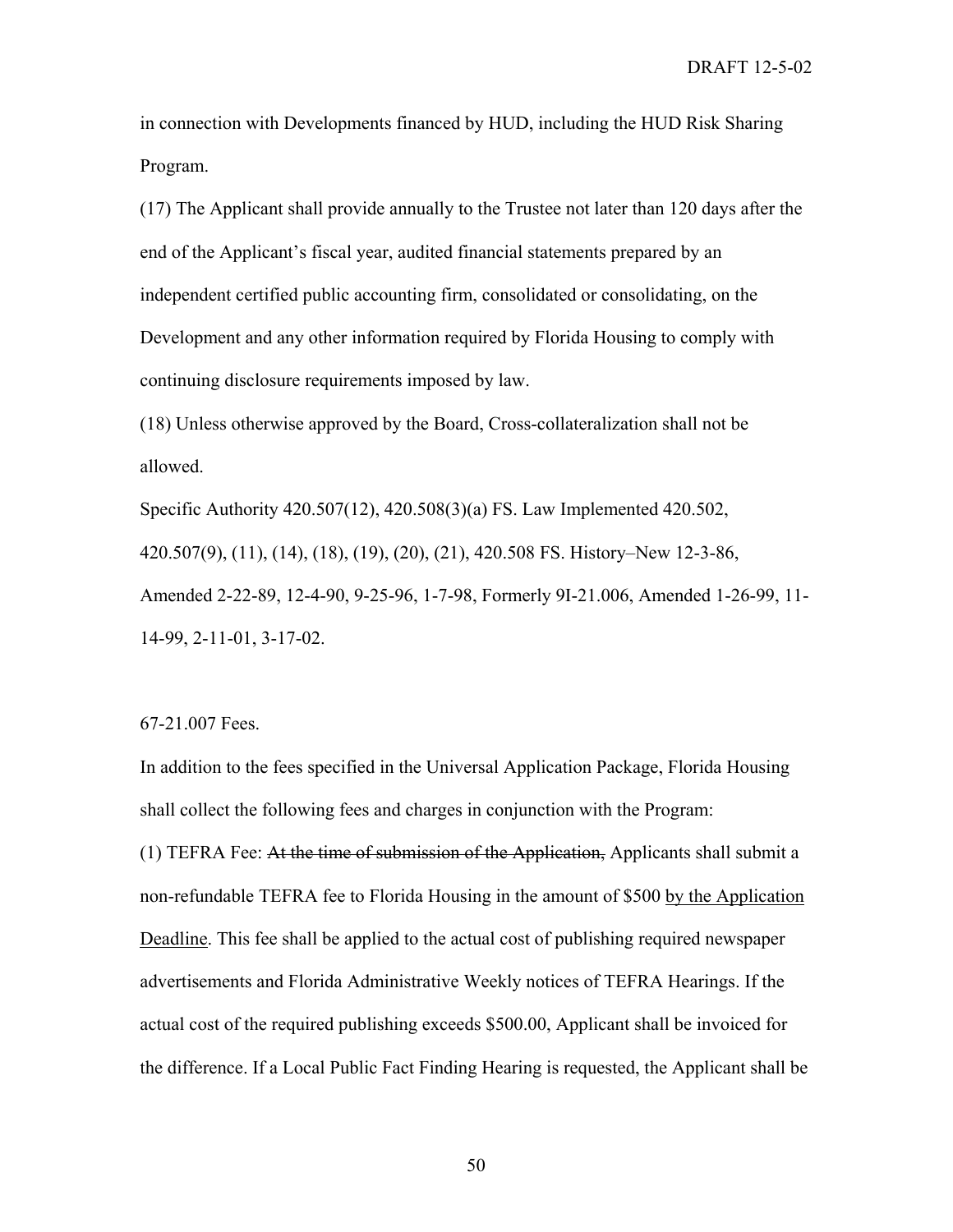responsible for payment of any fees incurred by Florida Housing. If the first TEFRA approval period has expired and a second TEFRA notice and hearing are required, Applicant is responsible for all costs associated with the additional TEFRA process. (2) Credit Underwriting and Appraisal Fee: Applicants shall submit the required nonrefundable Credit Underwriting and Appraisal Fee for each Development to the Credit Underwriter designated by Florida Housing within seven Calendar Days of the date of the invitation by Florida Housing to enter the Final Credit Underwriting process and prior to final credit review by the Credit Underwriter. The Final Credit Underwriting fee shall be determined pursuant to a contract between Florida Housing and the Credit Underwriter. (3) Good Faith Deposit: The Applicant shall pay a total deposit equal to one percent of the aggregate principal amount of proposed Taxable and Tax-Exempt Bonds, or \$50,000, whichever is greater, to Florida Housing, which deposit may be applied toward the Cost of Issuance Fee. The Good Faith Deposit is payable in two equal installments: the first installment (one-half of one percent) is due within seven Calendar Days of the date the Board approves the Credit Underwriting Report. The balance is payable no later than the date when the Applicant executes the Loan Commitment. In the event the Loan does not close, the unused portion of the Good Faith Deposit shall be refunded to the Applicant. Notwithstanding the foregoing, the Applicant is responsible for all expenses incurred in preparation for loan closing. Any and all costs of Florida Housing will be deducted from the Good Faith Deposit prior to refunding any unused funds to the Applicant. In the event that additional invoices are received by Florida Housing subsequent to a determination that the Loan will not close and refunding any unused funds to the Applicant, which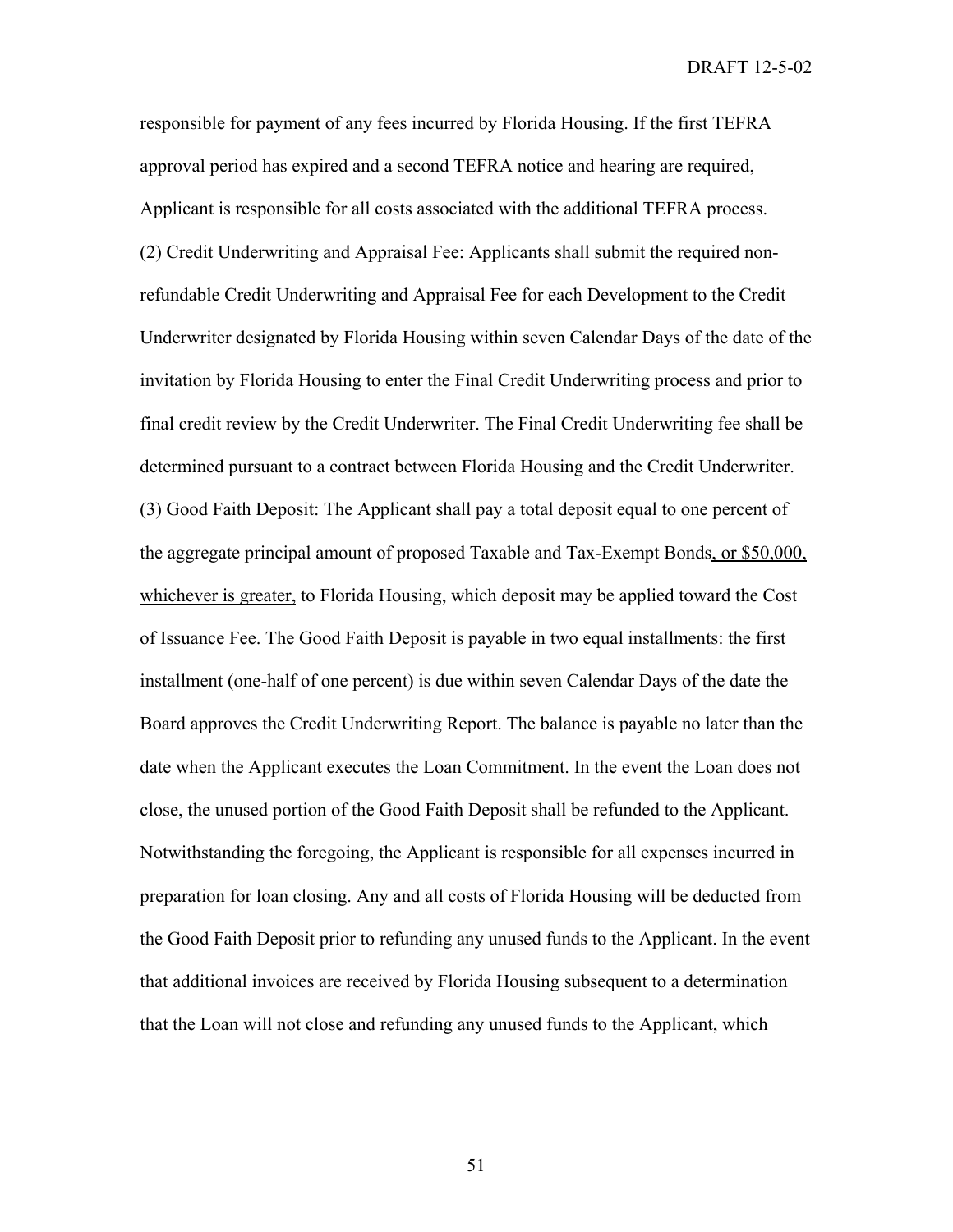invoices related to costs incurred prior to such determination and refunding, Applicant shall be responsible for payment of the balance due as invoiced.

(4) Cost of Issuance Fee: Florida Housing shall require Applicants or participating Qualified Lending Institutions selected for participation in the Program, to deliver to Florida Housing, or, at the request of Florida Housing, directly to the Trustee, before the date of delivery of the Bonds, a Cost of Issuance Fee in an amount determined by Florida Housing to be sufficient to pay the costs and expenses relating to issuance of the Bonds, which amount shall be deposited into an account to be held by the Trustee. Florida Housing shall provide the Applicant with a good faith estimate of the Cost of Issuance Fee prior to closing. The Applicant shall pay all costs and expenses incurred by Florida Housing in connection with the issuance of the Bonds, the expenditure of the Loan proceeds, and provision of Credit Enhancement, if any, even if such costs and expenses exceed the Cost of Issuance Fee. Any amounts remaining in this account at the time the balance is transferred and the account closed pursuant to the Trust Indenture shall be returned to the Applicant.

(5) HUD Risk Sharing Fees: Applicants also using the HUD Risk Sharing Program for the Development shall be responsible for associated fees, as follows:

(a) Format II Environmental Review Fee – The fee the Applicant shall pay will be determined by contract between Florida Housing and the environmental professional. (b) Subsidy Layering Review Fee – The fee the Applicant shall pay will be determined by the contract between Florida Housing and the Credit Underwriter.

(c) Fees of the Florida Housing Finance Corporation Affordable Housing Guarantee Program pursuant to Rule Chapter 67-39, F.A.C.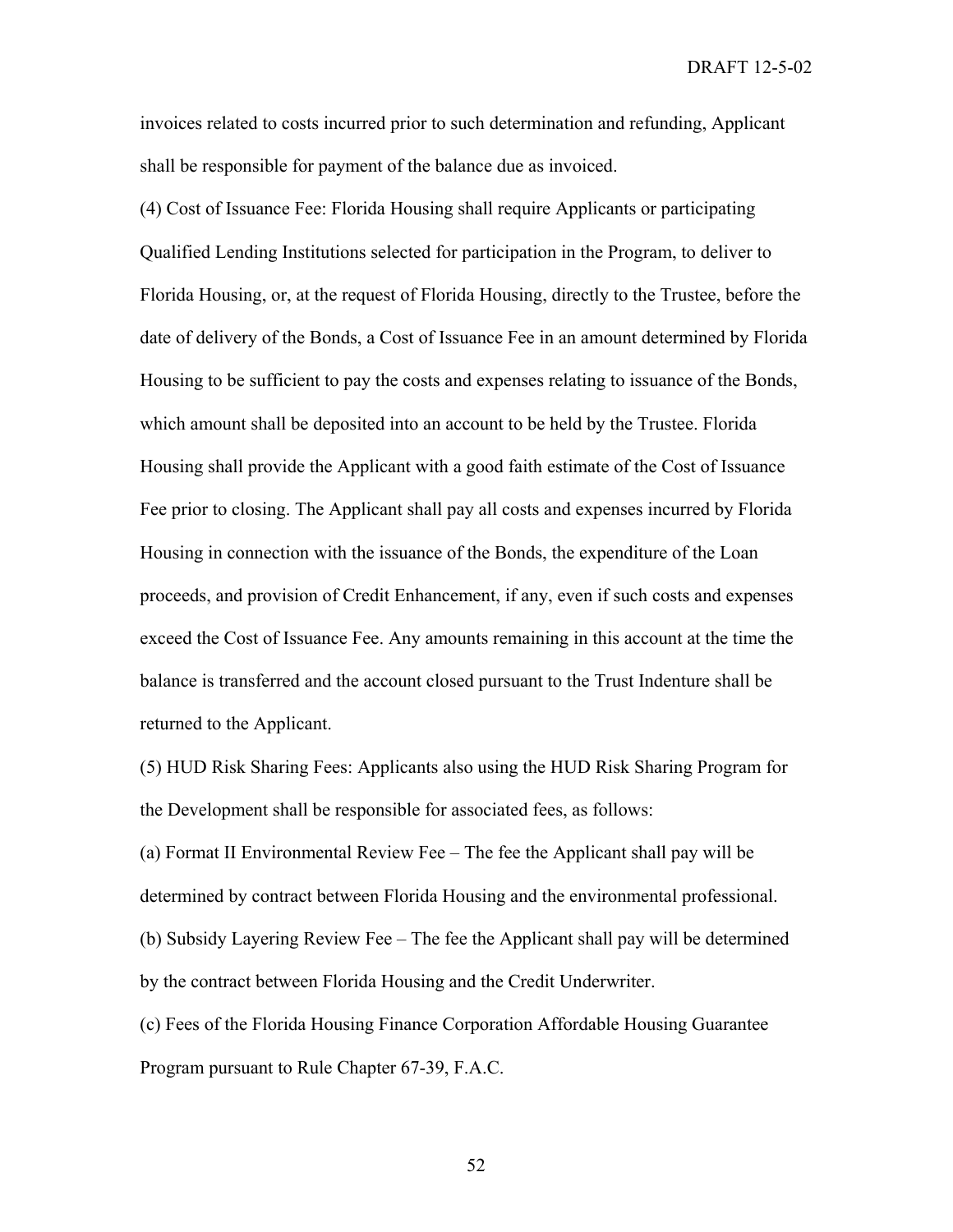(6) Compliance Monitoring Fees: The annual monitoring fee the Applicant shall pay will be determined by contract between Florida Housing and the monitoring agent.

(7) Permanent Loan Servicing Fees: The annual servicing fee the Applicant shall pay will be determined by contract between Florida Housing and the servicer.

(8) Financial Monitoring Fees: The annual financial monitoring fee the Applicant shall pay will be determined by contract between Florida Housing and the monitoring agent.

(9) Other Florida Housing Program Fees:

(a) Housing Credit Fees – If Housing Credits are used for the Development, the Compliance Monitoring Fee for that program shall be collected from the Applicant in conjunction with the Compliance Monitoring Fee for the Program.

(b) Florida Affordable Housing Guarantee Program Fees – If the Guarantee Program is used in the Development, the same fee schedule described in Rule Chapter 67-39, F.A.C., shall apply and be paid by the Applicant to Florida Housing.

(10) Development Cost Pro Forma: All of the fees set forth above with respect to the Program and other Florida Housing programs are part of the Total Development Cost. These costs must be included in the Development cost pro forma.

(11) Failure to pay any fee on or before ten Calendar Days after the due date shall cause no further activity by Florida Housing or its agents with respect to the Loan. Specific Authority 420.507(12), 420.508(3)(a) FS. Law Implemented 420.507(4), (19)

FS. History–New 12-3-86, Amended 1-7-98, Formerly 9I-21.007, Amended 1-26-99, 11- 14-99, 2-11-01, 3-17-02, \_\_\_\_\_\_\_.

67-21.008 Terms and Conditions of Loans.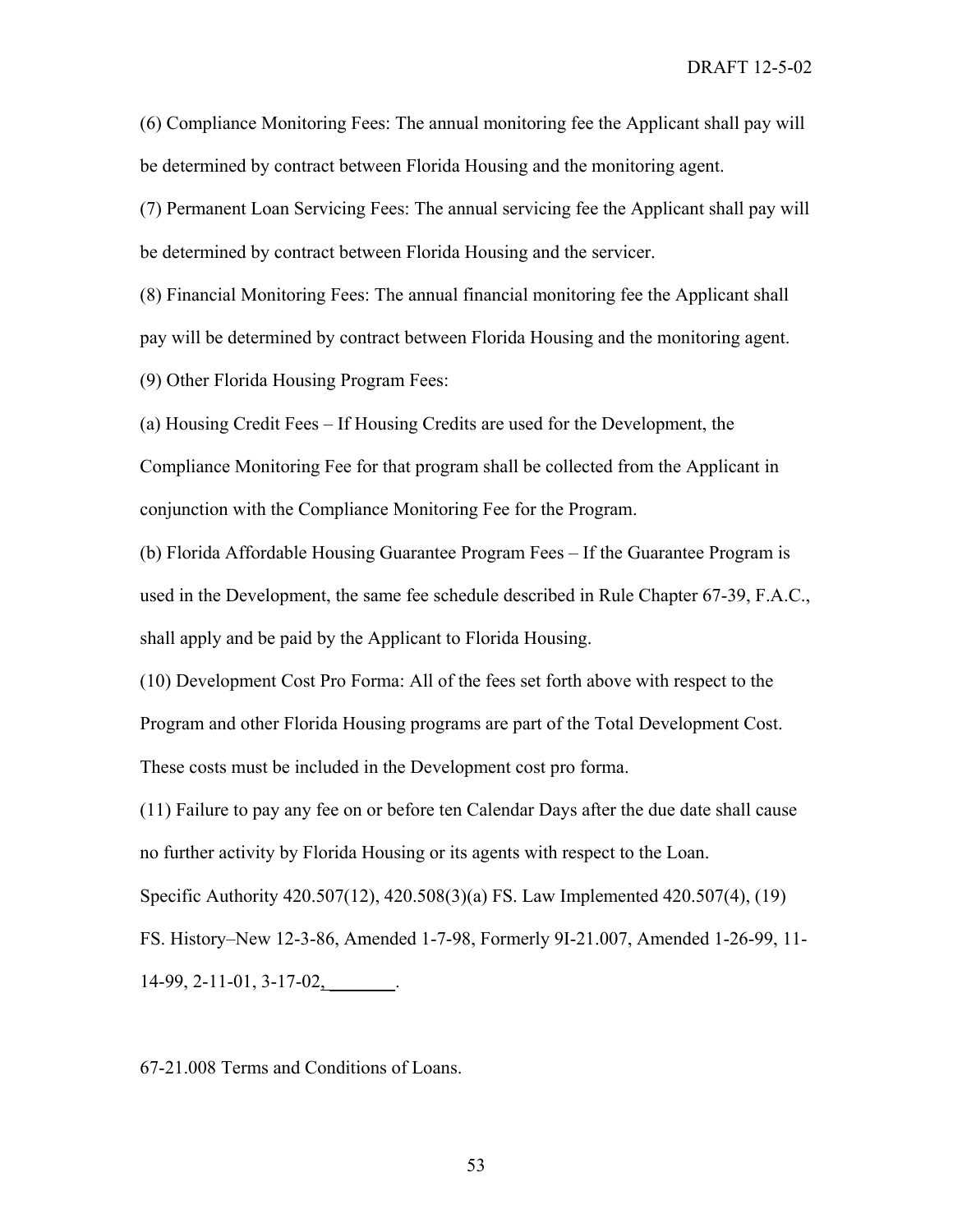(1) Each Mortgage Loan for a Development made by Florida Housing shall:

(a) Be evidenced by a properly executed Note or other evidence of indebtedness and be secured by a recorded Mortgage;

(b) Provide for a fully amortized payment of the Mortgage Loan in full beginning on the earlier of 36 months after closing, or stabilized occupancy, or conversion to permanent financing under the loan documents and ending no later than the expiration of the useful life of the property, and in any event, no later than 45 years from the date of the Mortgage Loan;

(c) Not exceed 95 percent of the Total Development Cost;

(d) If the Mortgage Loan is to provide financing for the construction of a Development, have each advance thereof secured, insured, or guaranteed in such manner as Florida Housing determines shall protect its interest and those of the Bond holders;

(e) Have the initial review, approval, and origination process accomplished by a Qualified Lending Institution;

(f) Be serviced by such Qualified Lending Institution or other private entity engaged in the business of servicing mortgage loans in Florida as Florida Housing shall approve; and (g) Require the submission to Florida Housing of an annual audited financial statement for the Development, and for the Applicant if revenue from multiple projects is being pledged. An annual financial statement compiled or reviewed in accordance with Statement on Standards for Accounting and Review Services (SSARS) No. 1 may be submitted in lieu of an audited financial statement for the Development prior to the issuance of a certificate of occupancy for any unit in the Development, provided that the subsequent annual audited financial statement shall include all operations since inception.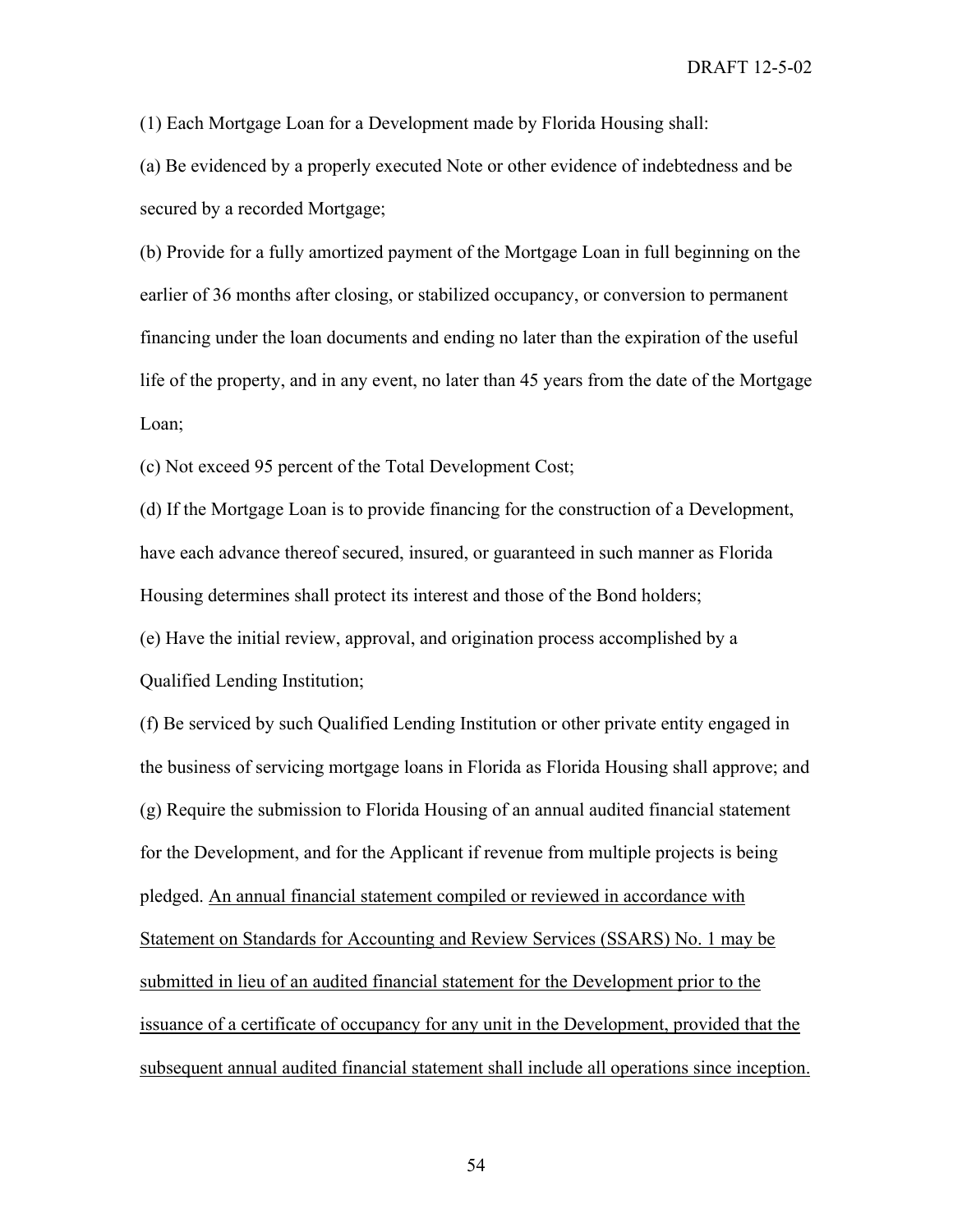(2) Upon approval, execution, and satisfaction of the terms of the Program Documents by the Applicant and Florida Housing, the Bond sale and the Loan shall be scheduled for closing.

(3) The Applicant may obtain construction financing from an alternative source with the Bond proceeds being invested in accordance with an investment agreement subject to the requirements of the Code for Tax-exempt Bonds.

(4) The Applicant shall also establish and maintain escrow deposits sufficient to pay any insurance premiums and applicable taxes.

(5) Florida Housing shall charge such Program administration fees as are required to pay the cost of administering the Program during the life of the Bonds and Loan.

(6) The interest rate on the Loan shall be determined by Florida Housing at the time of sale of the Bonds based on the financing structure and the interest rate on the Bonds.

(7) Prepayments shall be permitted only in accordance with the terms and conditions of the Program Documents.

(8) Florida Housing shall appoint a trustee and servicing agent when necessary to administer the Program and service the Loan.

(9) All Florida Housing Loans are contingent upon:

(a) The sale, issuance and delivery of the Bonds and the availability of Bond proceeds.

(b) The Applicant obtaining title insurance on the property.

(c) The Applicant obtaining all governmental approvals for constructing and operating the Development as a multifamily housing Development.

(d) The Applicant providing to Florida Housing, Bond Counsel and Special Counsel the Note, Mortgage, financing statements, survey, hazard insurance policies, liability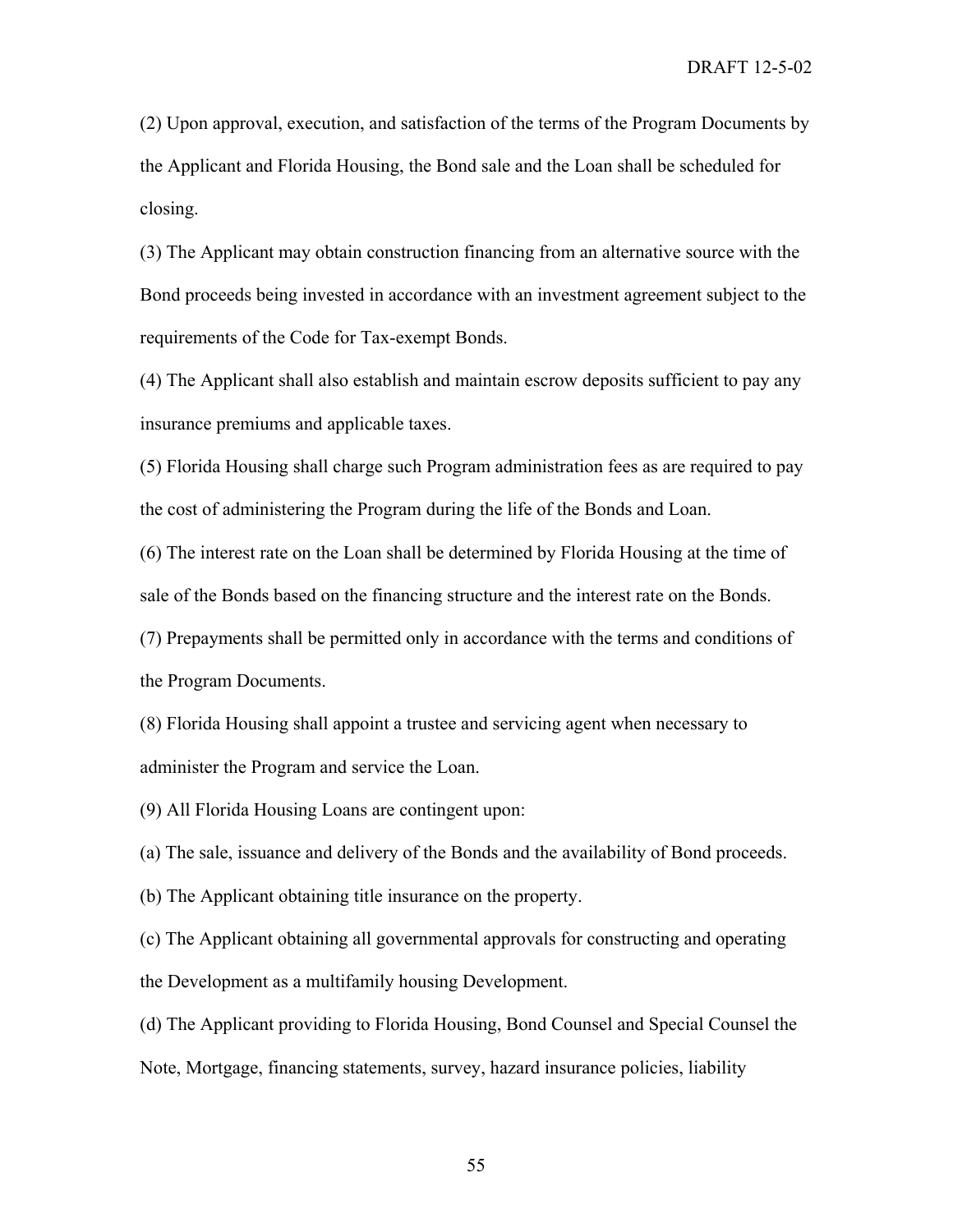insurance policies, escrow agreement, investment agreements, opinions of counsel including preference opinions, if required, and such other documents as are necessary to ensure that Florida Housing has a properly secured Mortgage as required under the Act and to protect the holders of the Bonds.

(e) If required by Bond Counsel in order to deliver their opinion in connection with the issuance of the Bonds or at the request of Florida Housing, the Bonds being validated pursuant to Chapter 75, F.S., and a certificate of no appeal issuing.

(f) Receipt of TEFRA approval for Tax-exempt Bonds.

(10) All Loans shall be reviewed and originated by a servicer designated by Florida Housing, in conformance with the Act.

(11) The Applicant shall agree to execute or cause to be executed all of the Program Loan Documents required by Florida Housing to secure the unconditional payment of the Loan and to retain the Tax-exempt status of the Bonds, if Bonds are issued as Tax-exempt Bonds.

(12) The Applicant shall, prior to the requested date for funding, or as requested during Credit Underwriting, supply in draft form to Florida Housing the following documents with respect to the Development being financed, together with any other documents required by the Loan Agreement:

(a) A survey, as described in the Application, dated within 90 days of the date submitted showing the location of all improvements, encroachments, easements and rights-of-way, and a site plan which has been approved by all governmental authorities.

(b) A fully completed, executed and sealed surveyors' certification to Florida Housing.

(c) Written evidence of appropriate zoning and governmental approvals.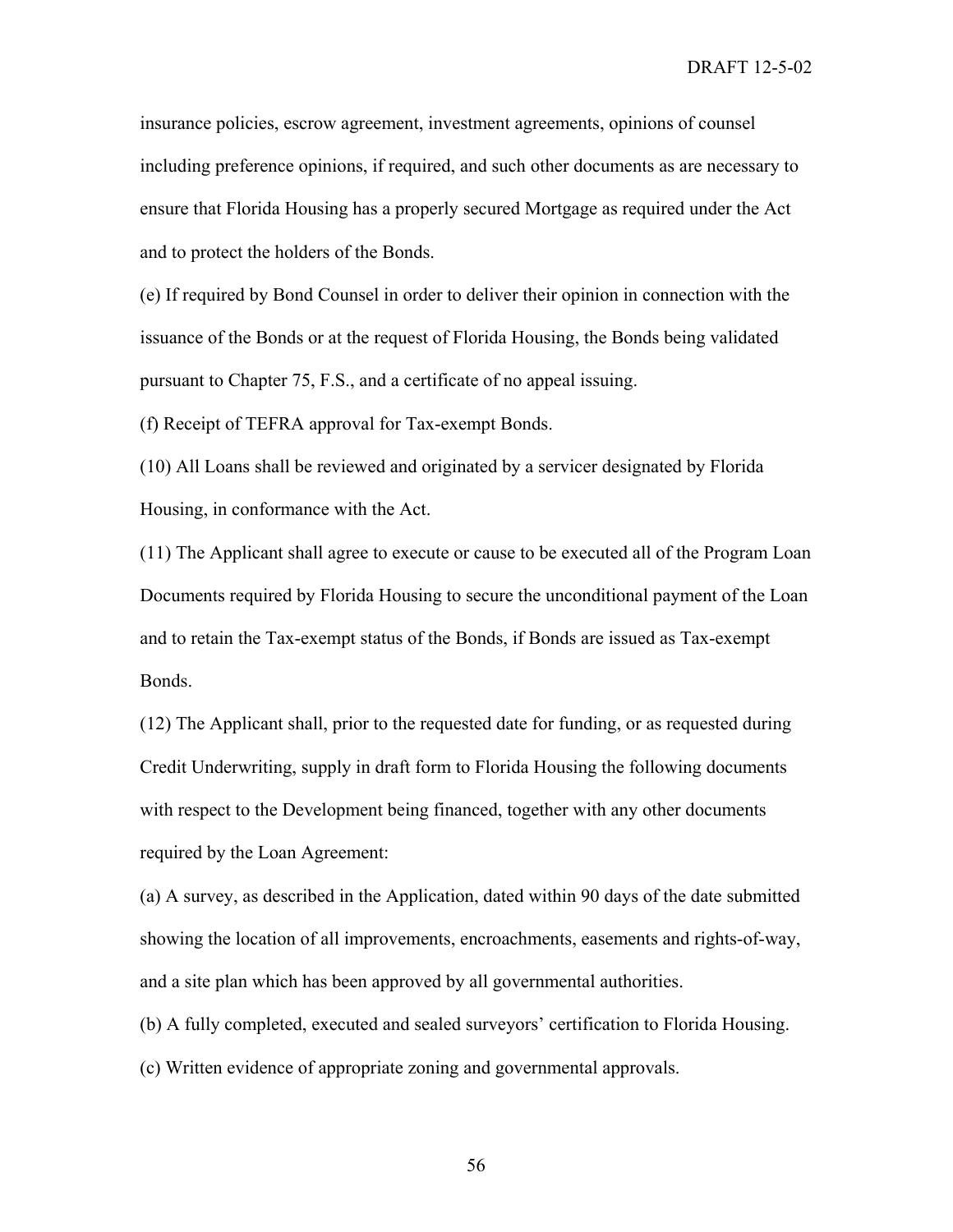(d) Plans and specifications bearing the seal of a licensed engineer.

(e) Policies of insurance and evidence of payment of premiums.

(f) Required opinions of counsel necessary for the issuance of the Bonds.

(g) A commitment for mortgagee title insurance in favor of Florida Housing or its Trustee or designated servicer, with only standard exceptions and such other exceptions as are usually permitted in mortgage loans of this nature and that are acceptable to Florida Housing. Such policy shall be in an amount not less than the Loan amount plus an amount sufficient to cover any debt service reserve required by Florida Housing. (h) A copy of the deed or form of deed conveying the land for the Development to the Applicant, or a copy of the lease creating a long-term leasehold in favor of the Applicant acceptable to the Corporation and the Credit Underwriter.

(i) Evidence as to the status of liens, including mechanic's liens, recorded against the property and the permission of Florida Housing to allow any liens to remain recorded against the land or the Development.

(j) Such other documents as shall be reasonably required by Florida Housing, by the Loan Commitment, or by Florida Housing's respective counsel to protect the interest of Florida Housing in the financing.

(13) The Borrower shall not sell, transfer, nor otherwise assign any of its interest in the Development without the prior written consent of Florida Housing.

(14) Florida Housing shall require all Loans to be secured to the extent necessary to protect Florida Housing and Bond holders.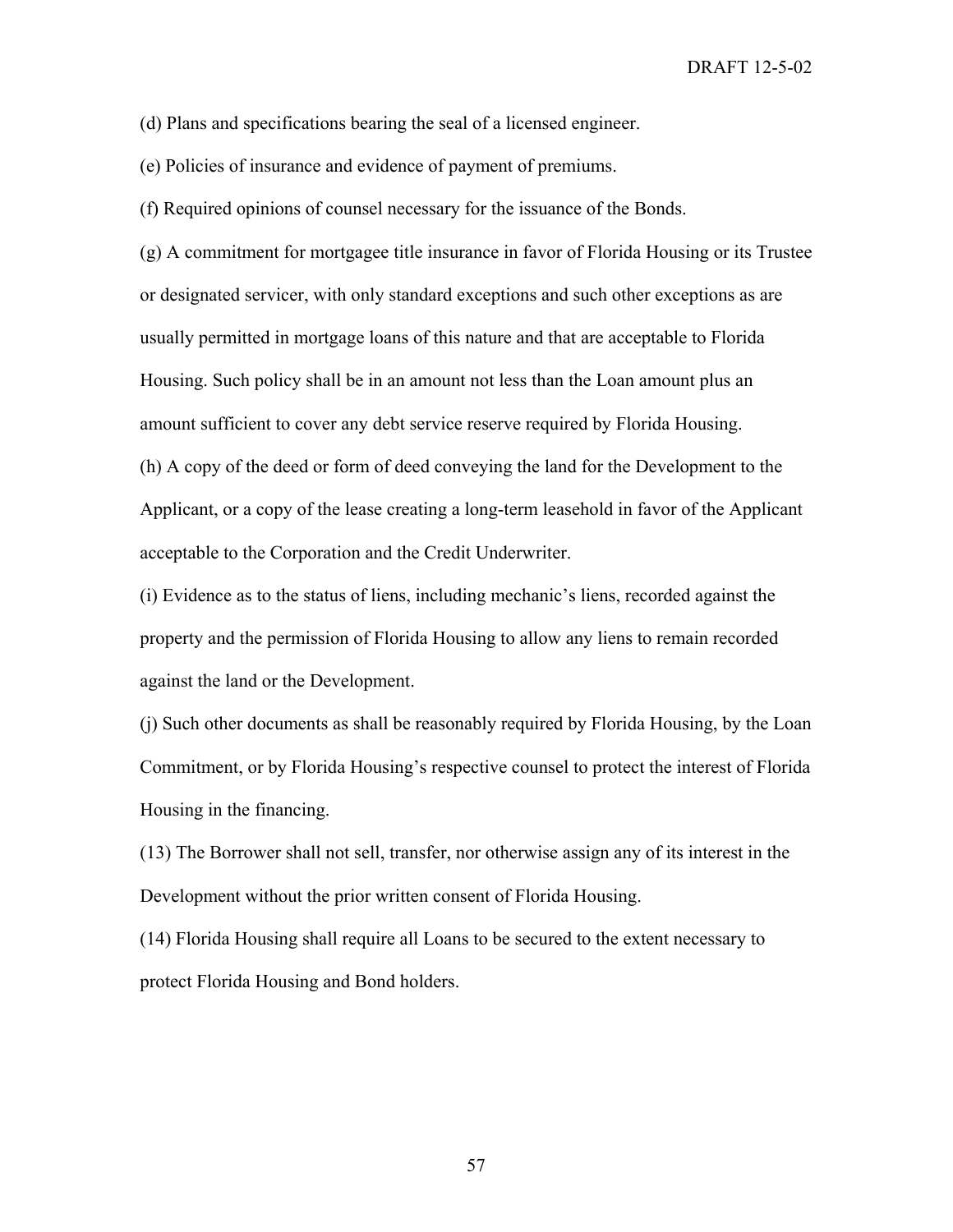(15) Any Loan financed with proceeds of Tax-exempt Bonds shall provide that the portion of any debt service reserve fund associated therewith to be financed with Taxexempt Bonds shall not exceed six months of debt service on the Bonds. Specific Authority 420.507(12), 420.508(3)(c) FS. Law Implemented 420.502, 420.507(4), (6), (9), (11), (21), 420.508 FS. History–New 12-3-86,Amended 12-4-90, 11- 23-94, 9-25-96, 1-7-98, Formerly 9I-21.008, Amended 1-26-99, 11-14-99, 2-11-01, 3-17- 02.

67-21.009 Interest Rate on Mortgage Loans.

Florida Housing shall establish the interest rate on Mortgage Loans at the time of sale of the Bonds. The interest rate shall in no event exceed the arbitrage limit which is legally allowed without jeopardizing the tax exempt status of the Bonds, if Bonds are issued as Tax-exempt Bonds.

Specific Authority 420.507(12), 420.508(3)(c) FS. Law Implemented Chapter 75, 420.507, 420.508 FS. History–New 12-3-86, Amended 1-7-98, Formerly 9I-21.009, Amended 1-26-99, 11-14-99, Repromulgated 2-11-01, 3-17-02.

67-21.010 Issuance of Revenue Bonds.

Florida Housing shall fund Mortgage Loans with the proceeds from the sale of Revenue Bonds. The issuance and sale of the Bonds shall be governed by resolutions adopted by Florida Housing and by applicable law and rule. If Bonds cannot be sold or cannot be sold in an amount or at an interest rate or under conditions which satisfy the Credit Underwriting Report, as the same may be amended, Florida Housing shall terminate its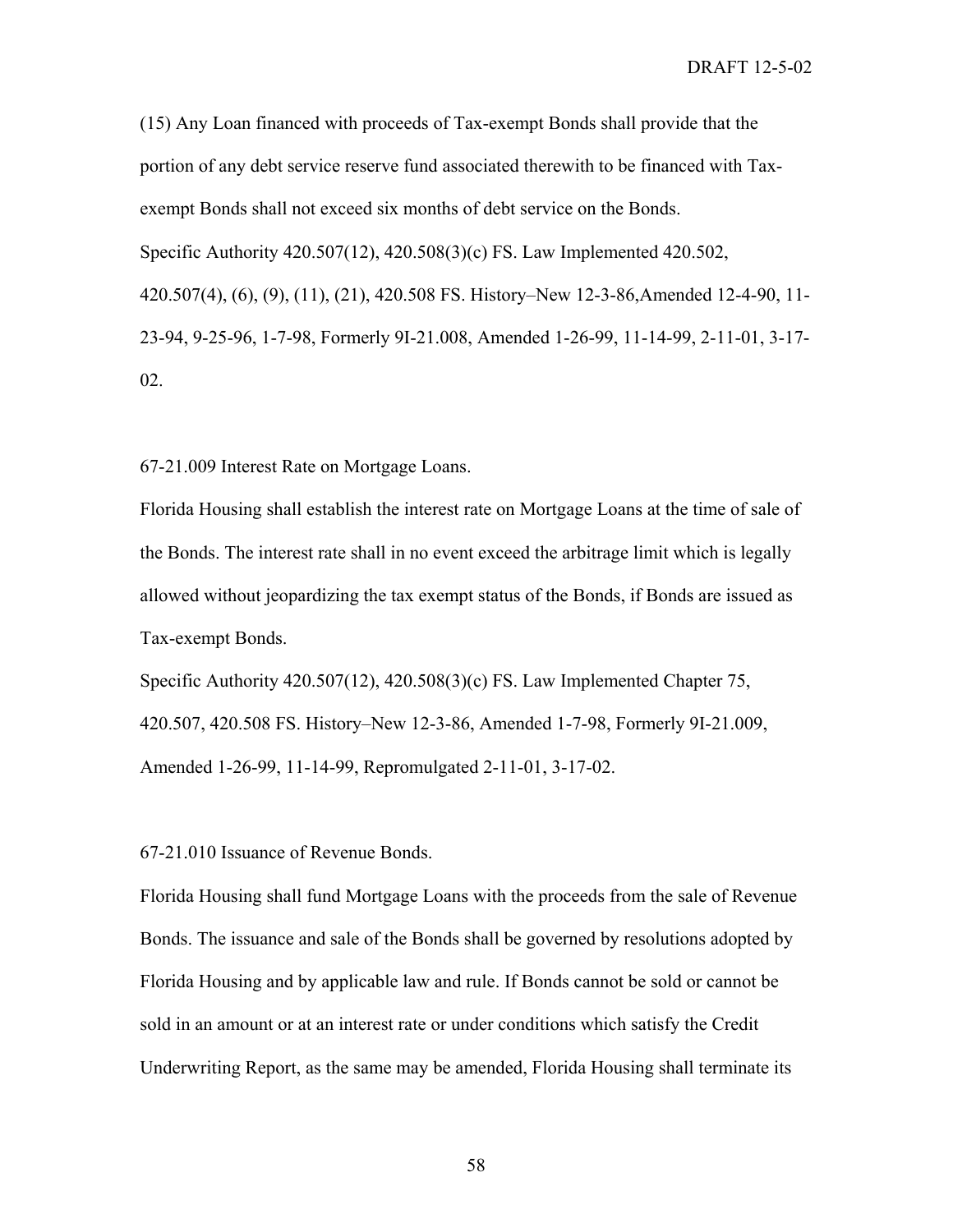Loan Commitment and such other agreements as were executed in conjunction with the proposed Loan.

Specific Authority 420.507(12), 420.508(3)(c) FS. Law Implemented 420.507(6), 420.508, 420.509 FS. History–New 12-3-86, Amended 1-7-98, Formerly 9I-21.010, Amended 1-26-99, 11-14-99, 2-11-01, 3-17-02.

## 67-21.011 No Discrimination.

Florida Housing, its staff or agents, Applicants, or participants under the Program shall not discriminate against any person or family, on the basis of race, creed, national origin, age, religion, handicap, familial status or sex, against persons or families on the basis of their having minor children, except that nothing herein shall be deemed to preclude a Developer from discrimination based on age in renting Elderly Housing, from compliance with the provisions hereof with respect to a Farmworker Development, Commercial Fishing Worker or Homeless Development, or to preclude a Developer from discrimination based on income in renting units Set-Aside for Lower Income Residents in compliance with the requirements of the Code or with the requirements of Section 420.509(19), F.S., for Tax-exempt Bonds.

Specific Authority 420.507(12), 420.508(3)(c) FS. Law Implemented 420.502, 420.507(14) FS. History–New 12-3-86, Amended 2-22-89, 12-4-90, 1-7-98, Formerly 9I-21.011, Amended 1-26-99, 11-14-99, 2-11-01, 3-17-02.

67-21.012 Advertisements.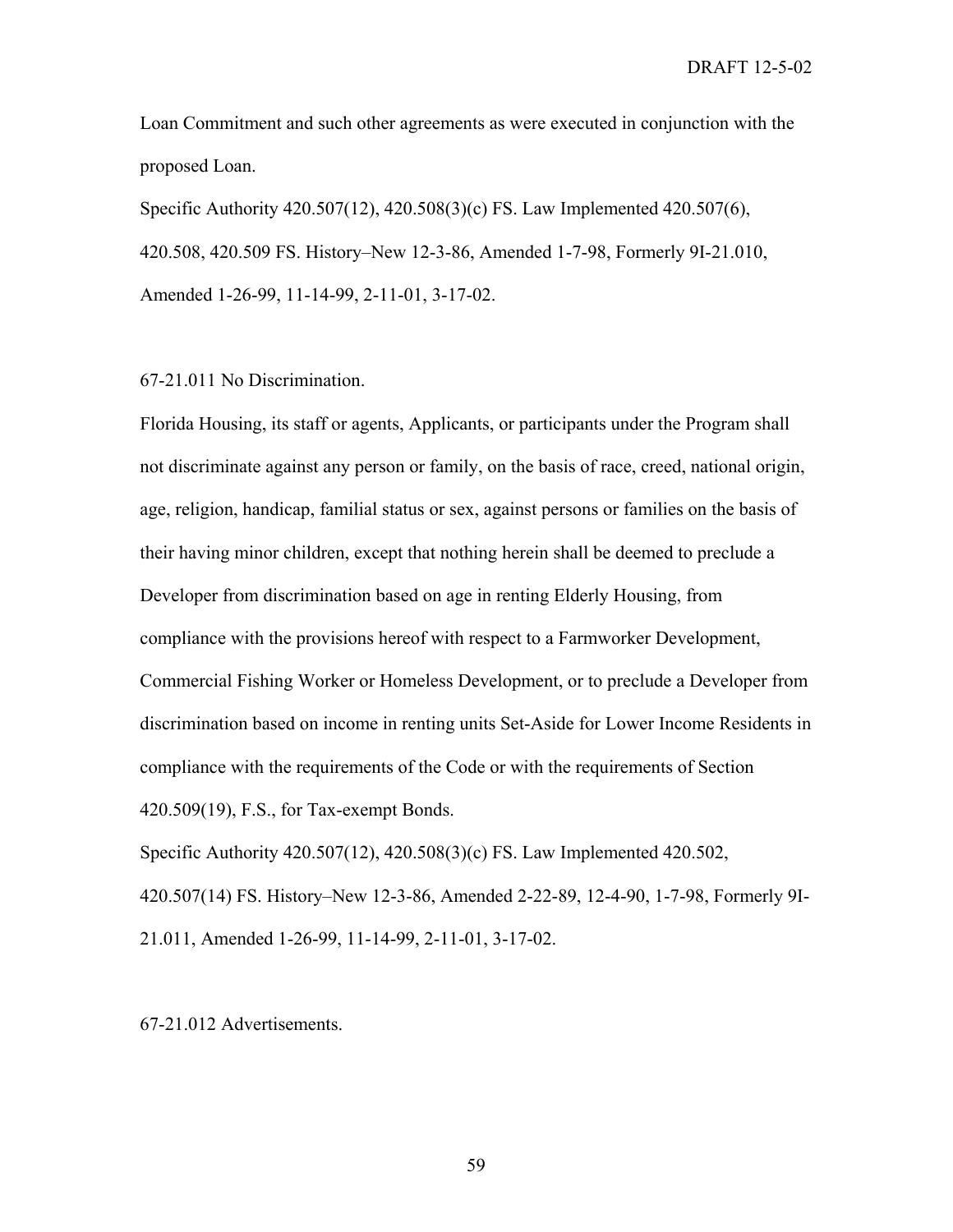Florida Housing shall require the Applicant to withdraw from circulation advertisements with respect to the Development determined by Florida Housing to violate or be inconsistent with its policy of providing safe and sanitary affordable housing for low, moderate and middle income persons, families or persons or families with minor children.

Specific Authority 420.507(12), 420.508(3)(c) FS. Law Implemented 420.507(9), (14) FS. History–New 12-3-86, Amended 1-7-98, Formerly 9I-21.012, Amended 1-26-99, 11- 14-99, Repromulgated 2-11-01, 3-17-02.

67-21.013 Private Placements of Multifamily Mortgage Revenue Bonds.

Any issuance of Revenue bonds by means of a negotiated Private Placement shall be sold only to a Qualified Institutional Buyer. Such Private Placements may only be utilized for financings where the Applicant has demonstrated that the utilization of a Private Placement produces a substantial benefit to the Development not otherwise available from credit enhancement structures. Florida Housing shall designate the placement agent with respect to such Bonds, who shall be on Florida Housing's approved bond underwriters list. A Qualified Institutional Buyer who is an underwriter may contract to immediately resell such Bonds to other Qualified Institutional Buyers, which transaction shall continue to constitute a Private Placement. The amount of any placement agent fee and any amounts paid by any third party to an initial Qualified Institutional Buyer which is an underwriter shall be subject to the approval of Florida Housing or its designee. Unless such Bonds are rated in one of the three highest rating categories by a nationally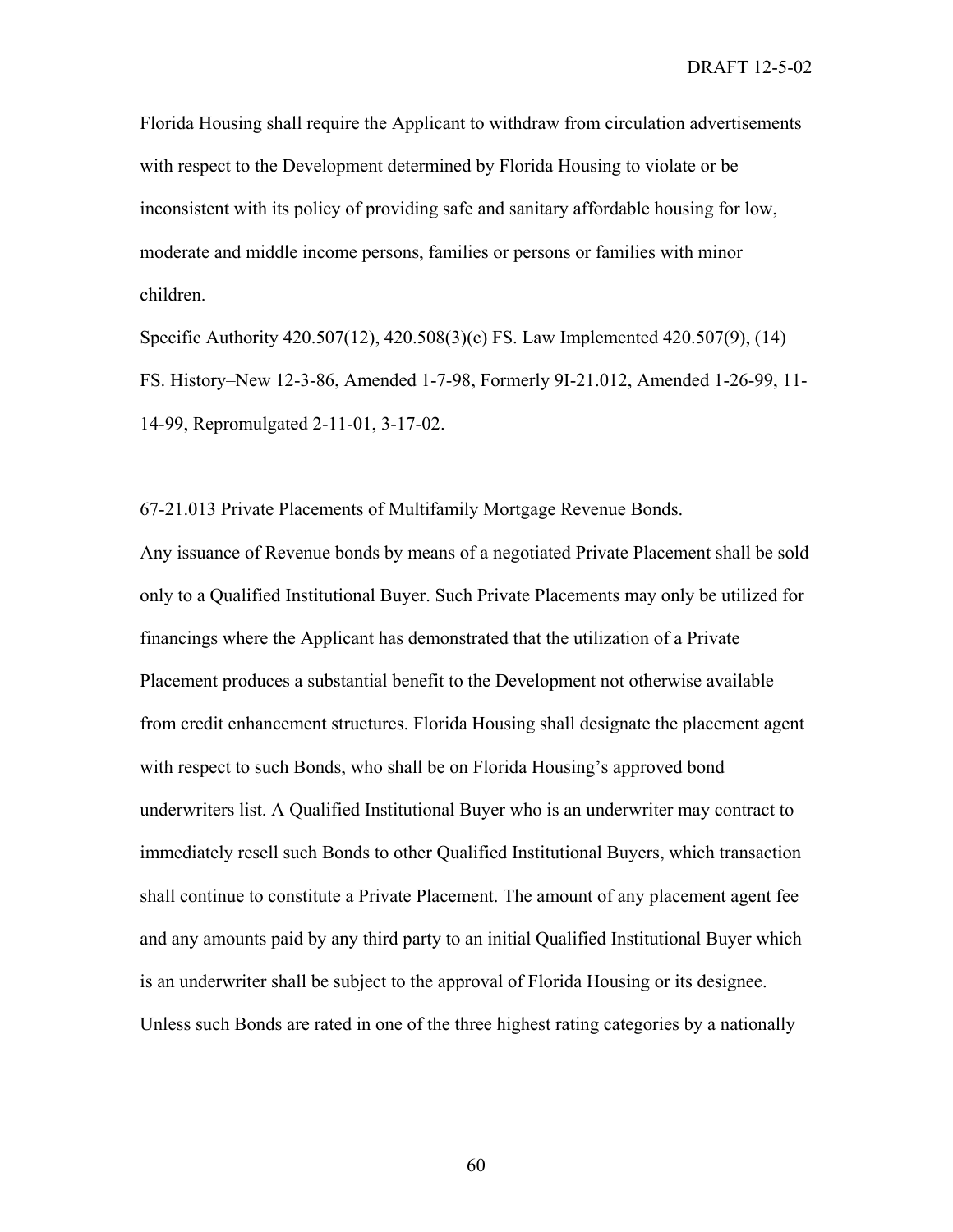recognized rating service, such Bonds shall not be held in a full book-entry system (but may be DTC-Eligible) and shall comply with at least one of the following criteria: (1) The Bonds shall be issued in minimum denominations of \$100,000 (subject to reduction by means of redemption) and each purchaser of such Bond, including subsequent purchasers unless the requirements of (2) or (3) below are met, shall certify to Florida Housing prior to any purchase or transfer of any Bond that such purchaser is a Qualified Institutional Buyer; or

(2) The Bonds shall be issued in minimum denominations of \$250,000 (subject to reduction by means of redemption) and an investment letter satisfactory to Florida Housing and its counsel shall be obtained from each initial purchaser of the Bonds (including any purchaser purchasing such Bonds in an immediate resale from an underwriter), but shall not be required of subsequent purchasers of the Bonds, to the effect that, among other things, such purchaser is a Qualified Institutional Buyer, is purchasing such Bonds for its own account and not for immediate resale to other than another Qualified Institutional Buyer, and has made an independent investment decision as a sophisticated or institutional investor; or

(3) The Bonds shall be issued in minimum denominations of \$250,000 (subject to reduction by means of redemption) and an investment letter satisfactory to Florida Housing and its counsel shall be obtained from each initial purchaser of the Bonds and from each subsequent transferee of the Bonds prior to any transfer thereof, to the effect that such purchaser is a Qualified Institutional Buyer.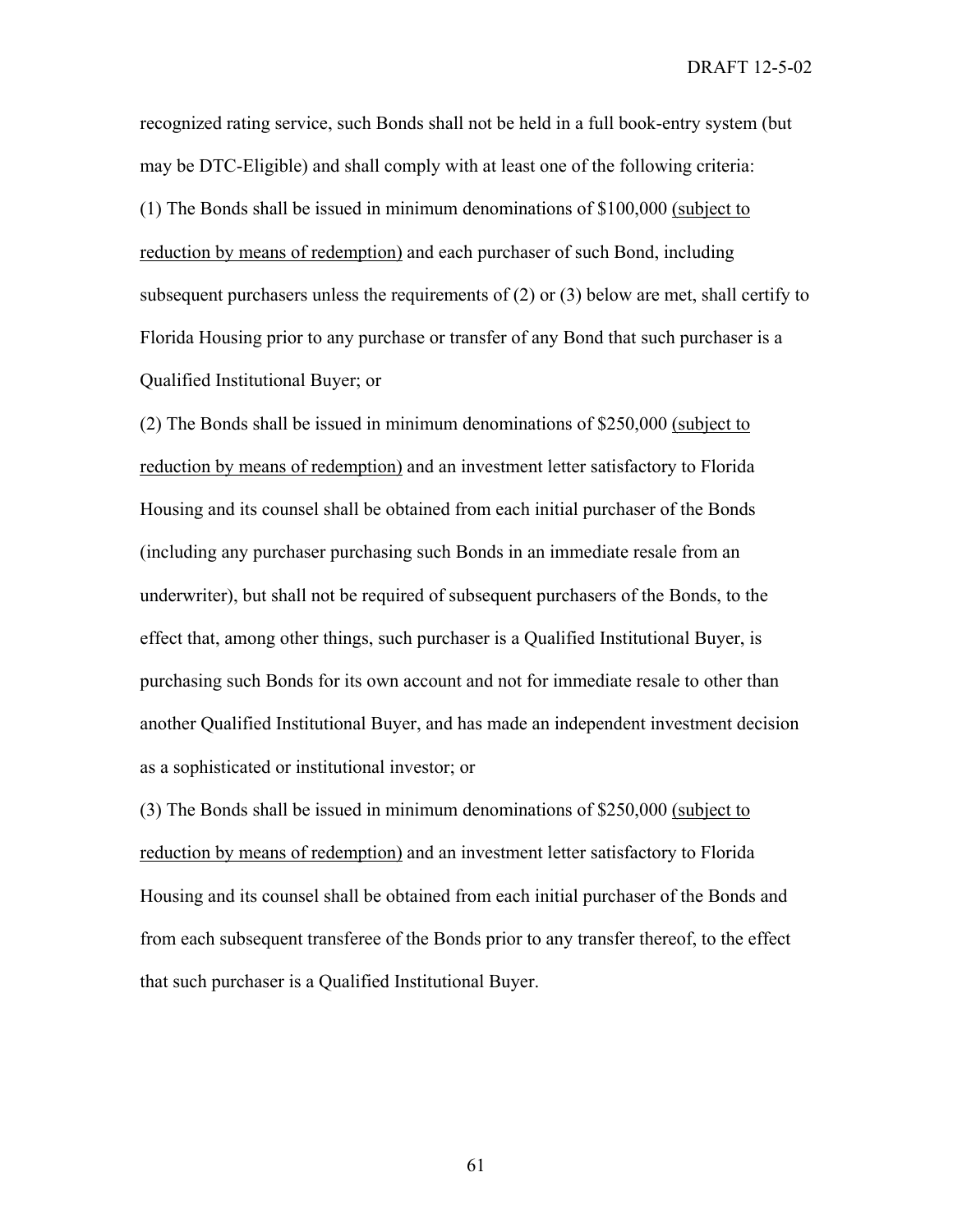Specific Authority 420.507(12), 420.508(3)(c) FS. Law Implemented 420.507(4), (5), (6), (9), (11), (14), (16), (18), (19), (20), (21) FS. History– New 11-23-94, Amended 1-7- 98, Formerly 9I-21.013, Amended 1-26-99, 11-14-99, 2-11-01, 3-17-02,

67-21.014 Credit Underwriting Procedures.

(1) An invitation into Credit Underwriting shall require that the Applicant submit the Credit Underwriting and Appraisal Fee and information required to complete the Credit Underwriting, to the Credit Underwriter in accordance with the schedule established by Florida Housing upon the recommendation of the Credit Underwriter. Failure to submit the Credit Underwriting and Appraisal Fee or meet the deadlines as set forth in the schedule shall result in the immediate termination of Credit Underwriting activities and the Application shall be moved to the bottom of the ranked list.

(2) The Credit Underwriter shall in Credit Underwriting analyze and verify all information in the Application in order to make a recommendation to the Board on the feasibility of the Development, without taking into account the willingness of a Credit Enhancer to provide Credit Enhancement.

(a) If the Credit Underwriter determines that special expertise is required to review information submitted to the Credit Underwriter which is beyond the scope of normal underwriting procedures, the cost of such expertise shall be borne by the Applicant. (b) The Credit Underwriter shall review the proposed financing structure to determine whether the Loan is feasible.

(c) In addition to operating expenses, the Credit Underwriter must include an estimate for replacement reserves when calculating the final net operating income available to service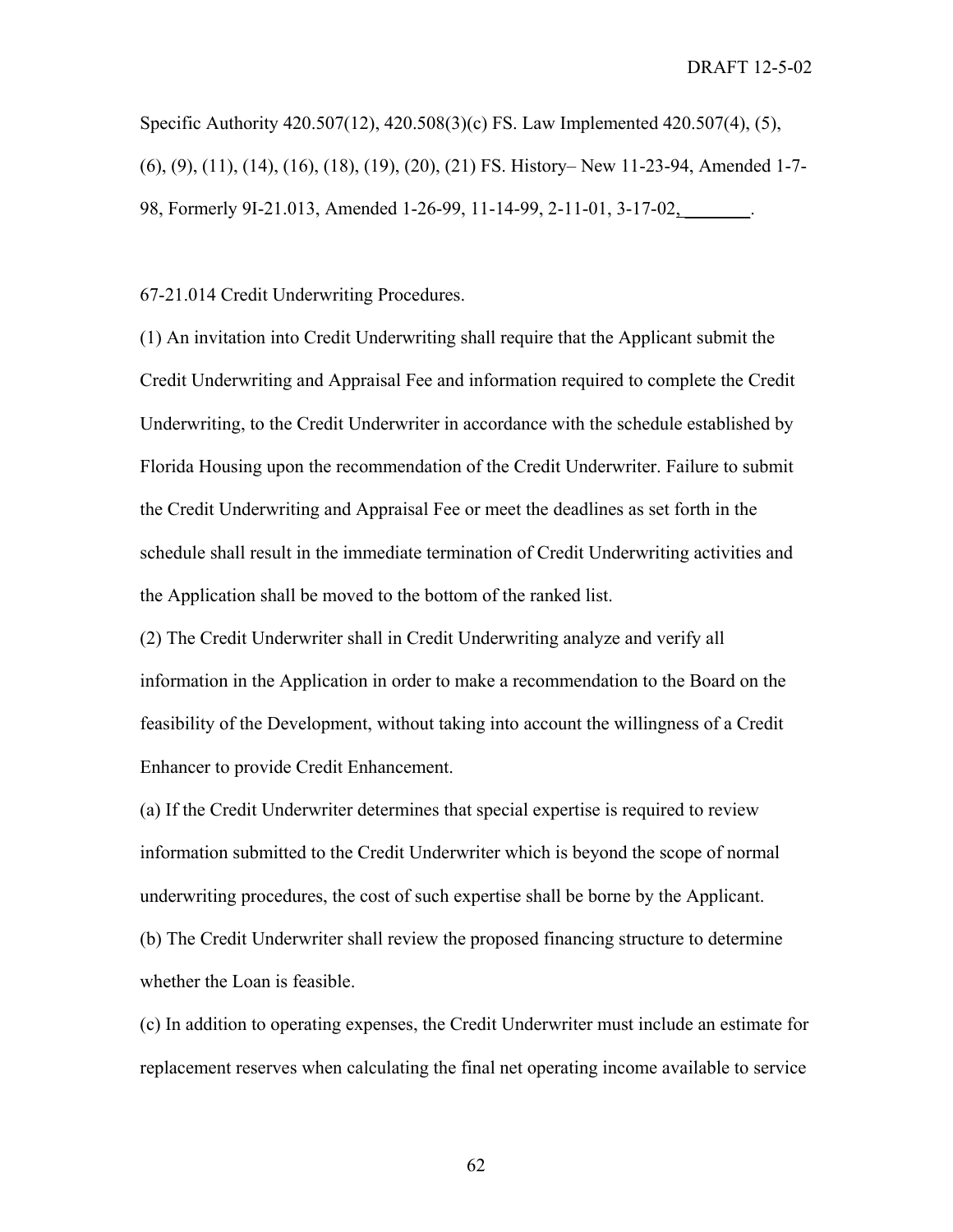the debt. A minimum amount of \$200 per unit must be deposited annually in the replacement reserve account for all Developments. An Applicant may choose to fund a portion of the replacement reserves at closing from moneys other than the proceeds of the Bonds. This partial funding cannot exceed 50 percent of the required replacement reserves for two years and must be placed in escrow with the Bond Trustee at closing. Applicants with Credit Enhancement may employ a different replacement reserve structure with Florida Housing's approval.

(d) Florida Housing shall consider the following when determining the need for construction completion guarantees based on the recommendations of the Credit Underwriter:

1. Liquidity of any guarantee provider.

2. Applicant's, Developer's and General Contractor's history in successfully completing Developments of similar type.

3. The past performance of the Applicant, Developer, General Contractor, or management agent, in developing, constructing or managing Developments financed by Florida Housing or its predecessor, including, by way of example and not limitation, nonpayment of fees and noncompliance with program requirements.

4. Percentage of Florida Housing funds utilized compared to Total Development Costs. At a minimum, the corporate general partner of the borrowing entity shall provide a personal guarantee for completion of construction. In addition, a letter of credit or payment and performance bond shall be required if Florida Housing determines upon recommendation of the Credit Underwriter after evaluation of conditions in subparagraphs 1. through 3., above, that additional surety is needed.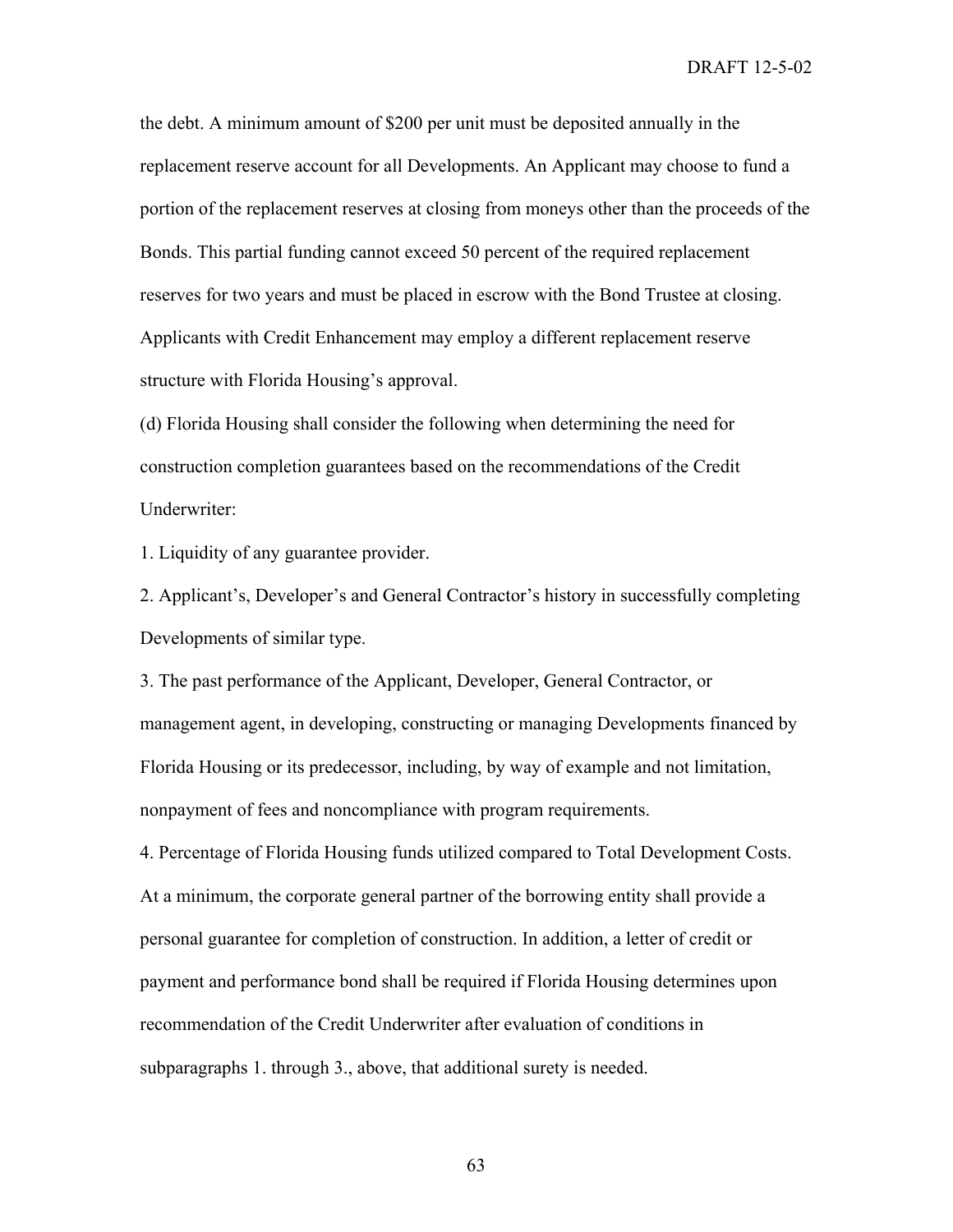(e) The Credit Underwriter shall review and make a recommendation to Florida Housing whether the number of existing loans and construction commitments of the Applicant and its principals will impede its ability to proceed with the successful development of each proposed Florida Housing Development.

(f) The Credit Underwriter shall consider the appraisal of the Development and other market study documentation to make a recommendation as to whether the market exists to support both the demographic and income restriction Set-Asides committed to within the Application. The Credit Underwriter shall consider the market study and other documentation to make a recommendation of whether to approve or disapprove an allocation when the proposed Development would financially impair an existing Development previously funded by Florida Housing.

(g) If the Credit Underwriter requires additional clarifying materials in the course of the underwriting process to complete the Credit Underwriting Report, the Credit Underwriter shall notify Florida Housing and request the information from the Applicant. Such requested information shall be submitted within ten business days of receipt of the request therefor. Failure for any reason to submit required information on or before the specified deadline shall result in the Application being moved to the bottom of the ranked list.

(h) At a minimum, the Credit Underwriter shall require the following information during Credit Underwriting:

1. For Credit Enhancers, audited financial statements for their most recent fiscal year ended, if published; otherwise the previous year's audited statements will be provided until the current statements are published or Credit Underwriting is complete.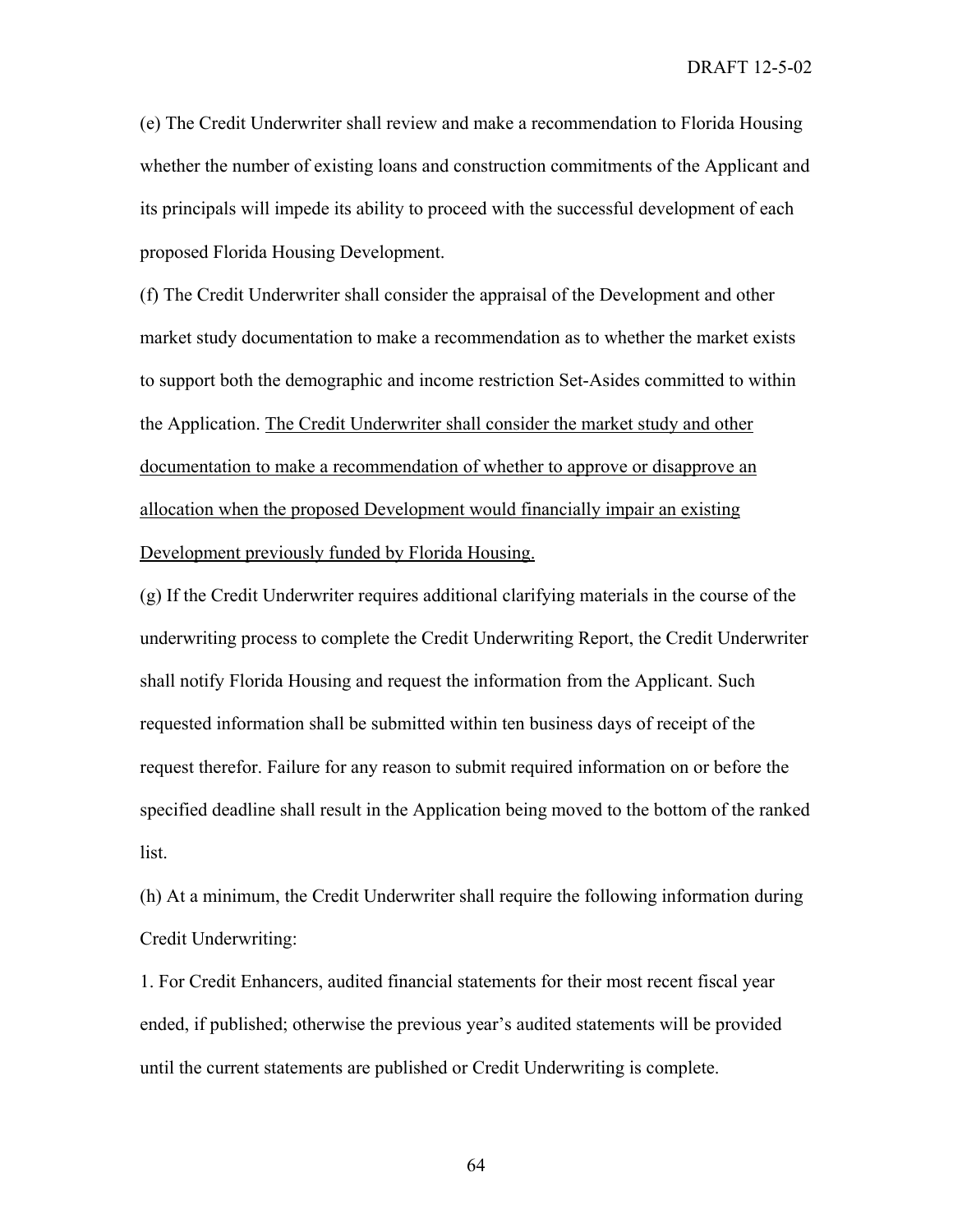2. For Principals and Guarantors, audited financial statements or financial statements compiled or reviewed in accordance with Statement on Standards for Accounting and Review Services (SSARS) No. 1, which is adopted and incorporated herein by reference, for the most recent fiscal year ended, credit check, banking and trade references, and deposit verifications. If audited financial statements or financial statements compiled or reviewed in accordance with SSARS No. 1 are not available, unaudited financial statements prepared within the last 90 days and reviewed by the Credit Underwriter in accordance with the Fannie Mae Multifamily Delegated Underwriting and Servicing (DUS) Guide, effective November 23, 1999, which is adopted and incorporated herein by reference, and the two most recent years tax returns.

3. For the General Contractor, audited financial statements or financial statements compiled or reviewed in accordance with SSARS No. 1, for the most recent fiscal year ended, credit check, banking and trade references, and deposit verifications. The audited or compiled statements may be waived if a payment and performance bond equal to 100% of the total construction cost is issued in the name of the General Contractor by a company rated at least "A-" by AMBest & Co.

4. For the Applicant and General Partner, audited financial statements or financial statements compiled or reviewed in accordance with SSARS No. 1, for the most recent fiscal year ended, credit check, banking and trade references, and deposit verifications. If the entities are newly formed (less than 18 months in existence as of the date that Credit Underwriting information is requested), a copy of any and all tax returns with related supporting notes and schedules.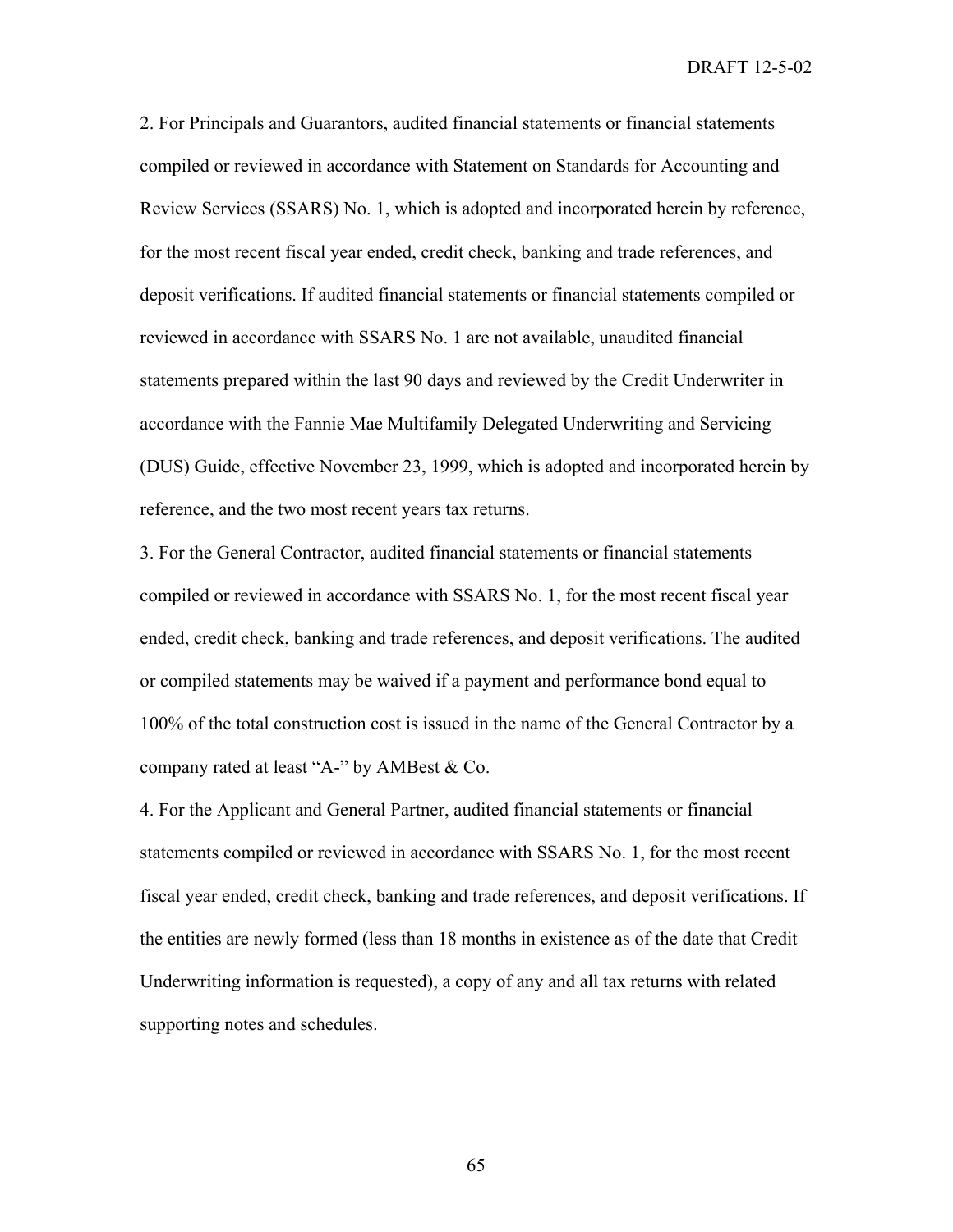(i) Required appraisals, market studies, pre-construction analyses, and environmental studies (other than Phase I Environmental Site Assessments) shall be completed by professionals approved by Florida Housing's Credit Underwriters. Approval of appraisers and contractors to complete market and environmental studies shall be based upon review of qualifications, professional designations held, references and prior experience with similar types of Developments.

(j) A full or self-contained appraisal as defined by the Uniform Standards of Professional Appraisal Practice, which is adopted and incorporated herein by reference, and a separate market study shall be ordered by the Credit Underwriter from an appraiser qualified for the geographic area and product type not later than when an Application enters Credit Underwriting. The Credit Underwriter shall review the appraisals to properly evaluate the loan request in relation to the property value.

(k) Appraisals and separate market studies which have been ordered and submitted by third party Credit Enhancers or syndicators and which meet the above requirements and are acceptable to the Credit Underwriter may be used instead of the appraisal or market study referenced above.

(3) The Applicant shall review and provide written comments on the draft Credit Underwriting Report to Florida Housing and the Credit Underwriter within the time frame established by Florida Housing. Florida Housing shall provide comments on the draft report and, as applicable, on the Applicant's comments to the Credit Underwriter. The Credit Underwriter shall then review and incorporate Florida Housing's and, if deemed appropriate, the Applicant's comments and release the revised report to Florida Housing and the Applicant. Any additional comments from the Applicant shall be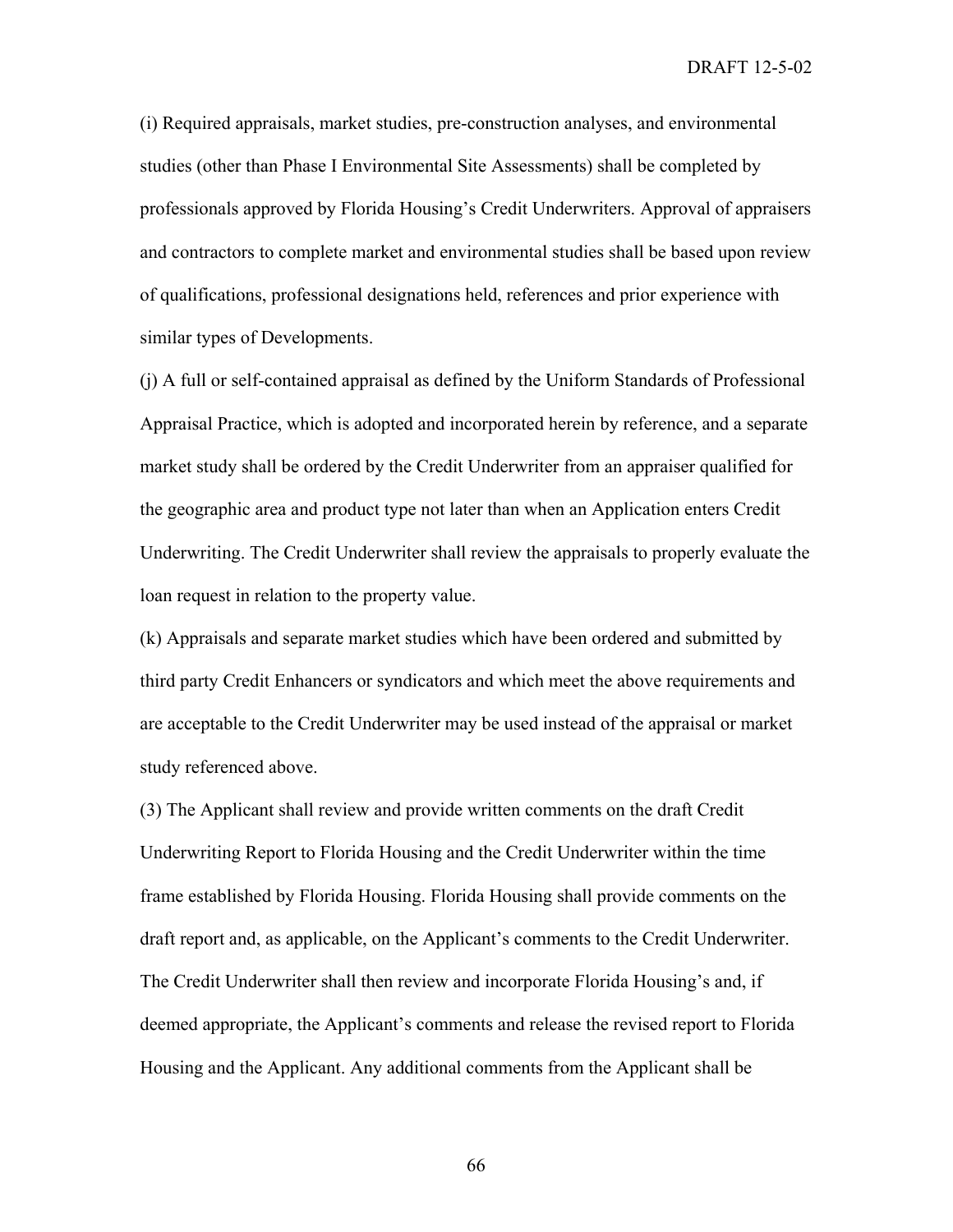received by Florida Housing and the Credit Underwriter within the established time frame. Then, the Credit Underwriter shall provide a final report, which shall address comments made by the Applicant to Florida Housing.

(4) After approval by the Board following presentation of the Credit Underwriting Report and payment of one-half of the Good Faith Deposit, the Board of Directors, Florida Housing staff and Florida Housing Counsel shall begin negotiations of the Loan Commitment.

Specific Authority 420.507(12), 420.508(3)(c) FS. Law Implemented 420.507, 420.508, 420.508(3)(b)3., 420.509 FS. History–New 1-7-98, Formerly 9I-21.014, Amended 1-26- 99, 11-14-99, 1-26-00, 2-11-01, 3-17-02, \_\_\_\_\_\_\_\_.

67-21.015 Use of Bonds with Other Affordable Housing Finance Programs.

(1) Applicants may submit one Application for the MMRB Program, SAIL, competitive housing credits and non-competitive housing credits, subject to the restrictions set forth in the Universal Application Package.

(2) Applicants that receive funding from other programs and the Multifamily Mortgage Revenue Bond Program shall comply with the requirements of the applicable program rule and this rule.

Specific Authority 420.507(12), 420.508(3)(c) FS. Law Implemented 420.507, 420.508 FS. History–New 1-7-98, Formerly 9I-21.015, Amended 1-26-99, 11-14-99, 2-11-01, 3- 17-02.

67-21.016 Compliance Procedures.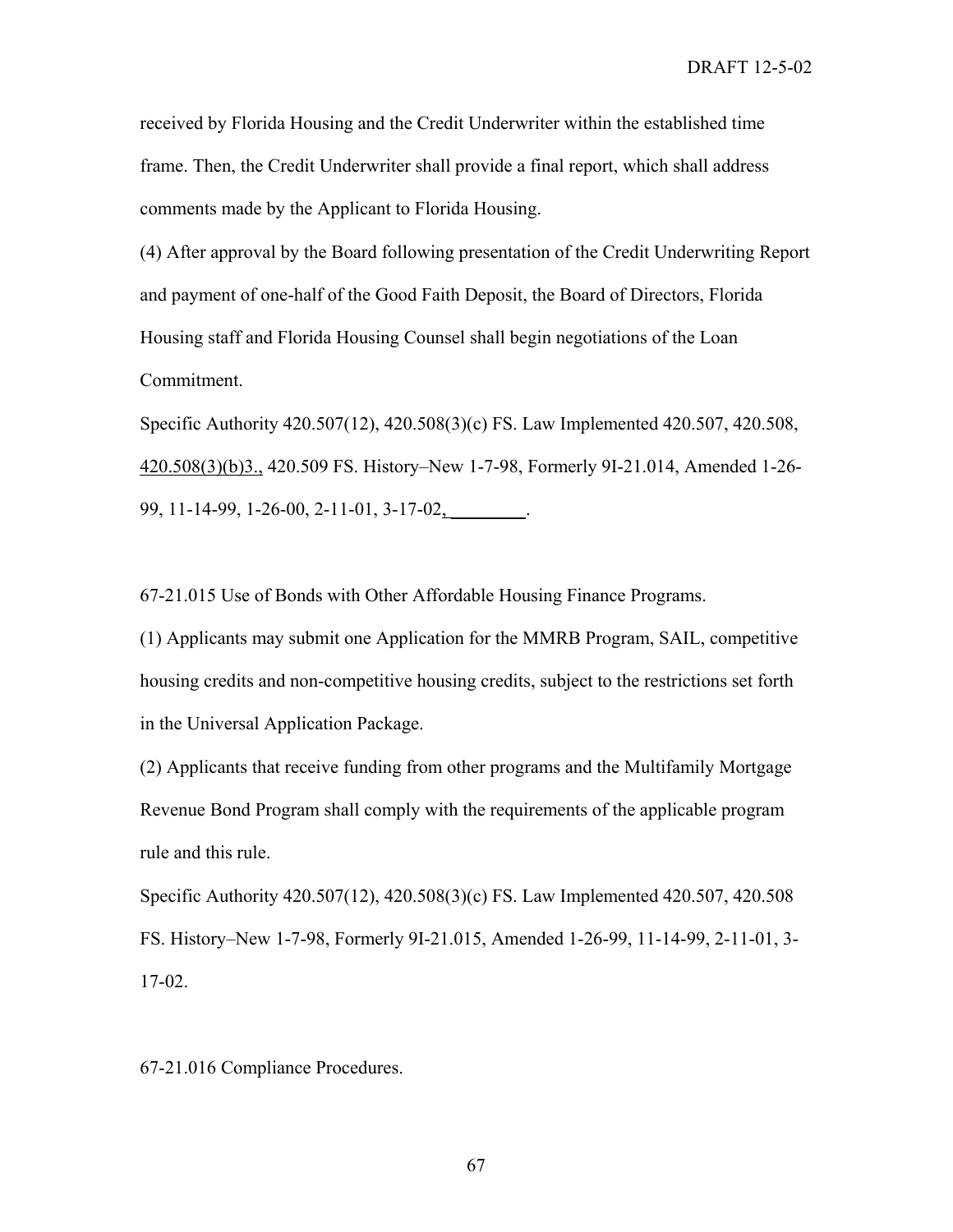(1) Any duly authorized representative of Florida Housing shall be permitted at any reasonable time to inspect and monitor Development and tenant records and facilities. All tenant records shall be maintained by the owner of the Development within 50 miles of the Development site.

(2) Florida Housing or its representative shall conduct on-site Development inspections at least annually.

(3) Florida Housing must approve the selection or replacement of a management company prior to such company assuming responsibility for the Development, using the following criteria:

(a) Review of company information including key management personnel, management experience and procedures;

(b) Review of company forms such as application for apartment residence, income verification forms, lease, etc.;

(c) Key management company representative attendance at a Florida Housing compliance workshop; and

(d) A meeting between Florida Housing compliance staff and the key management company representative.

(4) Florida Housing shall document approval of the management company to the owner of the Development after successful completion of items (3)(a)-(d).

(5) The Owner of the Development shall maintain complete and accurate income records pertaining to each tenant occupying a Set-Aside unit. Records for each occupied Set-Aside unit shall contain the following documentation: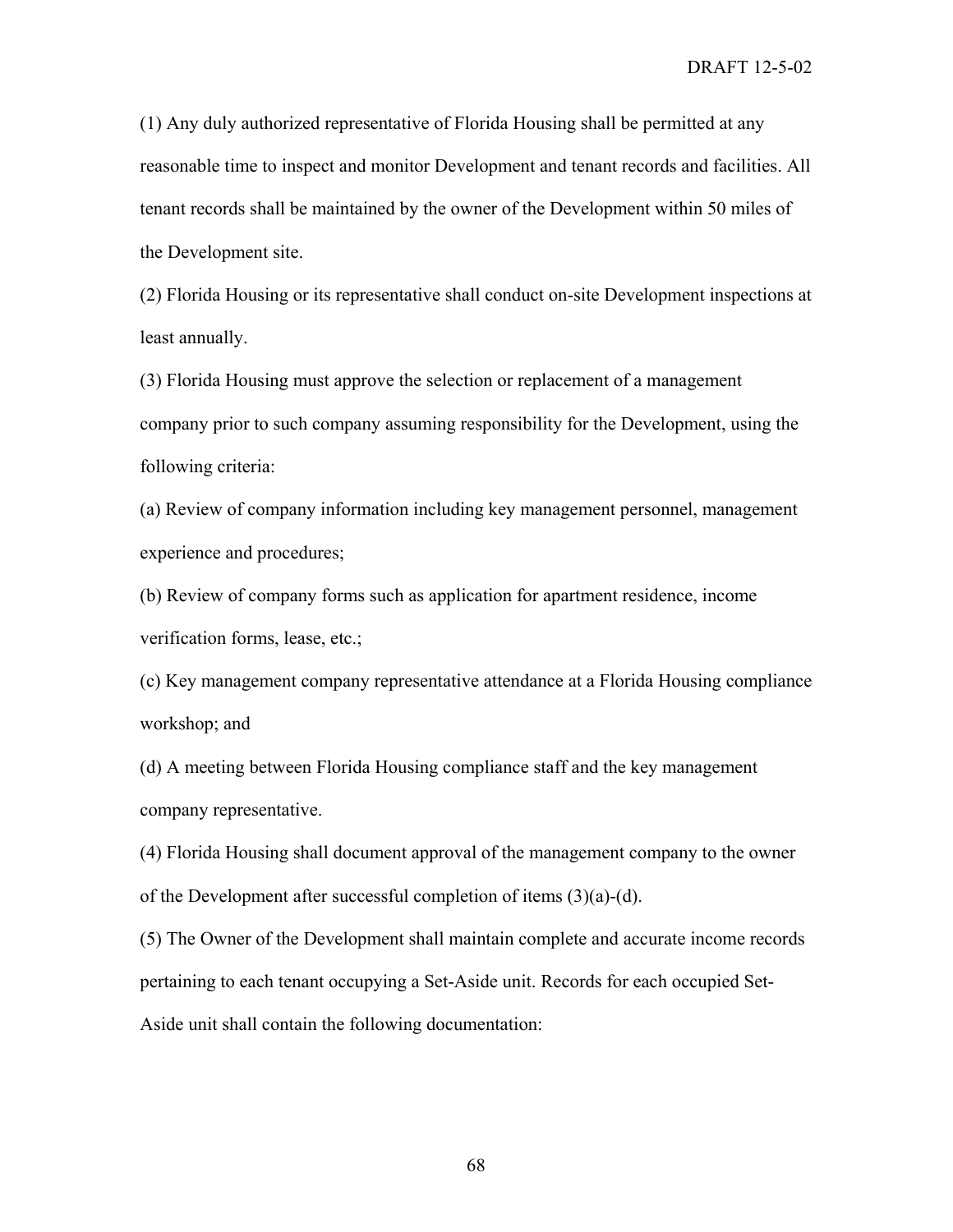(a) The tenant's application containing the name or names of each household member, employment and income information for each household member, and other information required by the owner of the Development;

(b) An executed lease agreement listing the term of the tenancy and all of the tenants residing in the unit;

(c) Verification of the income of each tenant as is acceptable to prove income under section 8 of the U.S. Housing Act of 1937, which is adopted and incorporated herein by reference, as in effect on the date of this Rule Chapter;

(d) Information as to the assets owned by each tenant; and

(e) Income Certification Form TIC-1 for each tenant. A sample Form TIC-1 can be obtained from Florida Housing.

(6) The Applicant shall submit Program Reports pursuant to the following: The initial Program Report shall be submitted prior to the time of Loan closing, if the Development is occupied, or by the 25th of the month following rental of the initial unit in the Development. Subsequent Program Reports shall be submitted each month and are due no later than the 25th of each month thereafter. The Program Reports shall be accompanied by the Recap of Tenant Income Certification Information, Form AR-1, and the certificate of continuing program compliance and copies of all Tenant Income Certifications executed since the last Program Report and shall be sent to Florida Housing, the Trustee and the monitoring agent.

(7) The Developer shall, at least monthly, submit to Florida Housing, the Trustee and the monitoring agent, a certificate of continuing program compliance stating the percentage of dwelling units that are: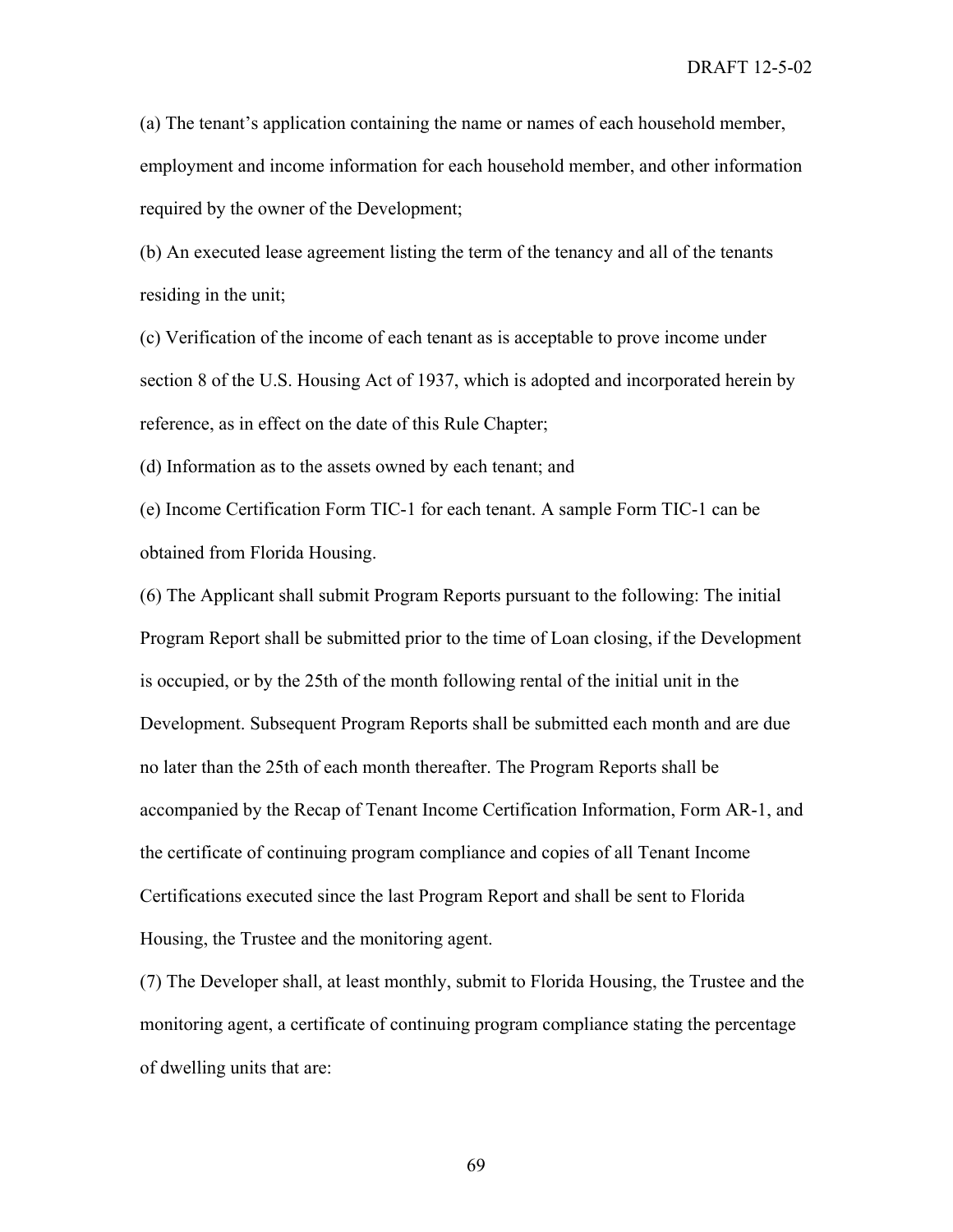(a) Occupied by Lower-Income Residents.

(b) Being held vacant for occupancy by Lower-Income Residents.

(c) Occupied by other persons.

(8) Florida Housing shall monitor compliance of all terms and conditions of the Loan and in the Land Use Restriction Agreement, which Land Use Restriction Agreement shall be recorded in the public records of the county wherein the Development is located. The Land Use Restriction Agreement shall be recorded first. Violation of any term or condition of the documents evidencing or securing the Loan shall constitute a default during the term of the Loan. Florida Housing shall take legal action to effect compliance if a violation of any term or condition relative to the Set-Aside of units for Lower Income Residents is discovered during the course of compliance monitoring or by any other means.

(9) Borrowers shall annually certify that the household gross income of each household occupying a unit set aside for Lower Income Residents meets income requirements specified in the Code. Should the annual recertification of such households result in noncompliance with income occupancy requirements, the next available unit must be rented to a qualifying household in order to ensure continuing compliance of the Development.

(10) The compliance monitoring for MMRB will begin following loan closing or, if the Development is occupied, prior to loan closing.

Specific Authority 420.507(12), 420.508(3)(a) FS. Law Implemented 420.507(4), (13), (14), 420.508, 420.509 FS. History–New 1-7-98, Formerly 9I-21.018, Amended 1-26-99, 11-14-99, 2-11-01, 3-17-02.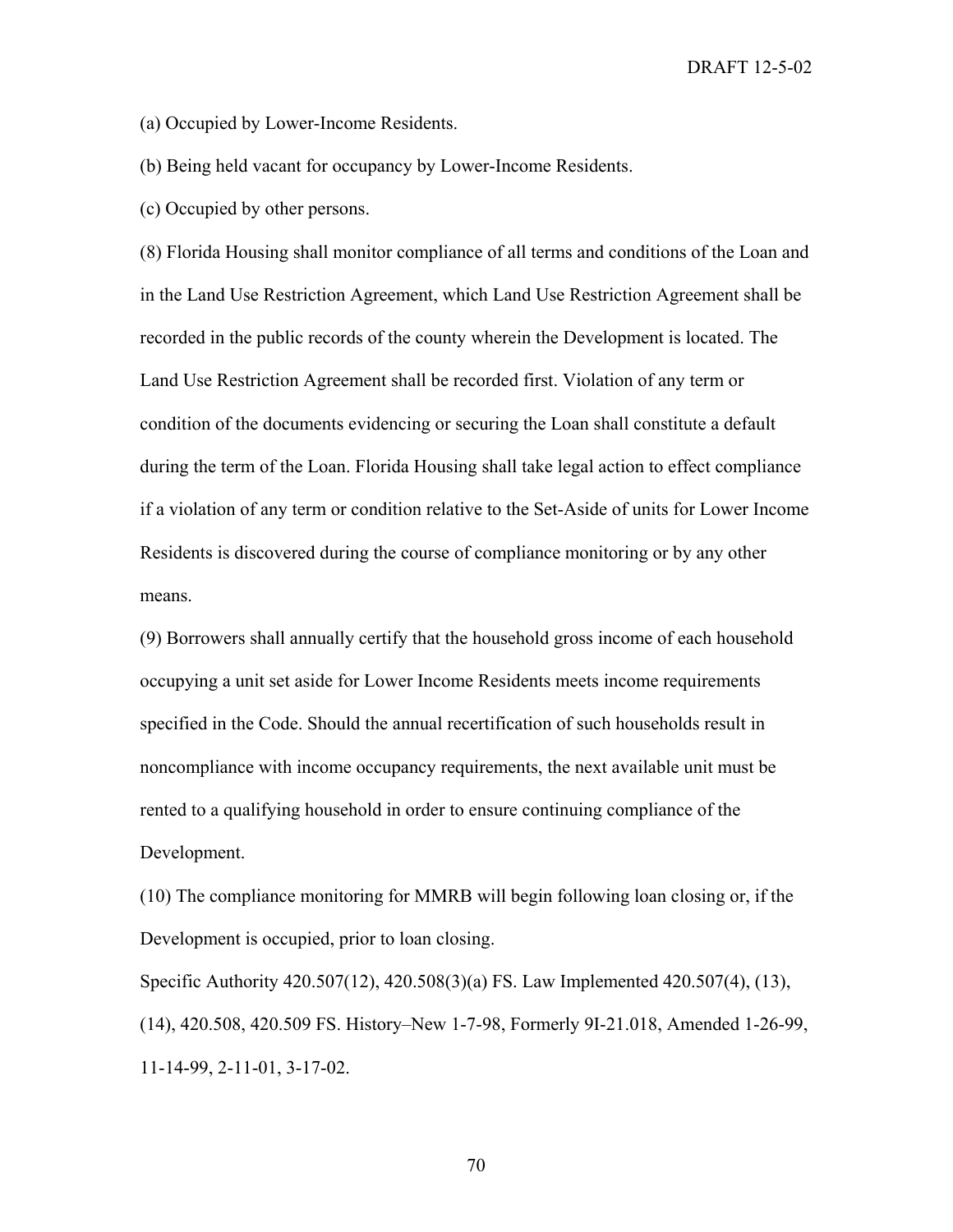67-21.017 Transfer of Ownership.

(1) Any transfer of ownership of any Development shall be subject to compliance with the provisions of Rule 67-21.017, F.A.C., provided that transfers of the limited partnership interest in the Developer to a tax credit syndicator, or the transfer of ownership to a creditor by means of foreclosure or deed in lieu of foreclosure, need not comply with this provision. The determination of whether a transfer of ownership of a Development shall be deemed to take place for purposes of this rule shall be made in accordance with the provisions of the Land Use Restriction Agreement and other Program Documents for such Development. Owners shall advise Florida Housing in writing of any change of ownership of the owner aggregating 50 percent or more of ownership interests in the owner within any six-month period.

(2) A request for transfer of ownership shall be submitted to Florida Housing in writing and include evidence that the current owner has agreed to the proposed sale. A detailed opinion letter from the Applicant's legal counsel describing the scope of the proposed transaction must also be provided. Florida Housing shall notify the current owner and potential purchaser of any additional information necessary for the Board to make an informed decision.

(3) Upon demonstration of compliance with the provisions of Rule 67-21.017, F.A.C., and favorable consideration by the Board to a request for transfer, Florida Housing shall assign a Credit Underwriter, Bond Counsel, Special Counsel, and other professionals as needed to effect the transfer.

(4) Prior to the transfer of ownership: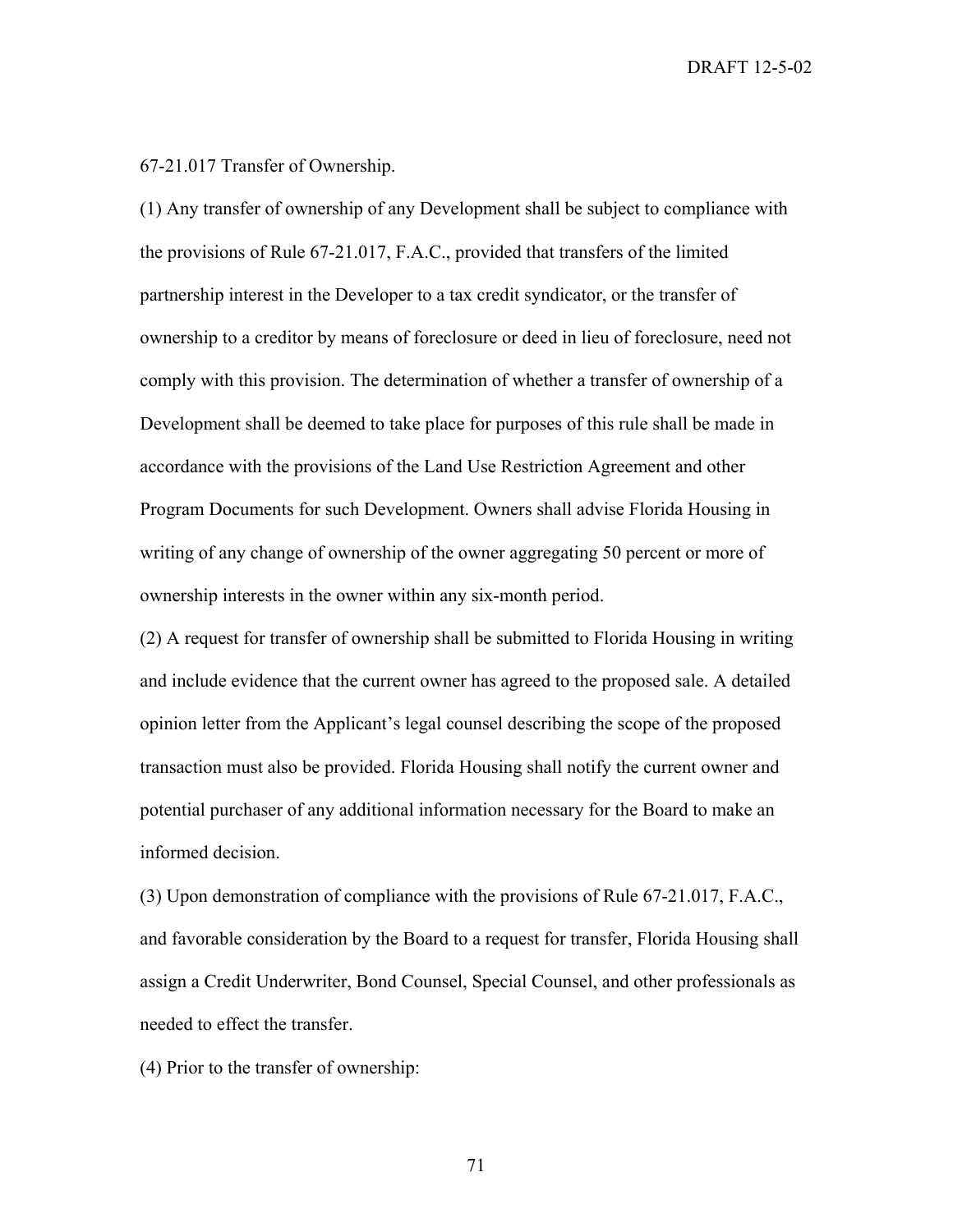(a) The prospective purchaser and the conditions of the assumption of the Program Documents must be approved by the Credit Underwriter as meeting the terms of its Credit Underwriting Report, Bond Counsel and Special Counsel as complying with all applicable legal requirements, and Florida Housing as meeting the stated purposes of Florida Housing,

(b) All outstanding fees owing to Florida Housing shall be paid,

(c) The Development shall be in compliance with all existing regulatory requirements imposed by Florida Housing or its predecessor, and

(d) If the Set-Aside requirements in the Land Use Restriction Agreement are expired or have less than 12 months remaining, such agreement shall be extended for a minimum of two years from the date of closing. The Credit Underwriter shall conduct a credit underwriting of the new owner upon any transfer of ownership. Additionally, the new owner shall be notified that any refunding of bonds associated with such Development shall require a full Credit Underwriting of the Development. All transfer of ownership transactions shall require a guarantee of recourse obligations and an environmental indemnity from the assuming owner.

(5) The prospective purchaser or current owner shall be responsible for payment of all fees for professional services rendered in association with the transfer of ownership. Specific Authority 420.507(12), 420.508(3)(a) FS. Law Implemented 420.507, 420.508, 420.508(3)(a) FS. History–New 1-7-98, Formerly 9I-21.017, Amended 1-26-99, 11-14- 99, 2-11-01, 3-17-02.

67-21.018 Refundings and Troubled Development Review.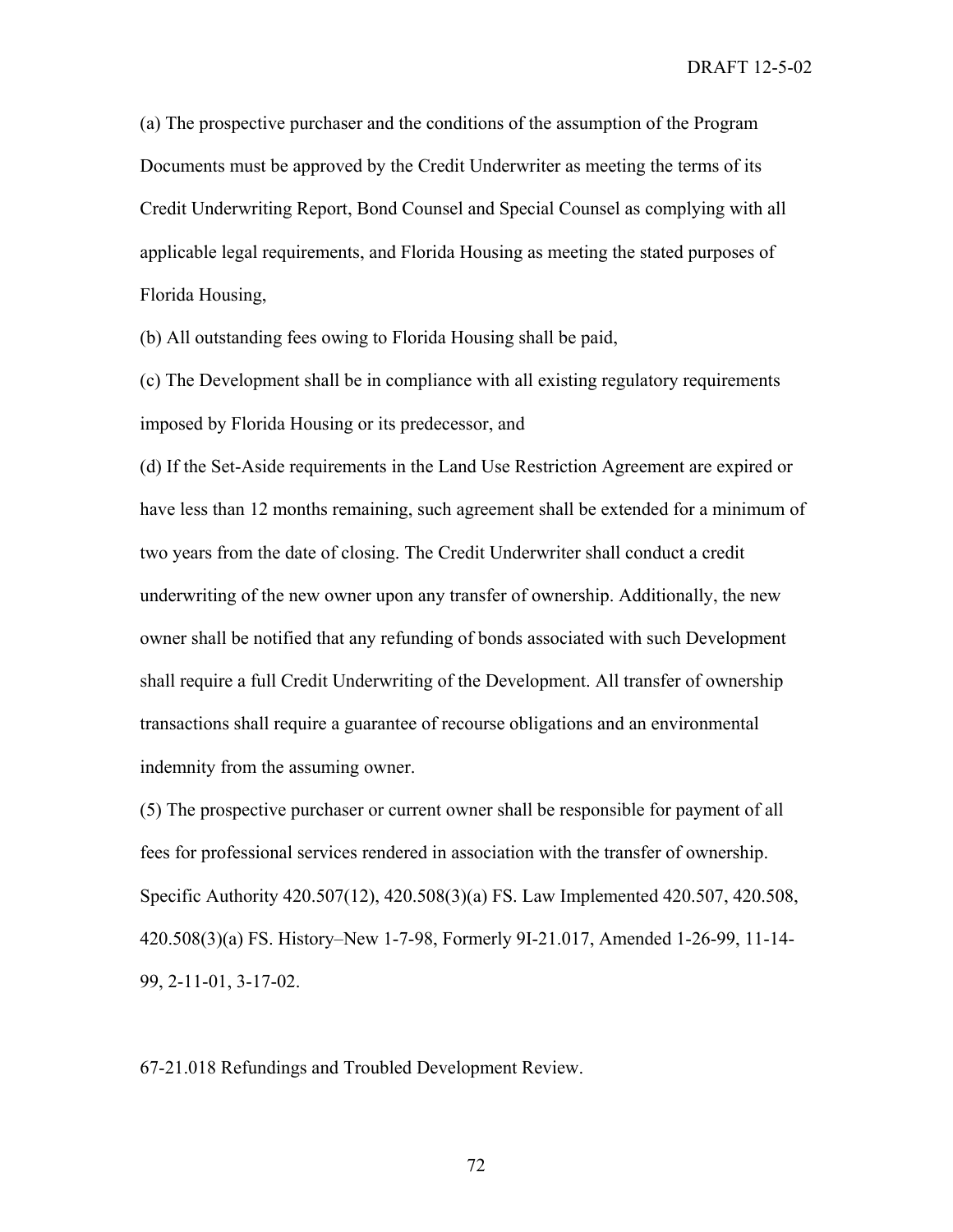(1) Refunding of previously issued Bonds shall in all instances be at the option of Florida Housing and not an obligation of Florida Housing.

(2) Florida Housing shall endeavor where feasible to refund Bonds which are either in default or face a pending default.

(3) Approval by Florida Housing for a refunding of an issue of Bonds for reasons related to pending default shall be subject to the following:

(a) Determination of the likelihood of the impending default;

(b) Submission of a sworn certificate of impending default by the Developer or Credit Enhancer;

(c) Submission of sworn certificate from the Developer or Credit Enhancer that conditions causing default are likely to continue;

(d) Submission of certified information from a certified public accountant concerning cash contributions to the Development, financial condition of the Development, including analysis of tax benefits derived from Development losses, and the financial condition of the Developer or Credit Enhancer;

(e) Independent evidence of market conditions in the Development location;

(f) Evidence of effort by the Developer or Credit Enhancer to procure other sources of capital infusion;

(g) Statement by the Developer or Credit Enhancer of the continued public purpose to be achieved by refunding;

(h) Agreement by the Developer or Credit Enhancer to update the Land Use Restriction Agreement, including retention of state and federal income limits;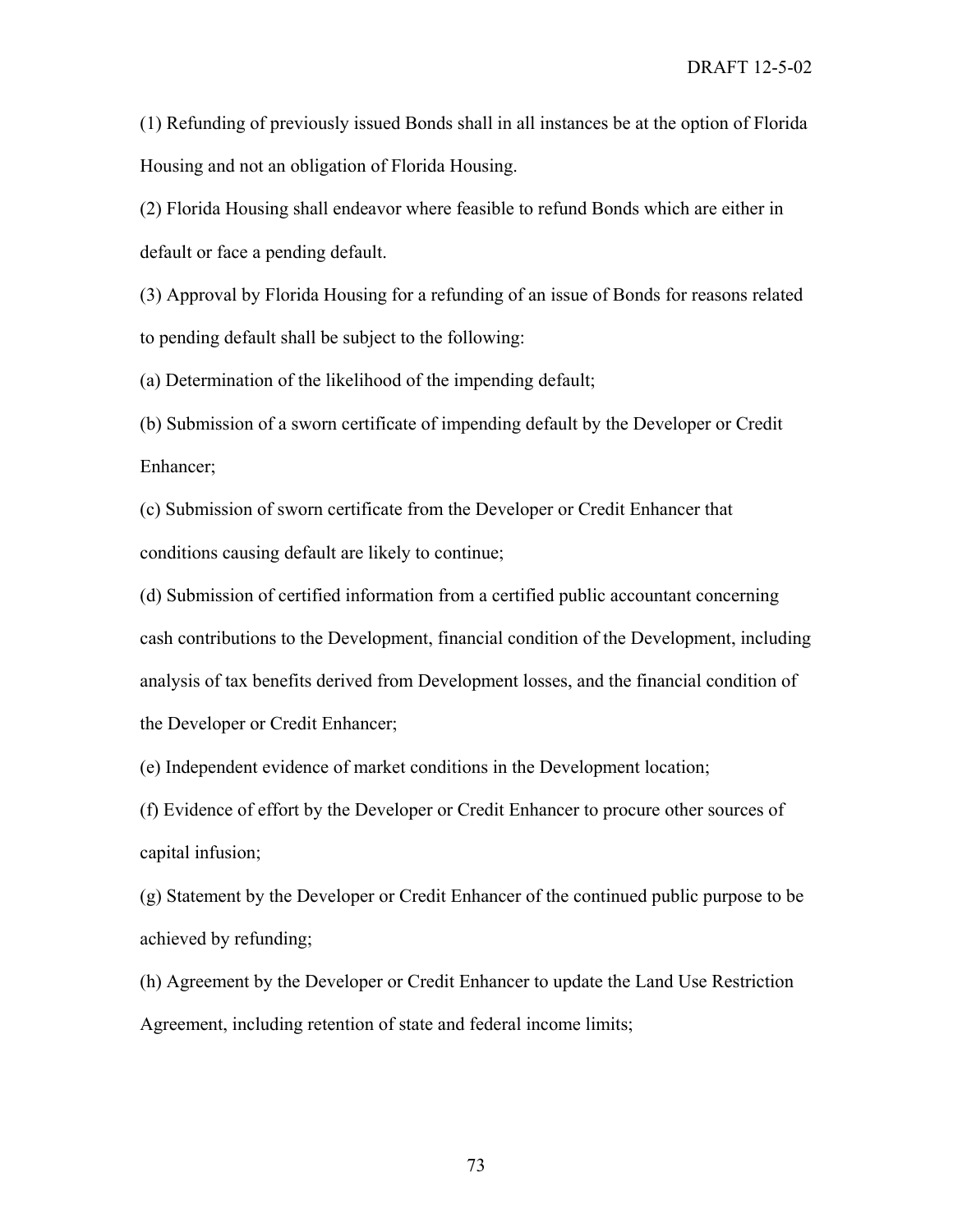(i) New Credit Underwriting by Florida Housing, with new Bond amount determined by Florida Housing based upon real estate underwriting criteria and equal to the lesser of the amount determined by Florida Housing or the Credit Enhancer, to provide assurance that a similar default condition will not present itself in the future;

(j) The full risk of refunding is taken by the Credit Enhancer through full indemnification of Florida Housing; with consideration given to personal indemnification from the Developer if sufficient financial strength can be demonstrated;

(k) All costs of refunding are paid by the Developer or the Credit Enhancer outside of Bond proceeds, including all applicable fees;

(l) Retention of annual fees by Florida Housing;

(m) Provision of other evidence of the immediacy of default;

(n) Retention of the Credit Enhancement; and

(o) Management of the Development is reviewed and approved by Florida Housing.

(p) The Set-Aside of an additional 10 percent of units for Lower Income Residents beyond the requirements of subsection 67-21.0041(1), F.A.C.

(4) In connection with all refundings, the following shall apply:

(a) All outstanding fees of Florida Housing shall be paid in connection with the refunding;

(b) The Set-Asides required by the original Land Use Restriction Agreement shall be extended for a period determined by Florida Housing;

(c) A Credit Underwriting and an existing property valuation report shall be required, which may incorporate any Credit Underwriting undertaken within the past twelve months in connection with a transfer of ownership of the same Development;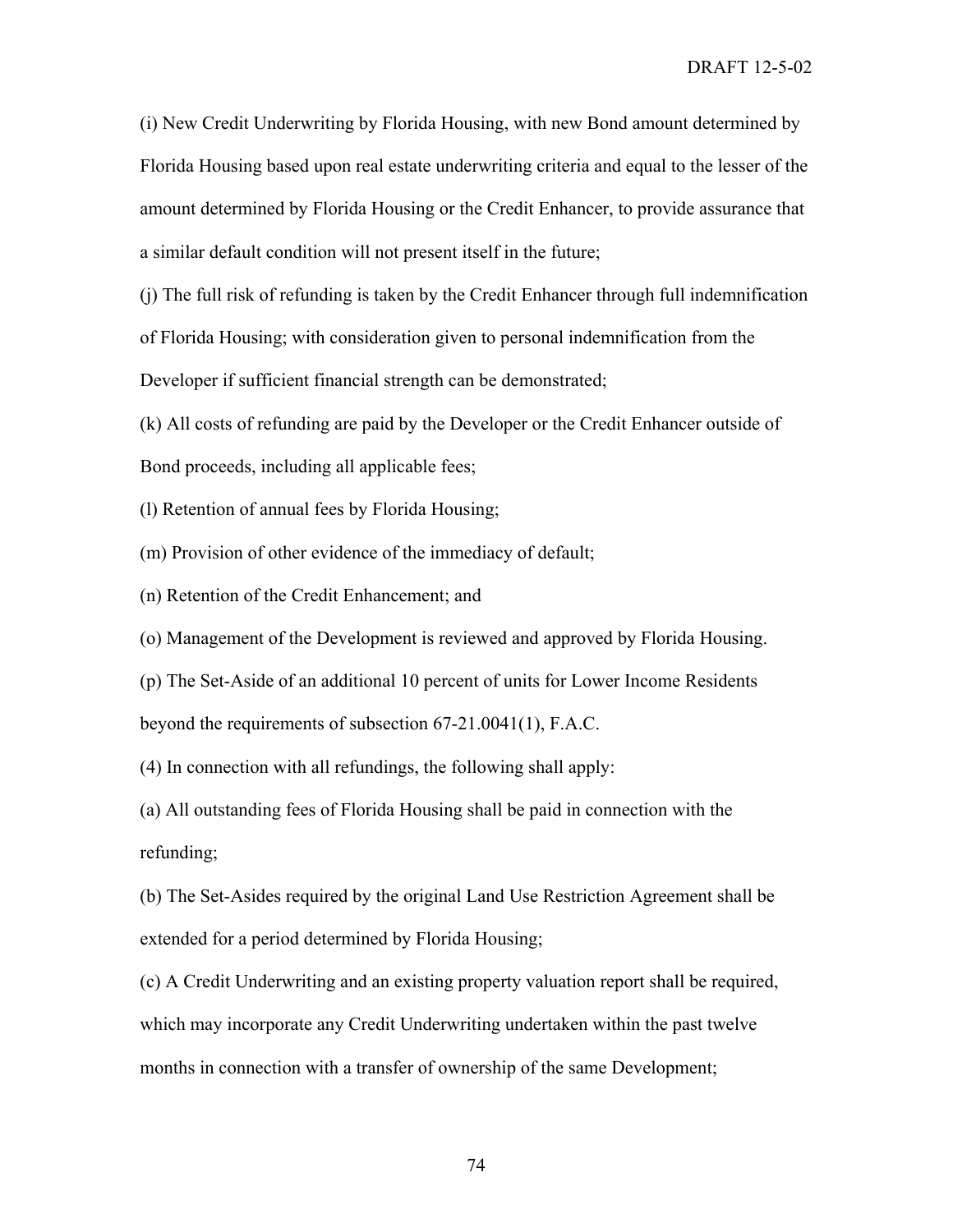DRAFT 12-5-02

(d) A guarantee of recourse obligations and an environmental indemnity shall be required;

(e) Additional operating deficit or other guarantees and establishment of replacement reserves or increase in existing reserves may be required as specified in the Credit Underwriting report;

(f) The loan shall immediately on the earlier of 24 months after closing or stabilized occupancy in the case of major rehabilitation begin full amortization over the remaining life of the Bonds; and in no event shall exceed the economic remaining life of the property, provided that, in the case of a refunding relating to a pending default, such amortization may be delayed to the extent recommended in the Credit Underwriting Report;

(g) Any material changes to the underlying documents shall be deemed to constitute a refunding for purposes hereof.

(h) Any extension or extensions of maturity cumulatively exceeding 60 months shall be deemed to constitute a refunding for purposes hereof; and

(i) The owner of the Development must provide a written request for the refunding and a detailed opinion from Applicant's counsel describing the scope of the transaction. It shall not be necessary to complete an Application in connection with a refunding request. Specific Authority 420.507(12), 420.508(3)(a) FS. Law Implemented 420.507, 420.508 FS. History–New 1-7-98, Formerly 9I-21.018, Amended 1-26-99, 11-14-99, 2-11-01, 3- 17-02.

 $67-21.019$  Issuance of Bonds for  $501(c)(3)$  Entities.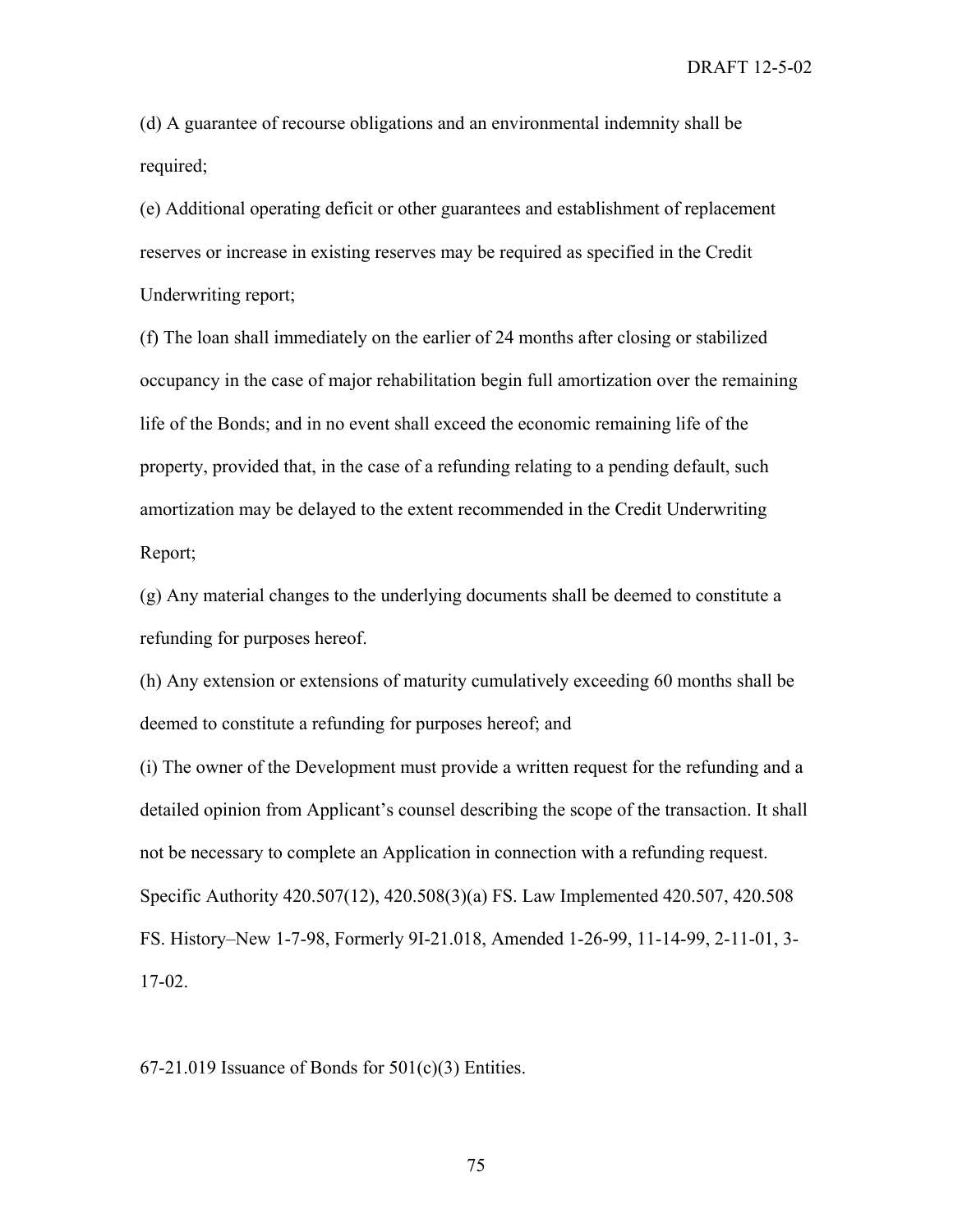DRAFT 12-5-02

(1) Florida Housing shall entertain requests for it to serve as the issuer of Tax-exempt Bonds for the acquisition or construction of multifamily housing to be owned by a notfor-profit entity organized under section  $501(c)(3)$  of the Code.

(2) In connection with all Bonds issued pursuant to Rule 67-21.019, F.A.C., Applicants shall be required to comply with the provisions of Rules 67-21.003, 67-21.0041 and 67- 21.0045 through 67-21.018, F.A.C., as if the section  $501(c)(3)$ . Bonds are being issued as Tax-exempt Bonds under section 141 of the Code, except that at least one Qualified Resident Program shall be committed to in addition to the minimum federal Set-Aside. (3) In addition, Applicant shall submit the following:

(a) An initial bond counsel fee of \$1,000 along with IRS Form 1023, which is adopted and incorporated herein by reference, and all attachments and correspondence to and from the IRS relative to section  $501(c)(3)$  status of the Applicant. A copy of IRS Form 1023 is available on the IRS web site at www.irs.gov; and

(b) An opinion from Applicant's counsel at Applicant's sole expense evidencing the Applicant's qualifications as a section  $501(c)(3)$  entity and Applicant's authority to incur bond debt for multifamily housing; and

(c) If a Development to be acquired is intended to be exempt from ad valorem taxes, evidence that it has notified all local ad valorem taxing authorities of the acquisition of the proposed Development by a section  $501(c)(3)$  entity.

(d) Specific information otherwise required to be submitted in an Application as requested by Florida Housing.

Specific Authority 420.507(12) FS. Law Implemented 420.502, 420.507(14), (24), 420.508 FS. History–New 11-14-99, Amended 2-11-01, 3-17-02.